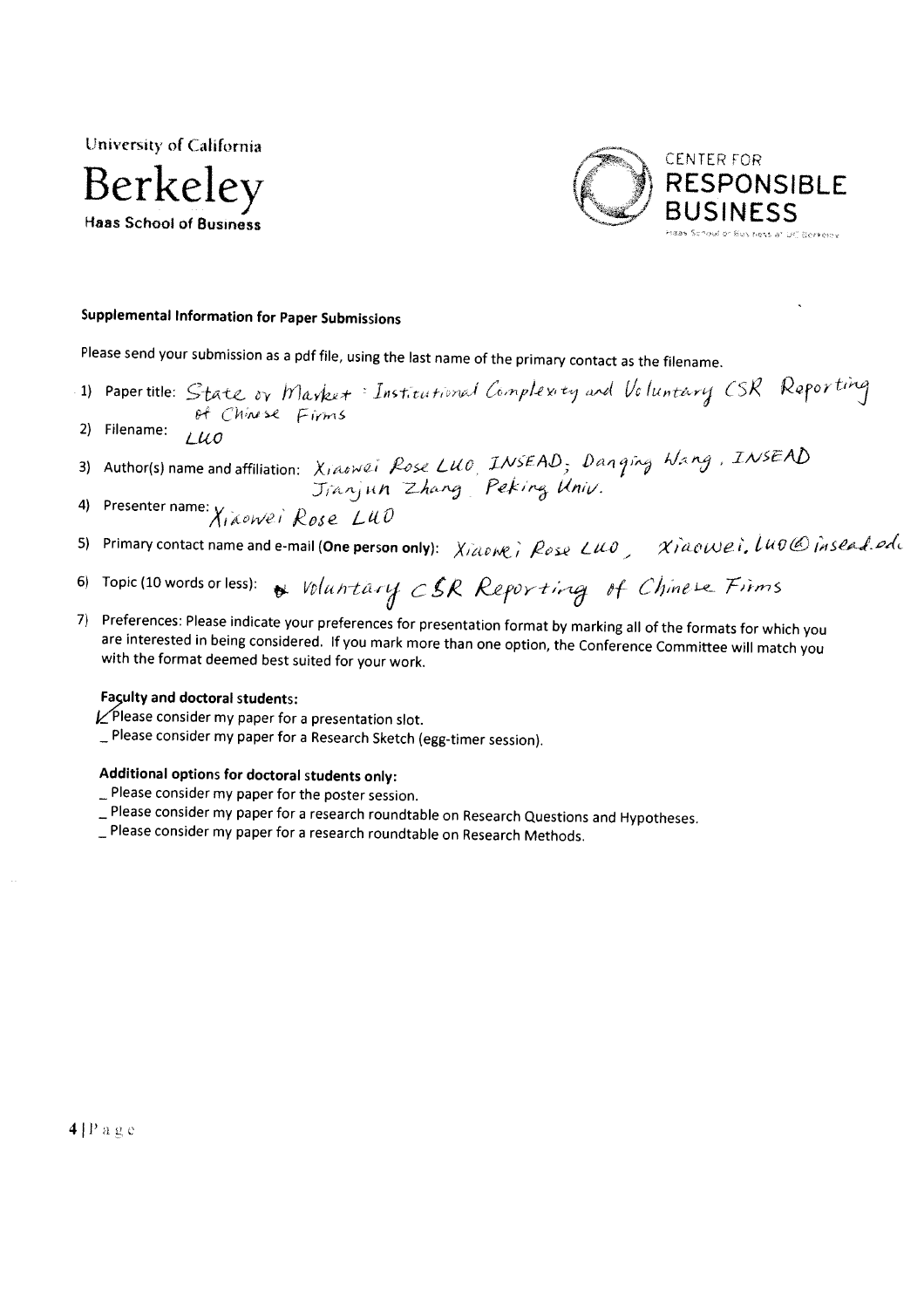University of California





8) Topic (please check those that apply):

## Accounting

- Certification Programs
- \_ Creation and Development of Environmental Markets
- \_ Economics
- \_ Environmental Finance
- \_ Innovation and Entrepreneurship
- \_ Law and Ethics
- Management/Strategy: economics oriented
- V\_Management/Strategy: OB/OT/organizations oriented
- $\_$  Marketing
- \_ Operations/Supply Chain
- \_ Public Policy
- \_ Real Estate
- Sustainable Resource Management

 $\overline{V}$ Other (please specify)  $\overline{V}$  luntary disclosure

- 9) Method (please check those that apply):
- \_ Analytical Model
- \_ De/Inductive Theory Building
- \_ Empirical: qualitative
- Lempirical: quantitative
- Non-Empirical: qualitative
- \_Non-Empirical/Conceptual: qualitative
- \_Other (please specify)

We look forward to receiving your paper submission for the 2013 ARCS Conference! -The ARCS Conference Program Committee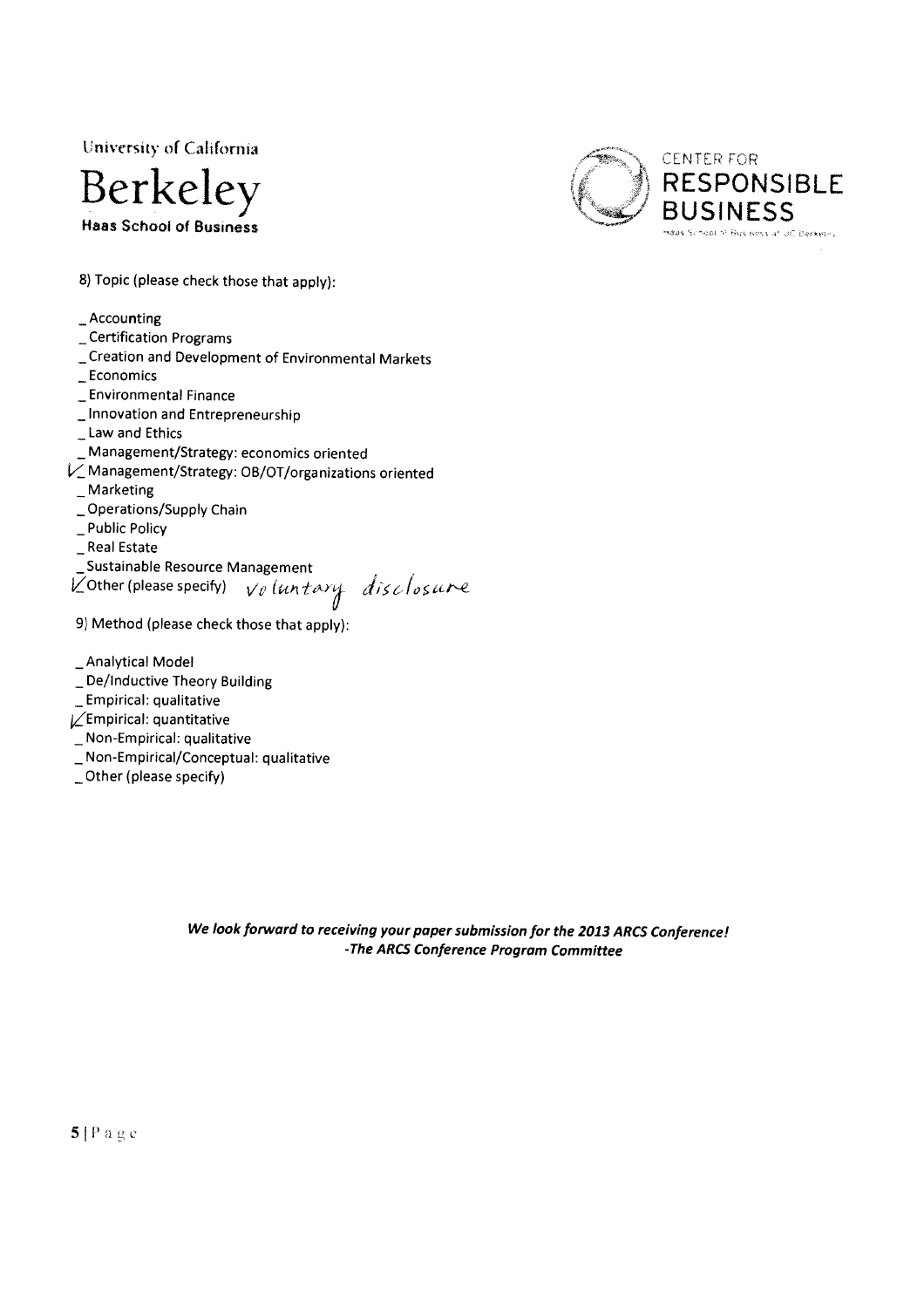# **State or Market: Institutional Complexity and Voluntary CSR Reporting of Chinese Firms**

## ABSTRACT

While the growing literature on voluntary disclosure has noticed the influence from broader institutional pressures on such corporate behaviour, co-existence of conflicting institutional pressures and non-mature market contexts have received much less attention. We develop a framework where voluntary disclosure is viewed as organizational response to institutional complexity, and test it through the adoption and quality of CSR (corporate social responsibility) reporting by non-targeted publicly listed Chinese firms after the central government issued the guidelines targeting certain firms to report their CSR activities. The longitudinal analysis of all non-targeted firms between 2008 and 2010 largely supports our framework. As a baseline, institutional linkage to state and visibility on enhanced a firm"s compliance with the normative pressure from the central government"s guidelines. However, there was regional variation: while the development of local market institutions facilitated voluntary CSR reporting, local governments" priority on GDP growth inhibited it. Moreover, in regions with conflicting pressures from local government"s growth priority and market institutions, state linkage and visibility channelled firms' attention toward local government's growth imperatives, reducing their otherwise high engagement in CSR reporting. Our study contributes to research on voluntary disclosure and extends understanding about how organizations respond to multiple and conflicting institutional pressures.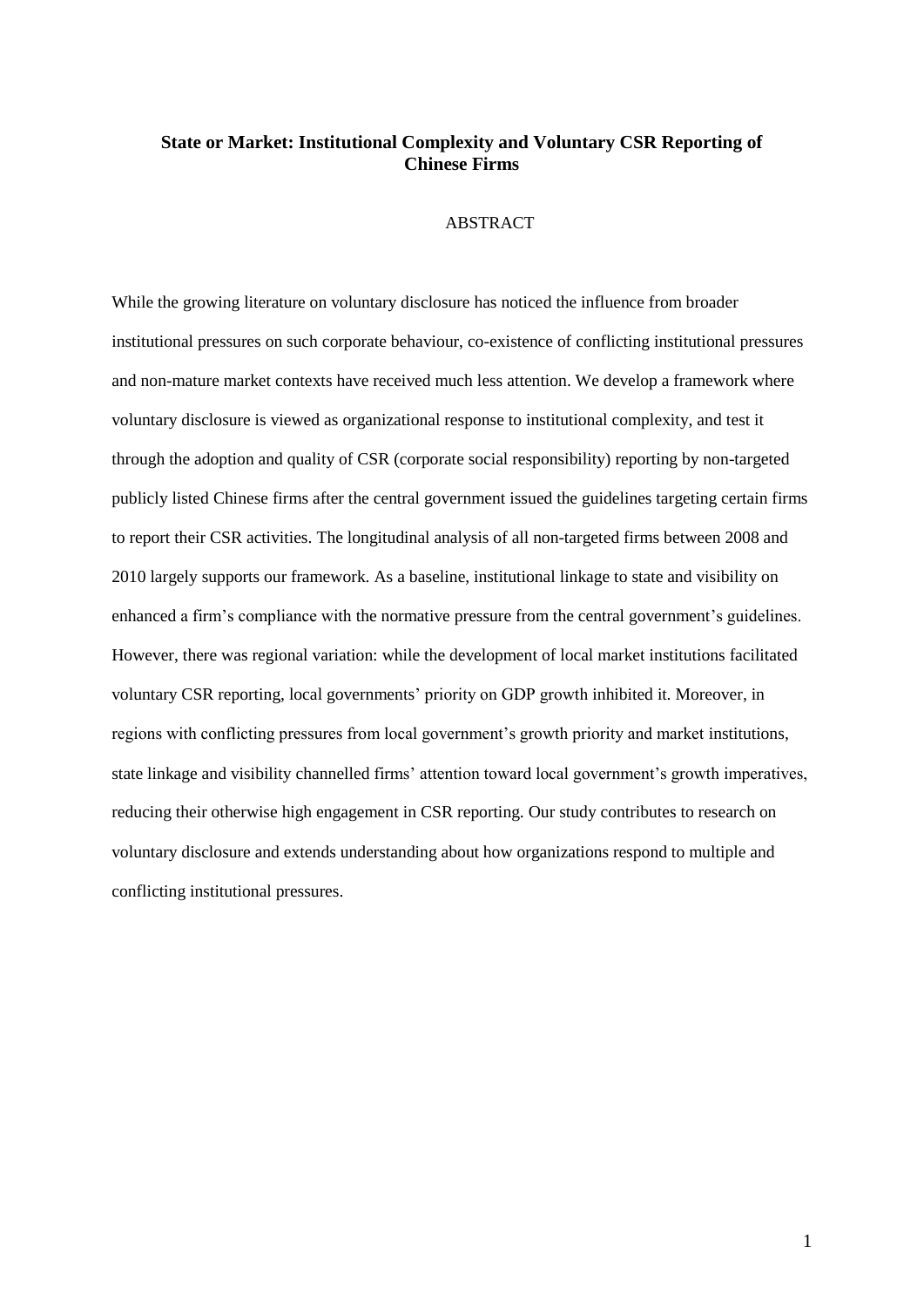Why do firms voluntarily disclose information about themselves? This question has attracted growing attention from multiple fields including economics, accounting, public policy, and management. The answers have traditionally emphasized the deterrence of potential regulation and the economic incentive to reduce information asymmetry (Core 2001, King et al. 2002). More recently, management scholars have increasingly emphasized the influence of broader institutional pressures such as social norms and stakeholder pressures on voluntary disclosure (Pfarrer et al. 2008, King and Toffel 2007). For instance, Reid and Toffel (2009) find that firms disclose their climate change strategies due to pressures from social movement activists and shareholders, in addition to the threat from potential government regulation.

While this body of literature provides great insight into our understanding about corporate voluntary disclosure, two important gaps remain. First, most of the studies have not considered the coexistence of conflicting institutional pressures that hinder and encourage voluntary disclosure. The lack of voluntary disclosure may reflect the existence of institutional source of resistance, but how firms respond to conflicting institutional pressures in their decision to disclose is not well understood. For example, the state, with its potential monitoring, enforcement and penalties, has been viewed as an important source of deterrence which can incentivize voluntary disclosure (Short and Toffel 2008). But the state is not a monolithic entity. How the conflicting goals and pressures from state, such as those from central and local governments, affect firms' voluntary disclosure has not received sufficient attention. Second, most of this research is conducted in mature markets, with welldeveloped regulatory and market mechanisms that can provide deterrence and shape economic incentives. What explains voluntary disclosure in a different set of institutional environments, such as those in emerging and transitional markets, needs further research (King et al. 2011).

This study attempts to fill these gaps through examining the issuance and quality of CSR (corporate social responsibility) reports by non-targeted firms after the central government targeted certain firms to issue CSR reports in a transitional market, where regulatory and normative pressures on firms to participate in CSR are relatively weak compared with those in mature markets. We develop a framework in which voluntary disclosure of CSR activities is viewed as organizational response to institutional complexity, and such important organizational attributes as institutional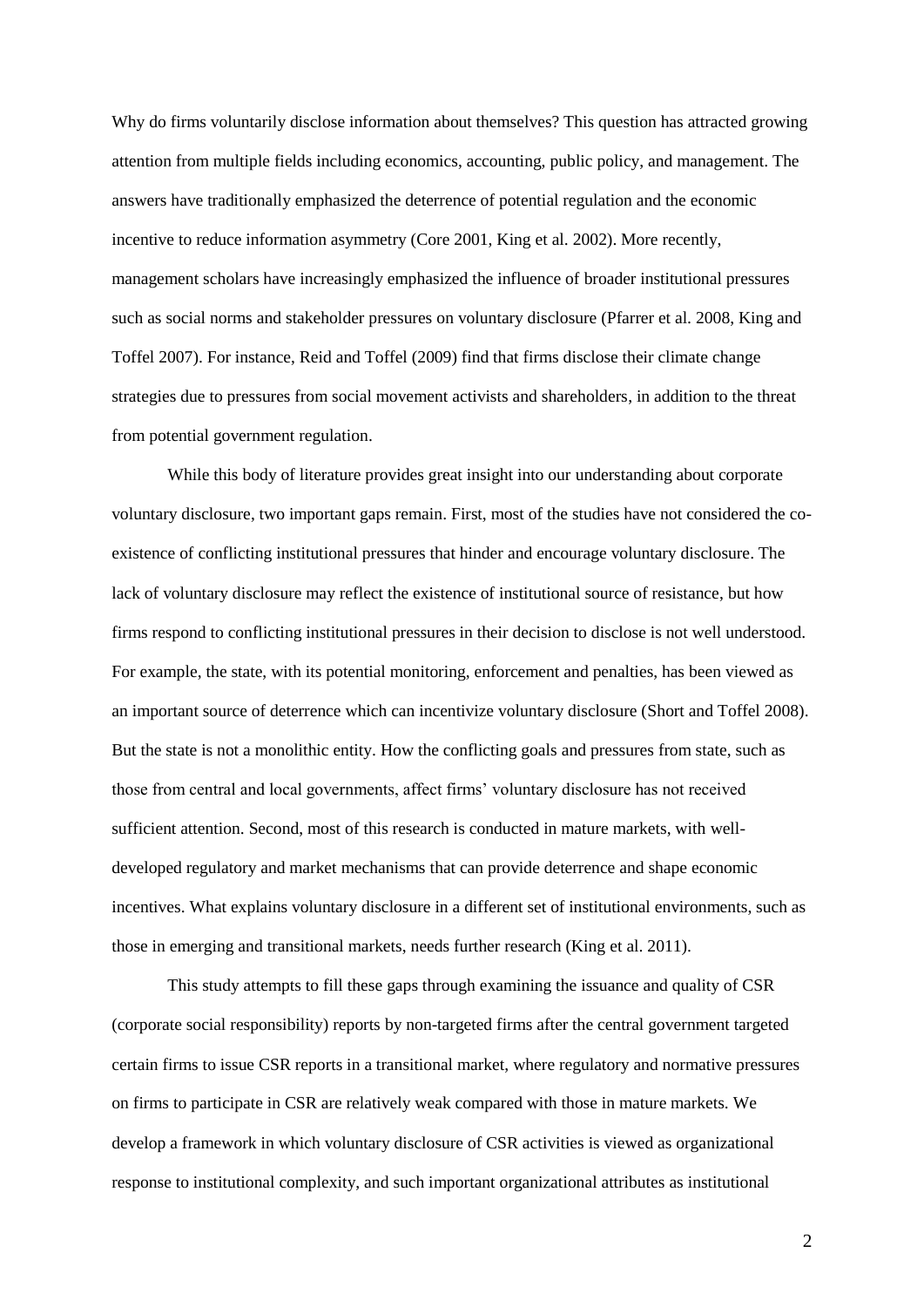linkage to state and visibility serve to magnify institutional influence and channel managerial attention in the midst of conflicting institutional pressures (Greenwood et al. 2011).

Specifically, as a baseline, since central government is an important source of normative legitimacy (Dobbin et al. 1993, Edelman 1992), non-targeted firms with state linkage and high visibility come under higher pressure to engage in CSR reporting, even in the absence of any immediate punitive consequences from noncompliance. However, local regions where firms are located vary in their institutional pressures (Greenwood et al. 2010, Lounsbury 2007, Marquis and Lounsbury 2007). The exclusive priority given by some local governments to GDP growth can inhibit voluntary disclosure of CSR, while the development of local market institutions can facilitate it. In regions characterized with the coexistence of relatively strong market-based institutions and a high local government priority on GDP growth, firms are confronted with conflicting pressures regarding CSR reporting. We argue that in these regions, state linkage and high visibility (which on average enhance firm compliance with the central government"s expectation for CSR reporting) paradoxically reduce the voluntary disclosure premium by tilting firms' attention toward local growth imperatives.

We test our framework by observing the CSR reporting of non-targeted publicly listed Chinese firms immediately after the central government issued the guidelines at the end of 2007 until 2010. On December  $29<sup>th</sup>$ , 2007, the Assets Supervision and Administration Commission of the State Council (SASAC) announced a "guideline on fulfilling social responsibility by central enterprises" to encourage firms controlled directly by the SASAC to periodically report on social responsibility or sustainable development "covering the current situation, planning and relevant measures for fulfilling social responsibility".<sup>1</sup> At the same time, China's two stock exchanges (Shanghai and Shenzhen Stock Exchange), both under the control of the China Securities Regulatory Commission (an agency of the State Council), targeted specific firms to disclose their CSR practices along with their annual reports as of 2008.<sup>2</sup> In total, the firms required to issue CSR reports represented less than one fifth of all publicly listed firms, but many non-targeted firms started to issue CSR reports as of 2008. As shown

<u>.</u>

 $1$  The English version of the guideline can be found here <http://www.sasac.gov.cn/n2963340/n2964712/4891623.html>

 $2$  The Shanghai Stock Exchange requires that firms listed in the "corporate governance group", firms listed on foreign stock market exchanges and financial firms issue CSR reports. The Shenzhen Stock Exchange requires firms included in the 100 index to issue CSR reports.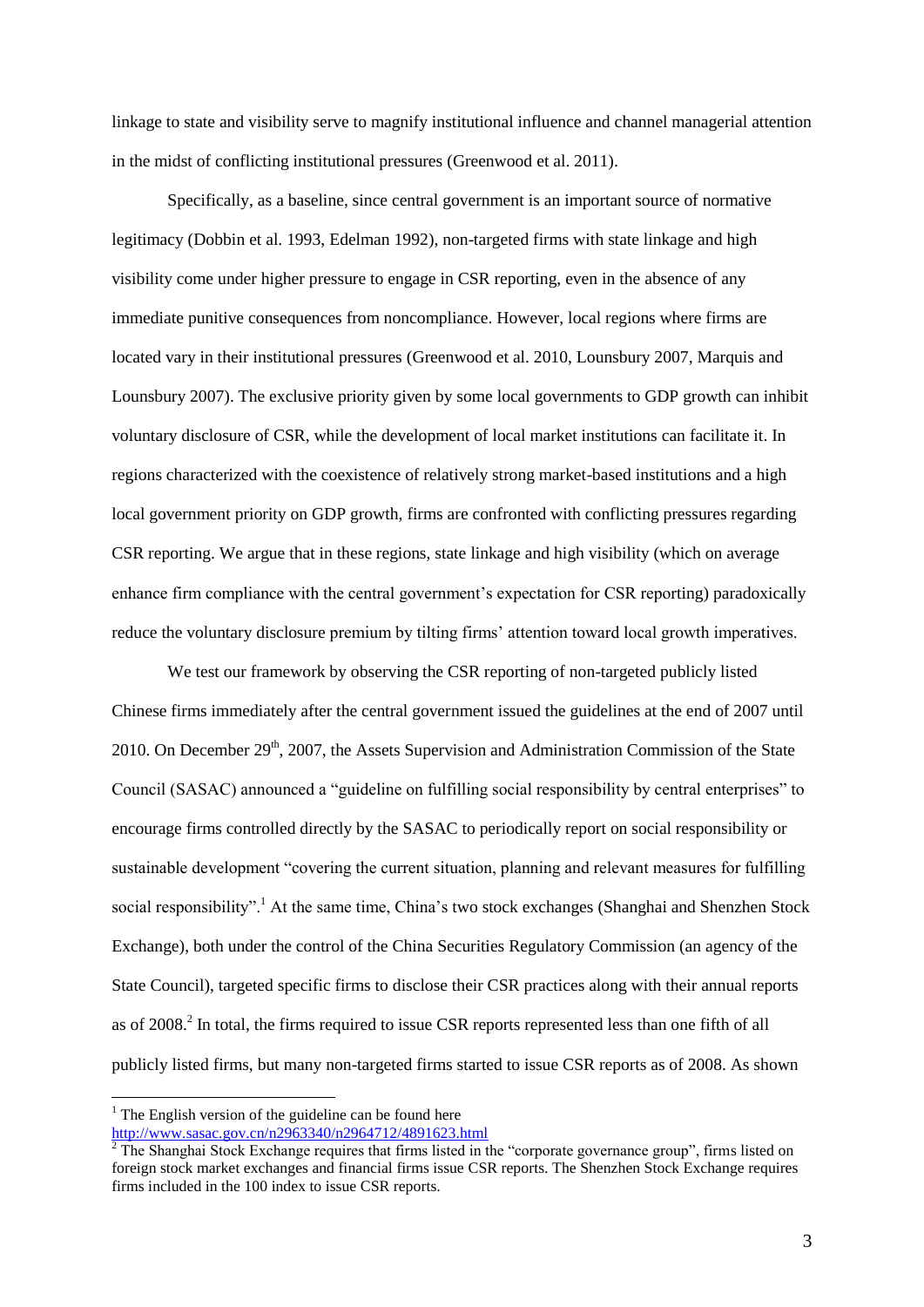in Figure 1, among non-targeted firms, before the regulation very few issued CSR reports, but a noticeable jump occurred between 2007 and 2008. This suggests the important role of the central government guidelines in the growth of voluntary CSR reporting.

### **\*\*\* INSERT Figure 1 about Here \*\*\***

China"s transitional market offers an ideal setting to test our framework for two reasons. First, as is typical of transitional and emerging markets, CSR was largely off the corporate and public radar screen until recently in China (Wang 2006). In Western markets, corporate social responsibility (CSR) has been largely driven by market competition, social norms, and government regulation (Campbell 2007, Galaskiewicz 1997, Margolis and Walsh 2003). CSR reporting by publicly listed firms is increasingly being adopted in response to market and normative pressures (Elkington 1998). But in China, the absence of CSR and CSR reporting is due in part to the traditional paternalistic role of government in caring for society, the primary focus on economic growth since the market transition, the highly constrained NGO activities, and the relatively weak market-based institutions (Moon and Shen 2010). Such a context thus provides an opportunity to observe how the state guidelines triggered the growth of voluntary CSR reporting. Second, there is vast regional variation in the development of market-based institutions and local governments" priority on GDP growth (Fan et al. 2011). This allows us to observe the impact of institutional differences on voluntary disclosure.

Our study contributes to research on voluntary disclosure by developing a framework of voluntary disclosure as organizational response to institutional complexity. We go beyond prior studies in this field that have focused on the potential coercive forces from state to understand the normative influence from state regulation, and we reveal how the conflicting pressures from central and local governments as well as market can shape firms" decision to disclose. Our framework provides particularly useful explanation in transitional and emerging markets, where deterrence regarding CSR reporting is relatively weak and market mechanisms are not uniformly well developed (Khanna and Palepu 2000). In addition, we extend the growing body of literature on how organizations respond to institutional complexity (Greenwood et al. 2011) by considering how organizational attributes can expose firms to heightened institutional tension and lead to strategic response.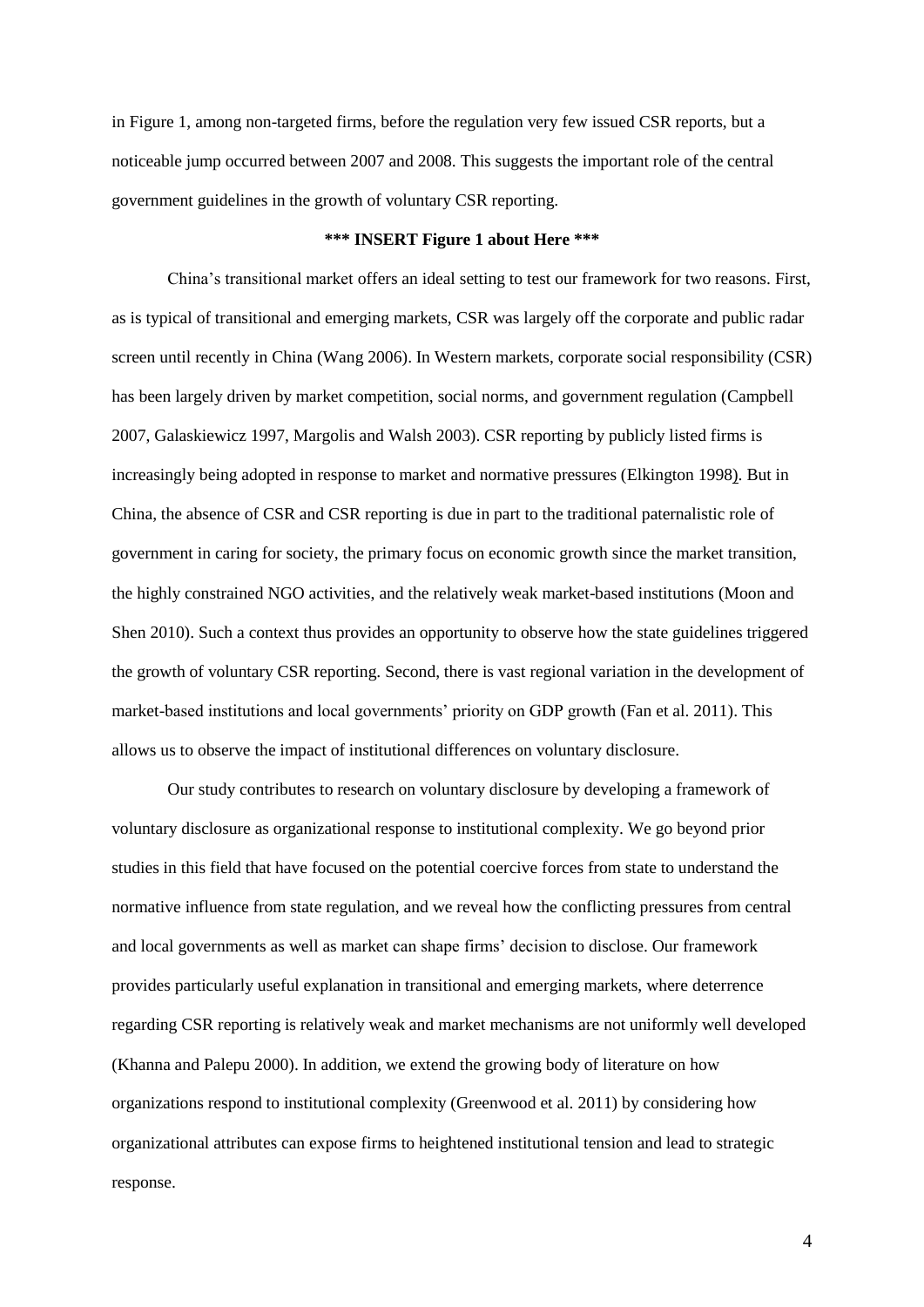# **A Framework of Voluntary Disclosure as Organizational Response to Institutional Complexity** Given that information is costly (i.e., production, gathering, analysing, and reporting of information), the literature on why firms voluntarily disclose information has traditionally focused on the benefits of doing so and the potential penalties of not doing so. On the benefits side, the accounting literature argues that voluntary disclosure reduces information asymmetry between the firm and its stakeholders, thus overcoming potential agency problems, lowering the cost of capital, and enhancing the firm"s differentiation and competitive performance (Verrechia 2001). The economics literature suggests that in the case of market failure, the whole industry may recognize the need to self-regulate, including voluntary disclosure, in order to address information and externality problems and improve the overall welfare (Barnett and King 2008). On the side of potential penalties, research on deterrence views voluntary disclosure as motivated by the goal to prevent government"s formal intervention. As government regulations tend to be costly, inefficient, and overly stringent, firms opt to disclose just enough information to forestall government involvement (Lenox 2006). The deterrence of government regulation can be both specific and general (Cohen 2000): firms that have experienced costly consequences of government regulations in the past are more likely to engage in voluntary disclosure, and firms that have observed high penalties from enforcement of government regulations on other firms in the same institutional field are more likely to self-regulate (Reid and Toffel 2009).

Recently, the lack of clear evidence of superior performance (financial and social) from firms engaging in voluntary disclosure or self regulation in general has led scholars to pay more attention to the impact of broader institutional forces, including but not limited to the regulative pressures from state. In order to survive and grow, firms need to establish their legitimacy and manage relationships with various stakeholders. Studies have found that firms voluntarily display their social concerns, ranging from environmental protection to product quality, when there are high pressures from social movement activists, consumer or shareholder activism, industry associations, and related government regulations (Boiral 2007, Campbell 1997, Delmas 2002, Delmas and Toffel 2004).

While highly insightful, the focus on broader institutional forces has given rise to two additional questions. First, organizations are confronted with multiple institutional pressures, not all of which may encourage voluntary disclosure. Indeed, if voluntary disclosure is supposed to improve an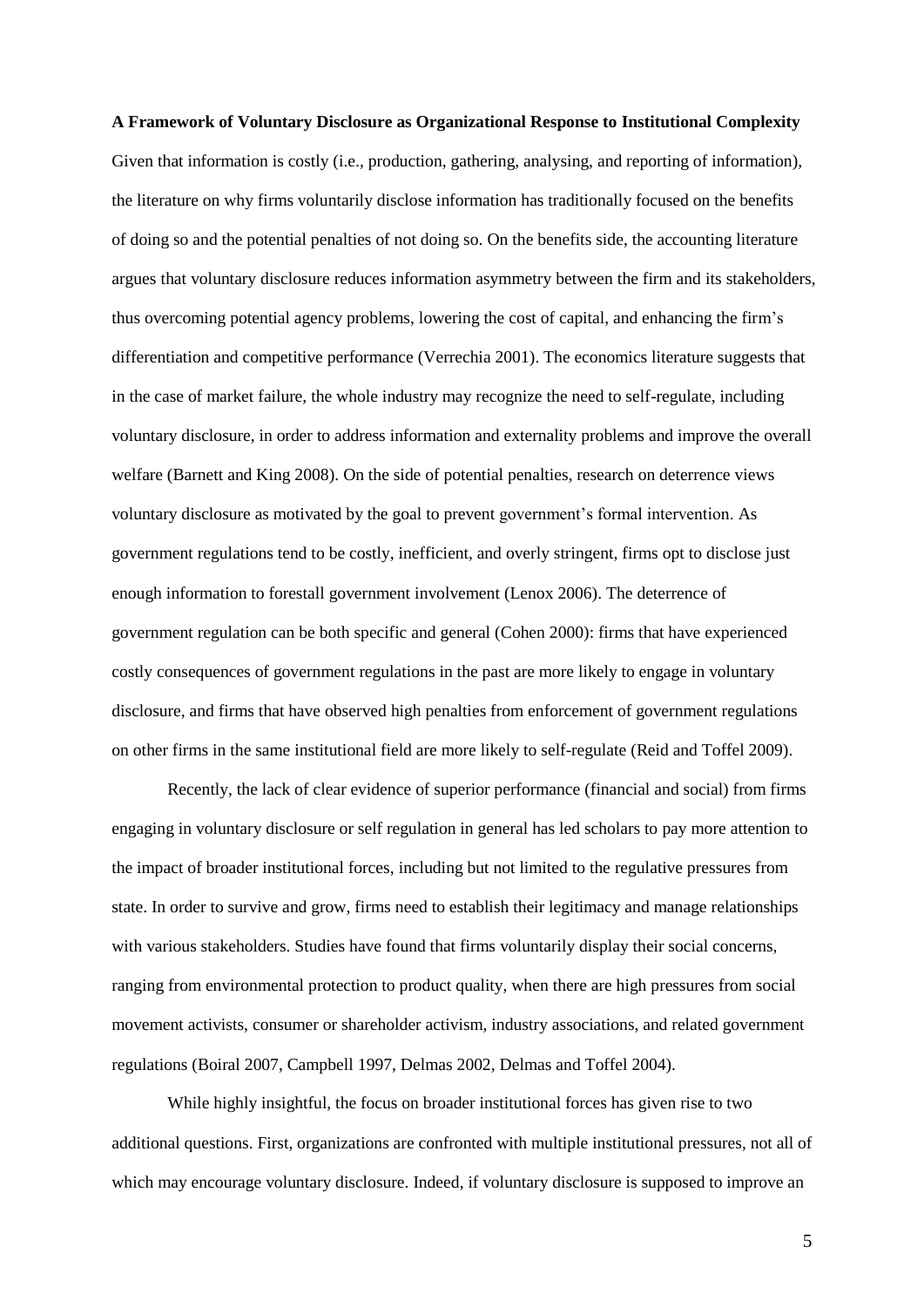old system where such disclosure is absent, some institutional forces from the old system may still operate to thwart the adoption of voluntary disclosure. If organizations are simultaneously confronted with opposing and facilitating institutional forces regarding voluntary disclosure, will they disclose and how will the quality of their disclosure be affected? Second, given the importance of the institutional pressures identified in this literature, what explains variation in voluntary disclosure in contexts where the set of institutional parameters are different? Specifically, for voluntary disclosure of CSR activities, regulatory institutions in many emerging markets are less likely to exert the same level of deterrence on corporations (Khanna and Palepu 2000). While some firms are exposed to standards from mature markets through foreign investment and global market activities (Christmann and Taylor 2001), most domestic firms are subject to much weaker normative pressures for CSR.

We develop a framework of voluntary disclosure as organizational response to institutional complexity, and identify how the important institutional forces in transitional markets can influence corporate disclosure of CSR activities. We draw upon the research on organizational responses to multiple institutional pressures to develop our framework (Greenwood et al. 2011). Institutional researchers increasingly recognize the multiplicity of institutions (Greenwood et al 2010, Kraatz and Block 2008, Seo and Creed 2002), among which the state and the market are viewed as two higherorder institutional sectors, each with its distinct logic (Friedland and Alford 1991).The original insight from the neo-institutional perspective is that organizations conform to institutional pressures in order to achieve legitimacy and subsequent resource and survival advantages (DiMaggio and Powell 1983, Meyer and Rowan 1977; Oliver 1991). However, in their decision making, firms are often confronted with multiple and conflicting institutional pressures (which offer clashing guidelines) (Delmas and Toffel 2008, Pache and Santos 2010). Greenwood and colleagues (2011) propose that certain organizational attributes may filter these multiple institutional pressures to the extent that only some exert an influence on firms.

Transitional markets such as China feature strong though uneasy co-existence between the state and market influences throughout the reform era (Peng 2003). While some researchers emphasize the growing importance of the market institutions (Nee 1989), others stress the persistently strong role of the state in market transitions (Oi 1995, Walder 1995, 2003; also see a review by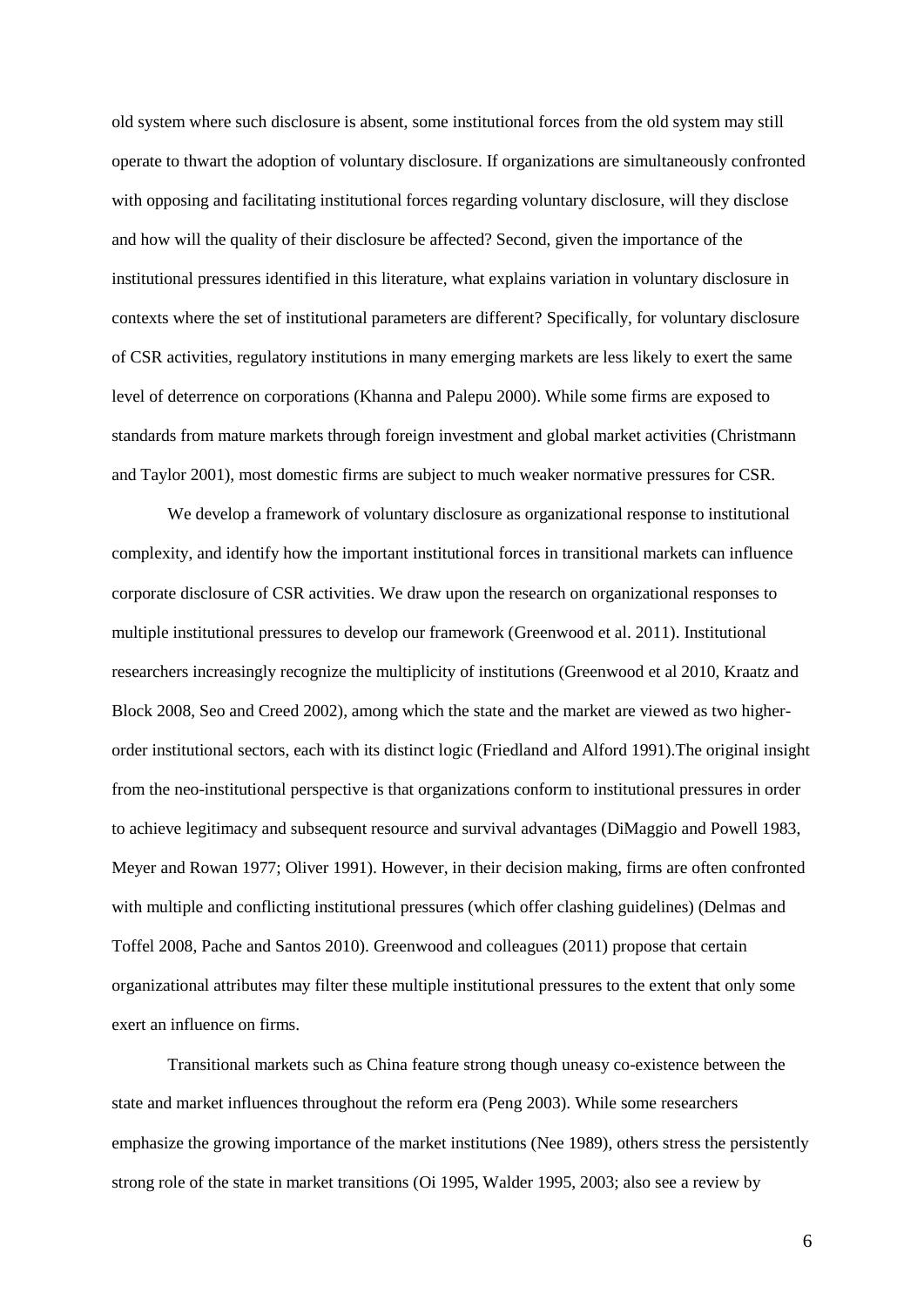Keister and Zhang 2009). Stark (1996) argues that in transitional markets the involvement of the state gives rise to a different form of capitalism and market economy from that in Western democracies. Lin (2011) considers China"s market economy to be centrally managed by the central government, which controls resource allocation, market channels, and personnel selection and evaluation, especially in state-controlled firms. Walder (1995) likens local governments to entrepreneurs who make policies to promote local economic growth.

We view voluntary CSR reporting as responses to the intertwined institutional forces from the central government, local governments, and market-based institutions in transitional markets. Despite the lack of deterrence measures for non-reporting, the central government guidelines exert normative pressure on non-targeted firms, and firms with state linkage and high visibility – attributes identified in prior research as magnifiers of institutional pressure – may be more responsive. We then identify how the variant institutional forces from the local government and market, where firms are embedded, shape firm response to the central government guidelines. We focus on regions where the configuration of local government and market institutions leads to conflicting pressures regarding CSR reporting, and posit that the magnifiers of central government influence - state linkage and high visibility - also serve to channel firm attention to the local government growth priority and thus compromise CSR reporting (Ocasio 1997).

## **Voluntary CSR reporting triggered by central government regulation**

Prior research on the influence of government regulations has emphasized the role of coercive force in obtaining organizational compliance (DiMaggio and Powell 1983). Organizations become isomorphic with the regulatory environment to avoid punitive outcomes. While government regulations in transitional markets often affect firms in this way, they increasingly take the form of guidelines and expectations, as government does not want to be seen as overly interfering in firm operations. Given the importance of central government as a source of legitimacy in China"s transitional economy, we posit that central government guidelines and expectations exert a normative pressure on firms, that is, the adoption and implementation of a practice endorsed by the central government signifies alignment with and approval by the latter. Considering that that organizations may be more likely to conform to coercive than normative pressure (Oliver 1991), we do not expect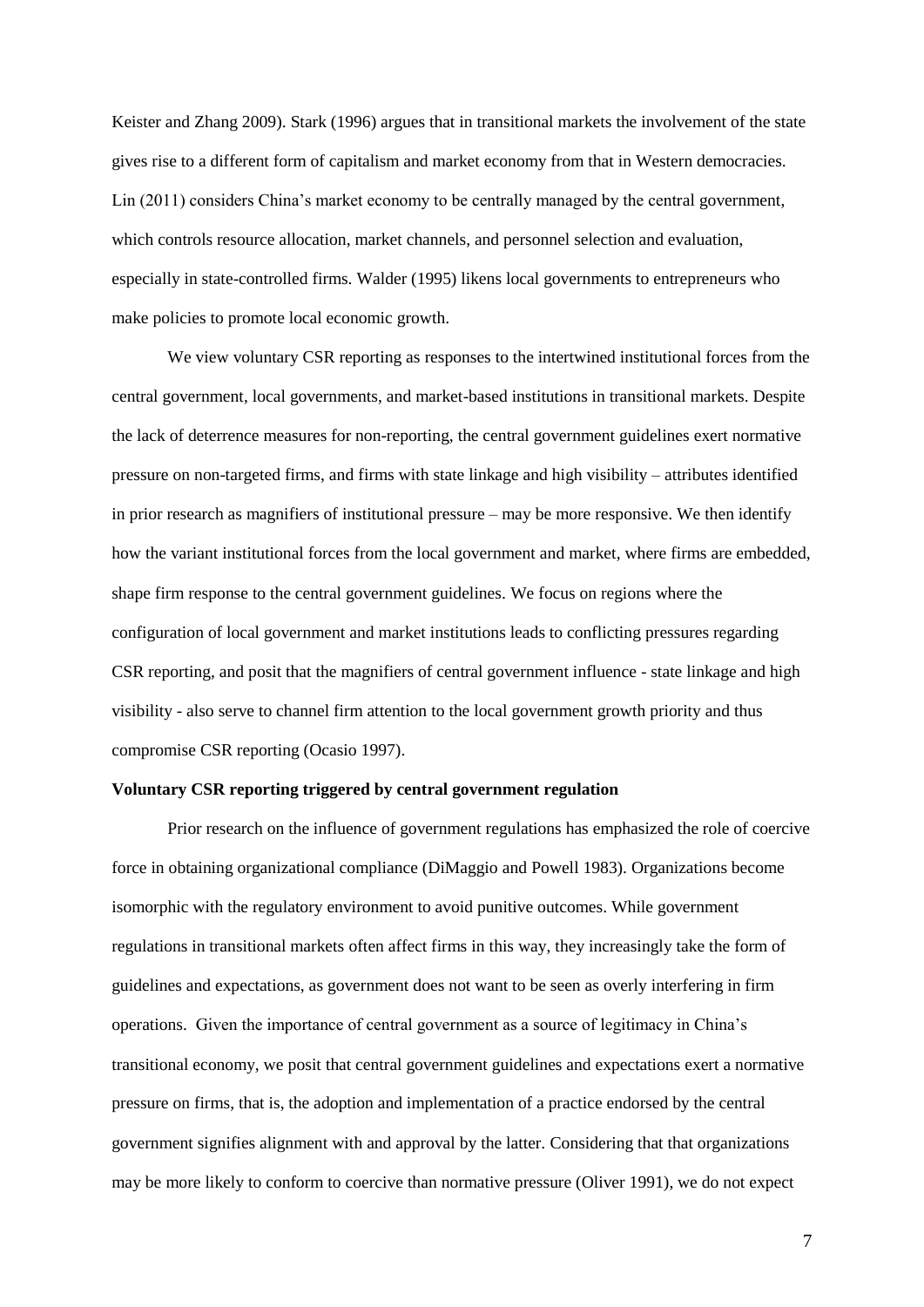all firms to meet central government expectations. Rather, as prior institutional research suggested, institutional linkage and high visibility magnify the influence of institutional pressures (Drori et al 2006, Edelman 1992, Lounsbury 2001). We consider below how firms with such attributes may be more responsive to the central government's guidelines for CSR reporting.

In China, central government regulation of CSR reporting for publicly listed firms took the form of guidelines and expectations. It was issued at the end of 2007, at a time of rising social tensions from the country"s almost exclusive pursuit of economic growth since the start of the market transition in 1978. Some of the social tensions were reactions to heightened inequalities, the exploitation of the environment, and poor product quality. To address these issues, the central government has begun to emphasize balanced development between the economy, society and the environment (Lin 2010). At the  $17<sup>th</sup>$  Party Congress held in October 2007, it vowed to promote scientific, harmonious and sustainable development.<sup>3</sup> The subsequent guidelines for CSR reporting thus reflect consistently the expectation of the central government to encourage CSR among corporations. While the guidelines targeted certain firms to comply, they did not specify standards of compliance or penalties for non-compliance, nor was there mention that the targeted set would broaden over time.

In the absence of overtly punitive consequences, we posit that non-targeted firms with institutional linkage to state are more responsive to central government's expectation on CSR reporting. In China, the central government has maintained control over the economy during the market transition through state ownership and by co-opting corporate leaders into the political system (Dickson 2003, Lin 2010). These institutional linkages with state increase firms" exposure to the influence of normative pressure from central government for at least two reasons. First, they serve as a channel of influence. In firms where the state is the largest shareholder, the chairman and CEO are typically appointed by the state from within the political hierarchy (Cao et al 2011). In firms where top decision-makers are elected as delegates to the People"s Congress (PC) or the Chinese People"s Political Consultative Conference (CPPCC), these leaders regularly participate in central government

<u>.</u>

 $3$  The English version of President Hu's speech can be found here <http://english.cpc.people.com.cn/66102/6290205.html>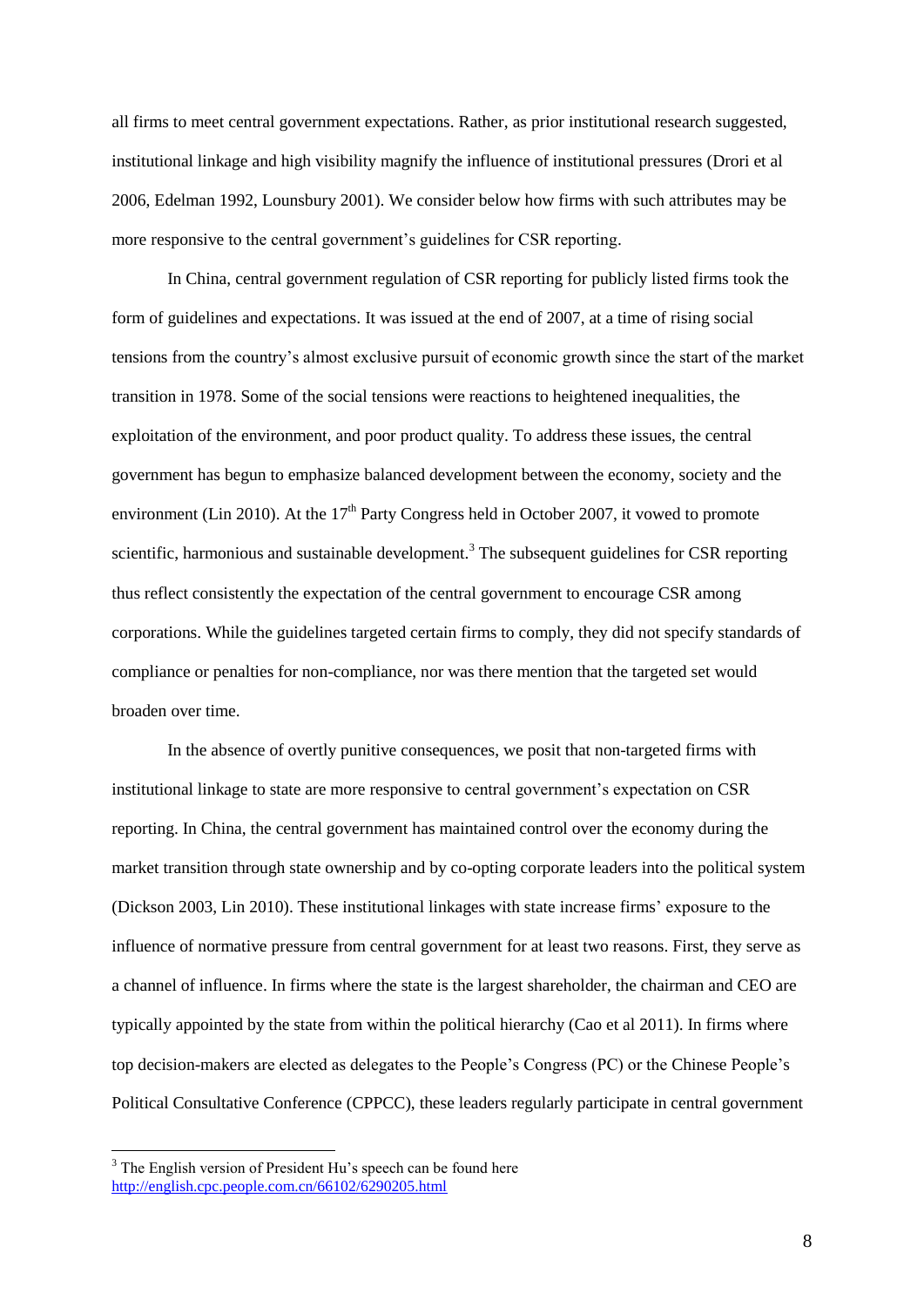policy discussions (Li et al2006, Ma and Parish 2006).<sup>4</sup> As stipulated by the Chinese constitution, the national PC is the highest organ of state power in China (equivalent to Congress in the US), and the national CPPCC is an advisory body to the Communist Party. Thus, through formal or informal meetings and discussions, corporate leaders in state-linked firms learn and get reinforced about central government priorities in the years ahead.

Second, by conveying both legitimacy and resources, such linkages heighten central government"s expectations of the firms, and make the firms more likely to comply due to the benefits bestowed. In China"s transitional economy, state-controlled firms still rely on bureaucratic mandates to gain access to various resources such as government-guaranteed low-cost loans, subsidies, suppliers and customers, whereas non state-controlled firms are affected more by market forces (Ferri and Liu 2010, Lardy 2008). Where top executives occupy important government positions, firms" access to resources is enhanced, and legitimacy is conferred on the firm as well as the executives (Ma and Parish 2006, O'brien 1994, Tian et al 2008). As institutional linkages bestow benefits and enhance organizations" survival prospects (Baum and Oliver 1991), we suggest that the benefits also give rise to heightened expectations that these firms will share the government"s concerns. The dependence of these firms on the central government for continued privileges and relationships can make them more likely to comply with such heightened expectations (Oliver 1991). We hence propose,

# *H1a: Organizations with institutional linkage to state will issue CSR reports sooner, and will issue higher-quality CSR reports.*

In addition to state linkage, high visibility may lead firms to perceive that they attract more government attention and scrutiny, despite the lack of imminent pressure on average non-targeted firms to conform. Institutional pressures are rarely applied uniformly and larger organizations typically bear the brunt (Edelman 1992). Because they are more visible and better endowed, they are easier to monitor and more likely to dispose of the resources needed for compliance. Since the central government has clearly endorsed the practice of CSR and CSR reporting through its guidelines, large firms, though not specifically targeted for compliance, may perceive their activities to be measured by

<sup>&</sup>lt;sup>4</sup> Delegates to the two government bodies are elected indirectly at the national level by lower-level members. These are part-time positions. Although "election" is involved in the process, political scientists have provided evidence that the candidacy is normally bestowed by the government (O"Brien 1994).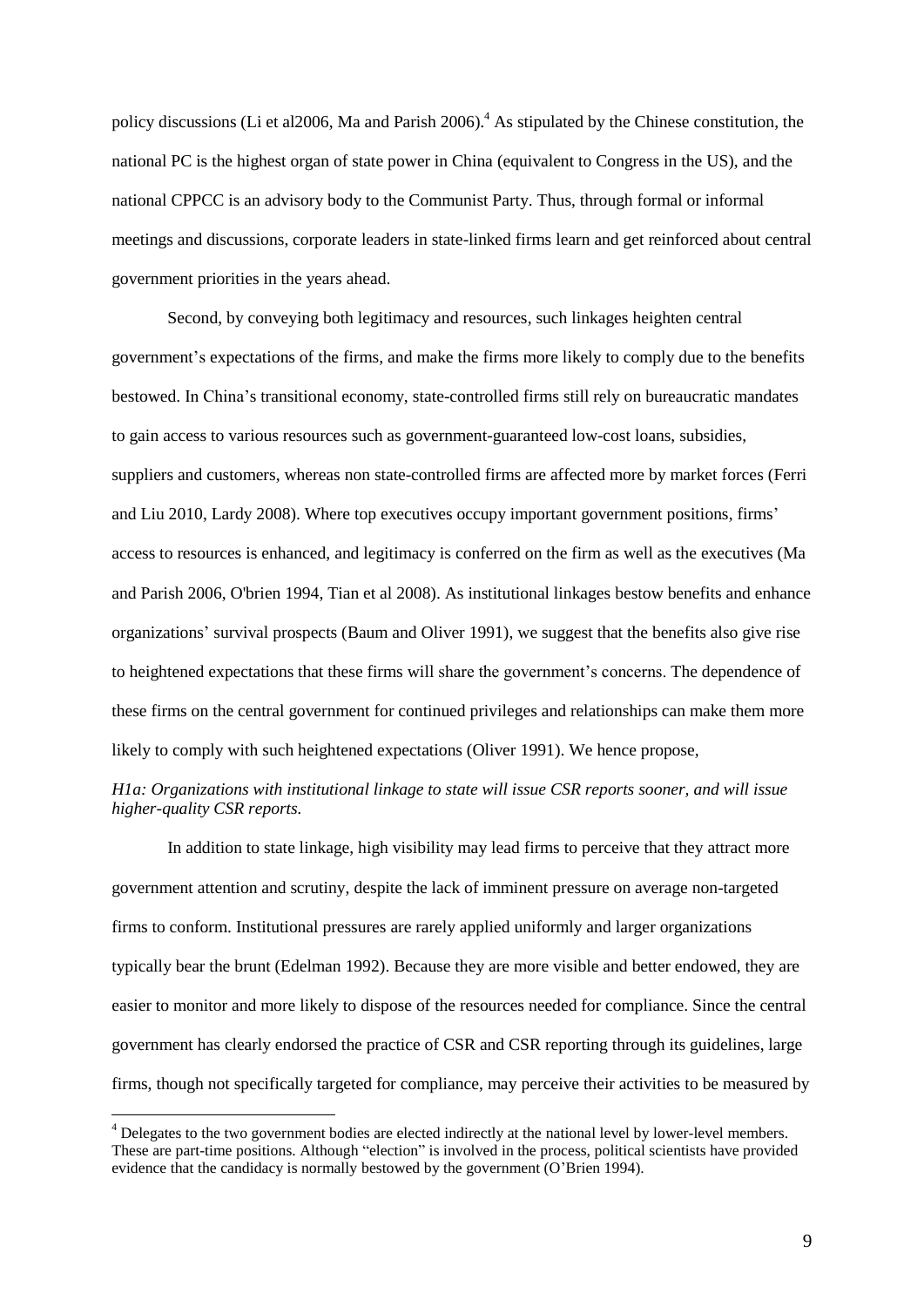the same yardstick. Similarly, firms with a high reputation can invite easy comparison with the new legitimacy criterion established by CSR reporting. Their visibility makes it easy to check whether they are consistently exemplary in carrying out central government"s initiatives, and the potential loss of reputation from failing to be receptive will motivate them to respond. We thus propose,

# *H1b: Organizations with higher visibility will issue CSR reports sooner, and will issue higher-quality CSR reports.*

## **Regional institutional variations and voluntary CSR reporting**

Recent studies of the impact of institutional pressures on organizational practices have increasingly recognized the regional variation of institutional pressures (Marquis et al2007). Uneven development of market institutions and divergence of local government priorities characterize China"s transitional economy and underlie regional variations in the institutional environment. We argue that these regional-level institutional forces will affect how firms respond to central government guidelines on CSR reporting, giving rise to variation in voluntary CSR reporting. We first consider variations in the development of market institutions across provinces, which can be explained by different regional resource endowment before the reform, the gradualism in China"s reform, and differential policies applied by central government to regions (Naughton 2007, Zhang 2008). The country"s transition to a market economy started with special economic zones and cities in coastal areas and then spread to interior regions, creating a wide variation in the development of marketbased institutions (Fan et al 2011).

In regions where market institutions are better established, the costs of not engaging in CSR reporting are more apparent to firms. This is because there is more information available about firms (Cuervo-Cazurra and Dau 2009), more stringent external monitoring over irresponsible corporate social behaviour, and the expectations from corporate stakeholders (such as customers and business partners) for CSR reporting are higher. The development of market institutions gives rise to more transparent financial, labor and product markets (Khanna and Palepu 2000). The growing number and quality of market intermediaries such as professional service firms (auditors, analysts, head-hunters) and consumer organizations mean that information about peer firms is more transparent, firm behaviour is exposed to public scrutiny, and lack of CSR can be linked to economic consequences.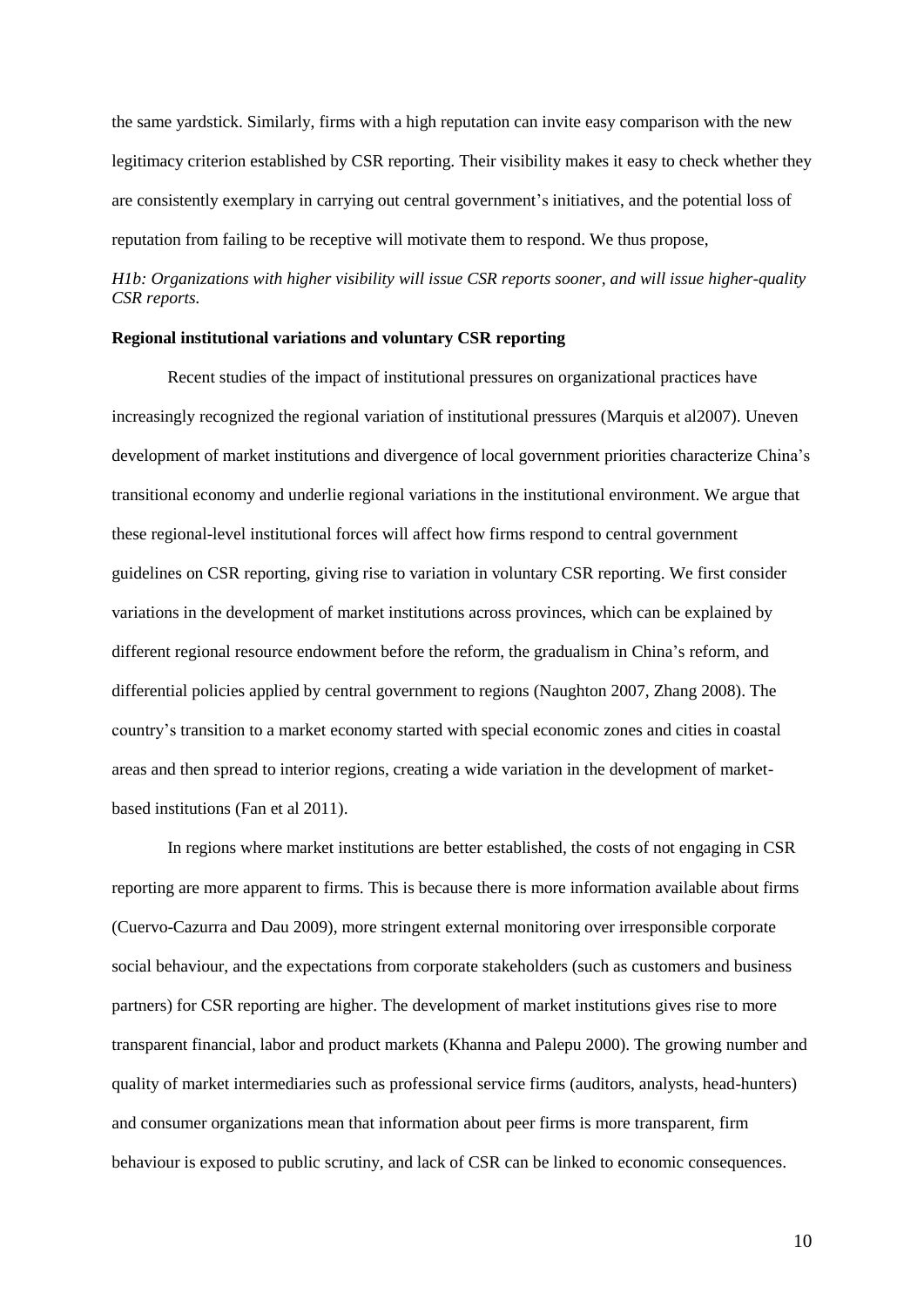This is particularly true for a number of CSR behaviours that are of central concern to stakeholders (consumers, employees, business partners and investors) such as ensuring product safety, fair treatment of shareholders, transparency of corporate governance, and the provision of employee welfare. When sanctions against irresponsible corporate social behaviours are more enforceable by market institutions, firms are more likely to demonstrate at least a threshold level of CSR (Campbell 2007), since not doing so may significantly raise the cost of doing business.

Oliver argues (1991: 161), "when an organization anticipates that conformity will enhance social or economic fitness, acquiescence will be the most probable response to institutional pressures." The stronger the local market-based institutions, the more likely that firms located in the region will be monitored by them, and the greater the pressure to supply information about their engagement in CSR to satisfy stakeholders. As firms in regions with more developed market institutions perceive more to gain economically from responding to central government's guidelines on CSR reporting, they may be more responsive than firms in regions with less developed market institutions. Hence,

# *H2a: Organizations in regions with stronger market-based institutions will issue CSR reports sooner, and will issue higher-quality CSR reports.*

The other important dimension of regional institutional pressures is the local government's orientation towards GDP growth. In parallel to the influence of central government, China"s provincial governments strategically cope with the central government"s demands and seek firms" alignment with local priorities (Oi 1995, Walder 1995). Since the early days of market transition, the central government has pursued fiscal and administrative decentralization and initiated fiscal-sharing contracts with provincial governments (Montinola et al1995). This has allowed local governments to benefit from local economic growth, thereby creating incentives for local economic development (Qian and Weingast 1997). However, this devolution of power has intensified conflict between the central and local governments. Local provinces set their own agendas, and these may be at odds with that of the central government which tends to take a longer term perspective as well as a more collective perspective for the benefit of the country as a whole (Marquis et al2011). One example of such conflict was the high inflation rate seen in the early 1990s, which was caused by excessive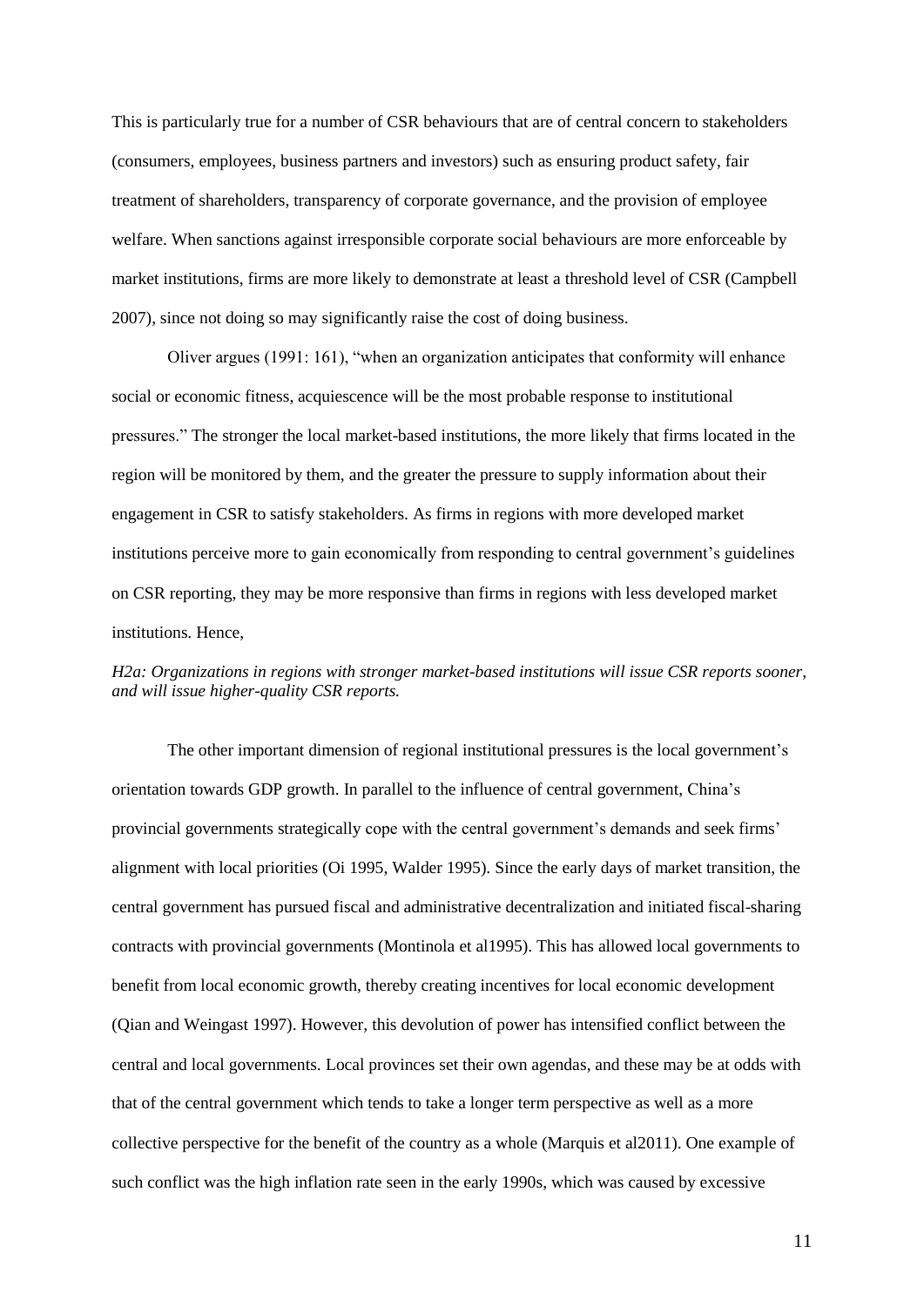investments by some local governments to drive local GDP growth and derive tax revenues at the expense of the macro economy (Huang 1999).

Although the central government has started to encourage a more balanced approach to development in recent years (Lin 2010), local governments vary in their priority on GDP growth due to local interests and bureaucratic inertia. Such differences are reflected in the five-year plans made by provincial governments after the central government has announced its five-year plan. For example, officials of the Tianjing municipality demonstrated an exclusive focus on economic growth in its  $11<sup>th</sup>$  five-year plan announced in 2006: "We will strive to achieve an annual GDP growth rate of 12%, and our main task is to accelerate and push the development and growth of the coastal new area". In contrast, the government of the Beijing municipality exhibited a more balanced approach: "We will achieve an annual GDP growth rate of 9%, and we will adjust the ratio of industries to achieve a transformation of growth path, so that we will focus our efforts on high value-added industries." Similarly, the government of Guangdong Province set a target of annual GDP growth rate at 9%, citing their main task as "adjusting and optimizing the ratio of various industries." The head of the province even started a "Happy Guangdong" campaign to emphasize the importance of social development. In addition, local governments that give priority to GDP growth tend to use the growth rate as the most important criterion for evaluating and promoting officials, while in provinces with a more balanced approach to economic development their evaluation often incorporates notions of sustainable development.<sup>5</sup>

We posit that an exclusive focus on GDP growth by local government will hinder firms' responsiveness to the central government's guidelines on CSR reporting. Local governments play a crucial role in firms" economic activities, by allocating resources, imposing and interpreting rules, inspecting compliance, and bestowing legitimacy. Local governments with an exclusive focus on GDP growth typically make large-scale investment in local economies, and the growth imperative is instilled in local firms as an important goal. Moreover, aligning with such a goal is instrumental to obtaining resources and endorsement from the local government. Meanwhile, local governments that

<sup>&</sup>lt;sup>5</sup> "Some provinces say goodbye to the evaluation system based on GDP only" by Xinhua News Agency [http://news.xinhuanet.com/politics/2011-03/18/c\\_121204805.htm](http://news.xinhuanet.com/politics/2011-03/18/c_121204805.htm)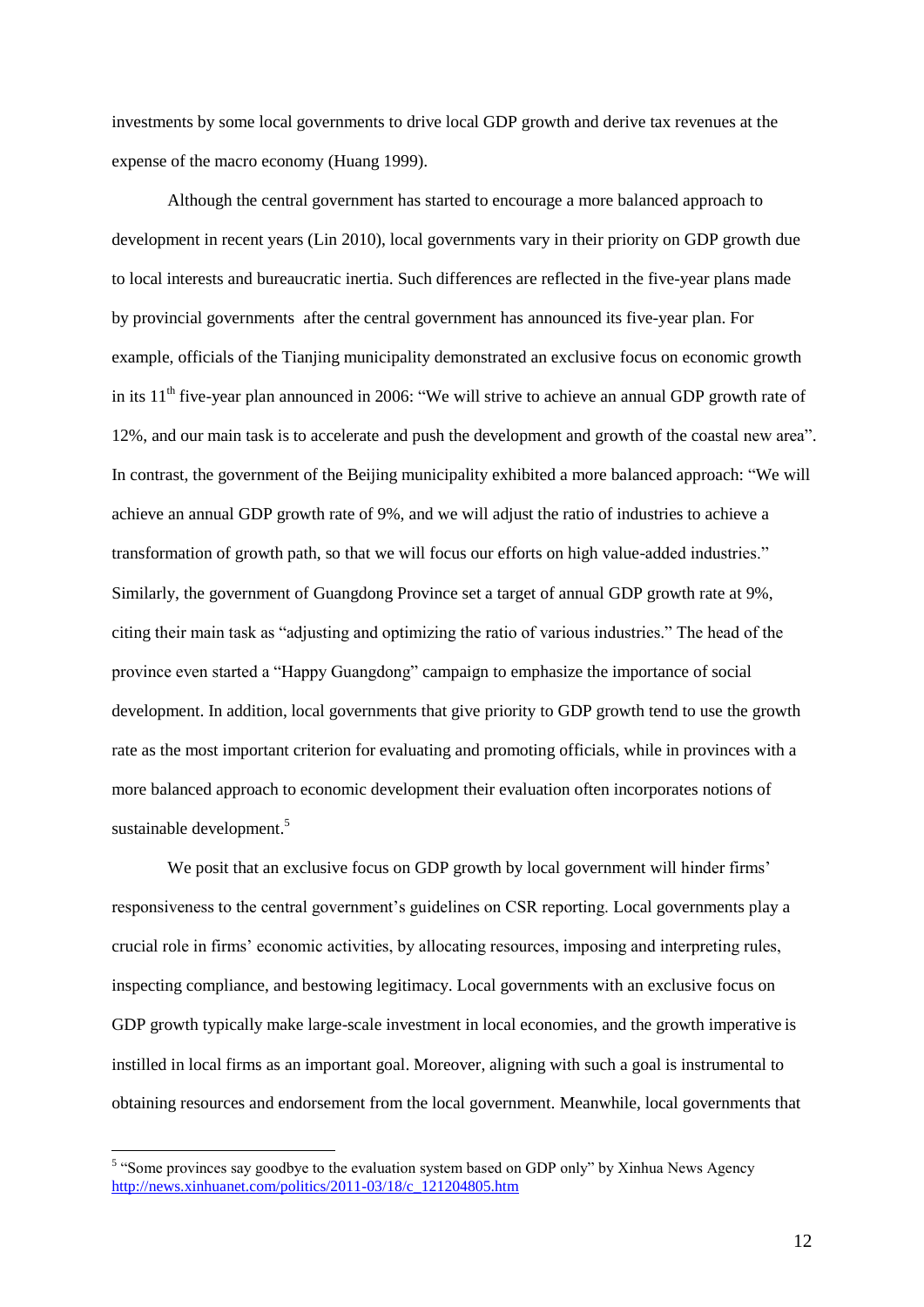prioritize high GDP growth above all else may perceive central government"s guidelines on CSR reporting as tangential, or even at odds with their own priorities. Consequently, firms located in these regions may see CSR reporting as counterproductive to local government"s expectations, and thus engage less in CSR reporting. We propose,

## *H2b: Organizations in regions where local governments place higher priority on GDP growth will issue CSR reports more slowly, and will issue poorer quality CSR reports.*

### **Regions with conflicting institutional pressures and voluntary CSR reporting**

We have argued above that regions vary in the strength of their market institutions and local government's priority on GDP growth, and that these two types of institutional pressures exert conflicting influence on firms" engagement in CSR reporting. In this section we emphasize the coexistence of different institutional pressures since each region has a different configuration of institutional pressures. Based on the argument above, in regions where market institutions are relatively advanced and local governments are less focused on GDP growth, firms will be motivated to engage in CSR reporting without hindrance from local governments. Conversely, in regions characterised by relatively advanced market institutions and a strong local orientation towards GDP growth, firms will be confronted with conflicting institutional pressures regarding CSR reporting.

In the midst of conflicting pressures, organizational attributes such as state linkage and visibility may filter the influence of such pressures to the extent that one type of pressure prevails over the other (Greenwood et al. 2011). The attention of state-linked and highly visible firms is likely to be channelled towards the local government"s growth priorities because the local government tends to directly interfere with these firms in order to realize its goal of high GDP growth. These firms pay more attention to the local government's expectations than to the monitoring pressure from market institutions, because the "visible hand" of government is more powerful in getting executives" attention than the "invisible hand" of the market.

Once the local government has set its GDP growth target, it relies on firms located in its jurisdiction to work towards it. To ensure the accomplishment of the target, it usually pushes the target downward to the lower levels, setting specific targets and detailed quotas for certain firms (Zhang 2008). It can more legitimately demand firms with state linkage to fulfil the growth targets, and its power over these firms also ensures that those firms exert themselves to achieve them. For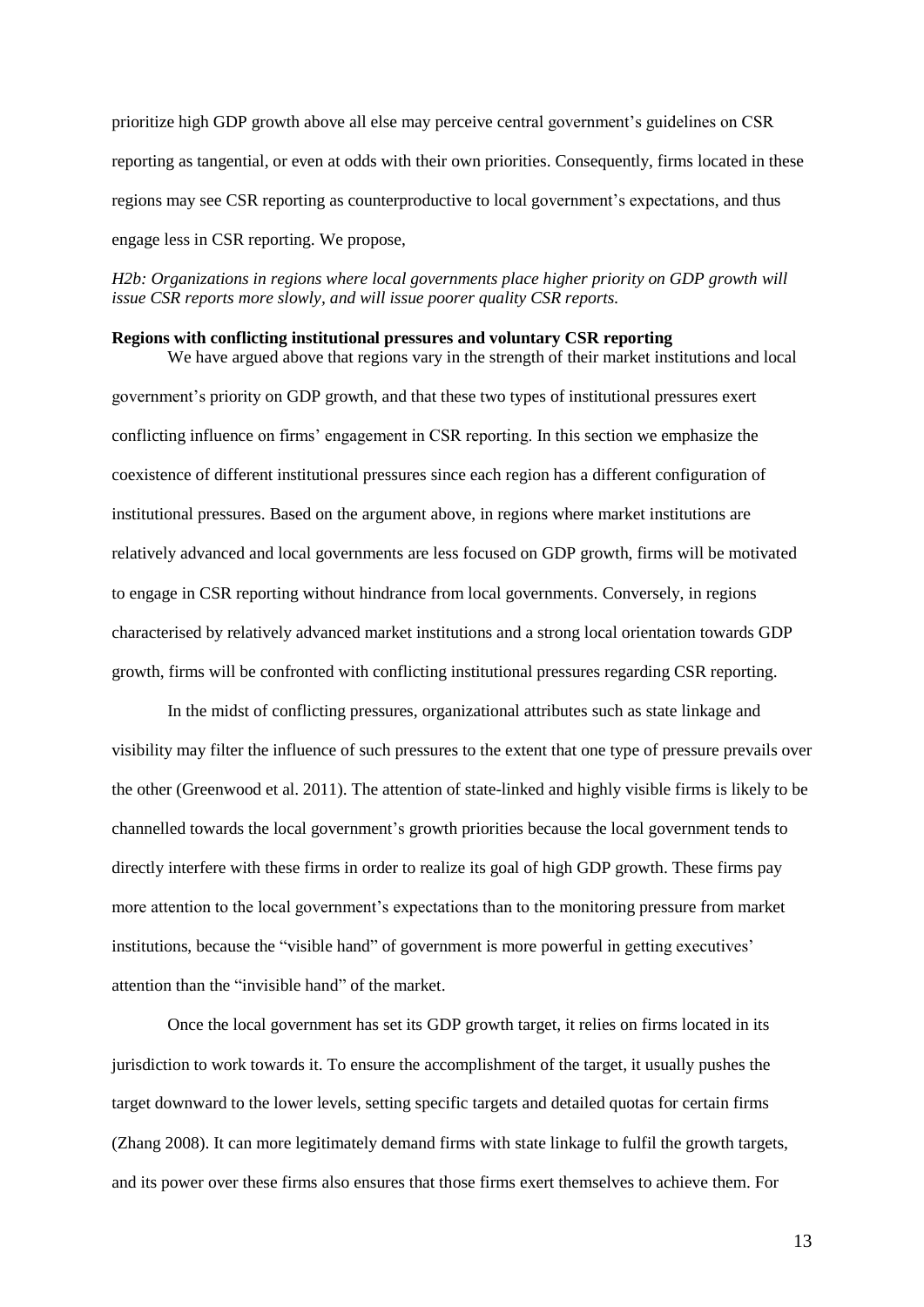firms whose controlling shareholder is state, state ownership legitimizes the demand from the local government. Such firms depend more on local government for resources than those whose controlling shareholders are private individuals. For firms whose top leaders hold important national-level political positions, they are typically recommended and appointed by local government after the national government has issued quotas to each province, hence the local government has played a significant role in their appointment and will continue to be important in their re-election and reappointment. In contrast, non-state-controlled firms and firms without such politically-linked leaders may not feel under obligation to prioritize the local government"s growth target. Indeed their lack of linkage to state means that they are more dependent on the market for their survival and success, and therefore more likely to respond to institutional pressure from the market.

As we have argued above that state linkage can magnify the influence of central government guidelines, the role of state linkage in channelling firm attention towards local government growth imperative in regions with conflicting pressures can thus reduce the otherwise high engagement in CSR reporting by state-linked firms. In contrast, in regions with relatively developed market institutions and low government priority on GDP growth, the configuration of institutional pressures is consistent with the central government guidelines on CSR reporting. In these regions state linkage simply magnifies the normative pressure from central government. We hence propose the different effects of state linkage in these two types of regions,

*H3a: In regions with both stronger market-based institutions and higher government priority on GDP growth, the positive effect of state linkage on CSR reporting (speed and quality) is reduced, as compared with in regions with stronger market-based institutions and lower government priority on GDP growth.* 

Similarly, local governments oriented towards GDP growth are also more likely to pressure highly visible firms to fulfil their economic growth goals. Large firms generate more sales and tax revenues, hence local government has a stronger incentive to influence these players in order to achieve its growth target. In addition, monitoring costs are significantly lower for large firms given the same outputs and revenues. Historically, entrepreneurial firms in China stayed small in order to avoid attracting attention and "hassle" from local government (Redding 1978). Similarly, firms with a high reputation are more vulnerable to local government demands. The local government can impact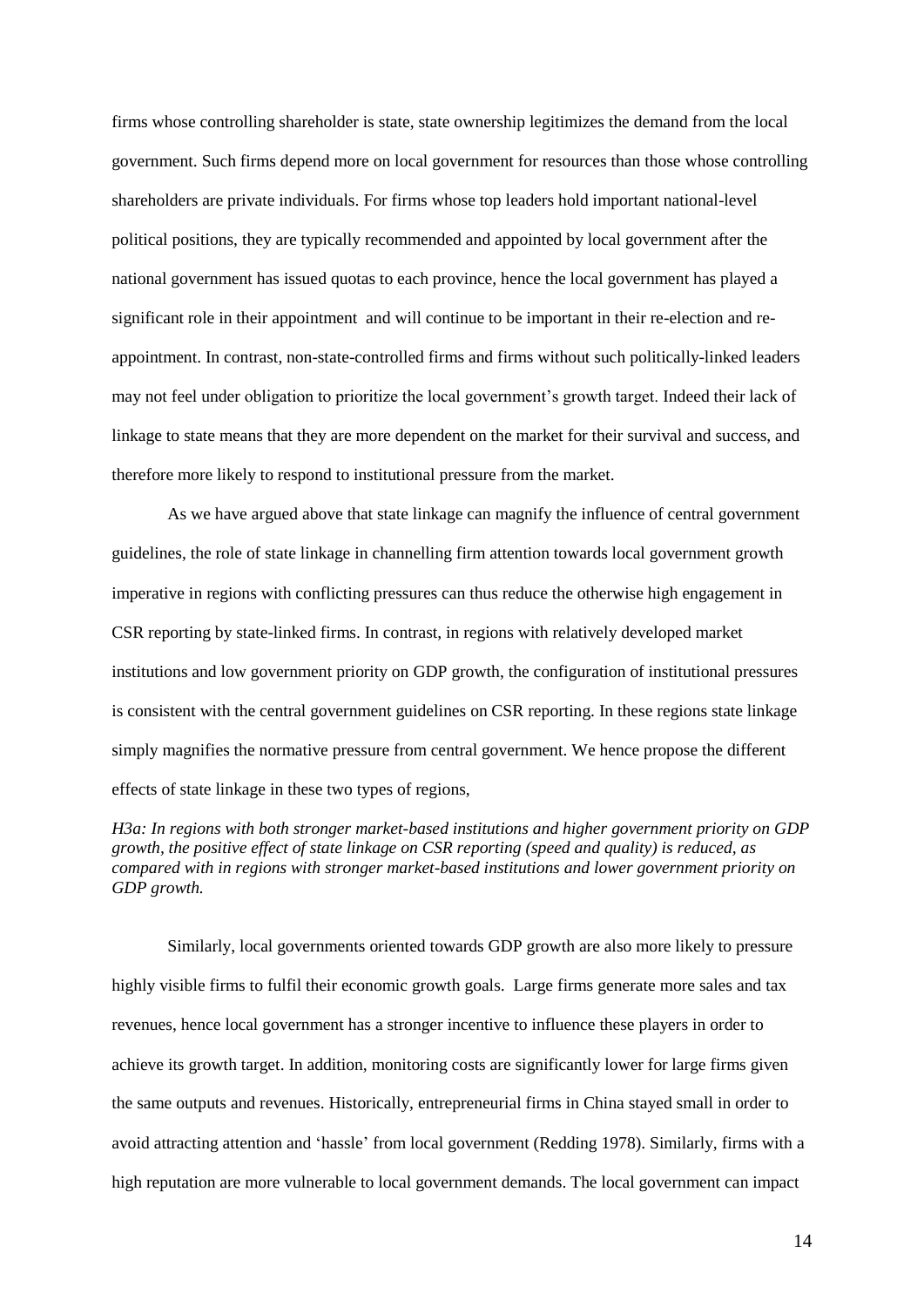other firms more effectively if it manages to align highly-reputed firms with its growth priority, and hence will set high growth targets for these firms and scrutinize them closely. Meanwhile, although firms with high visibility also face strong market scrutiny, the pressure from the market tends to be more dispersed and less imminent than that of local government. In contrast, firms with less visibility – smaller firms and firms without a reputation to protect – may escape local government scrutiny. . As we have argued that highly visible firms are more responsive to central government guidelines on CSR reporting, where there are conflicting institutional pressures from the market and local government growth imperatives, high visibility will tilt firm attention toward local government growth imperatives and reduce the compliance premium. In contrast, high visibility will not compromise firm compliance with central government guidelines in regions with relatively advanced market institutions and less priority on GDP growth, where the configuration of institutional pressures is consistent with the central government expectations. We thus propose the different effects of visibility in these two types of regions,

*H3b: In regions with both stronger market-based institutions and higher government priority on GDP growth, the positive effect of visibility on CSR reporting (speed and quality) is reduced, as compared with in regions with stronger market-based institutions and lower government priority on GDP growth.* 

#### **METHODS**

## **Data and Sample**

Given that our goal is to examine voluntary CSR reporting after the central government issued guidelines targeting certain firms for CSR reporting, our sample consists of all the public firms from 2008 to 2010 that are listed on Shenzhen or Shanghai Stock Exchanges and that were not targeted for issuing CSR reports by either the State-owned Assets Supervision and Administration Commission of the State Council (SASAC) or the two stock exchanges. We employ multiple data sources to construct the data set for this study. Most of our firm-level information comes from the China Stock Market and Accounting Research Database (CSMAR). The CSMAR database is a major data source for studying Chinese listed firms, which has been widely used in finance and economics (e.g. Fan et al2007, Kato and Long 2006, Lin and Su 2008, Wong et al2006). For regional (provincial)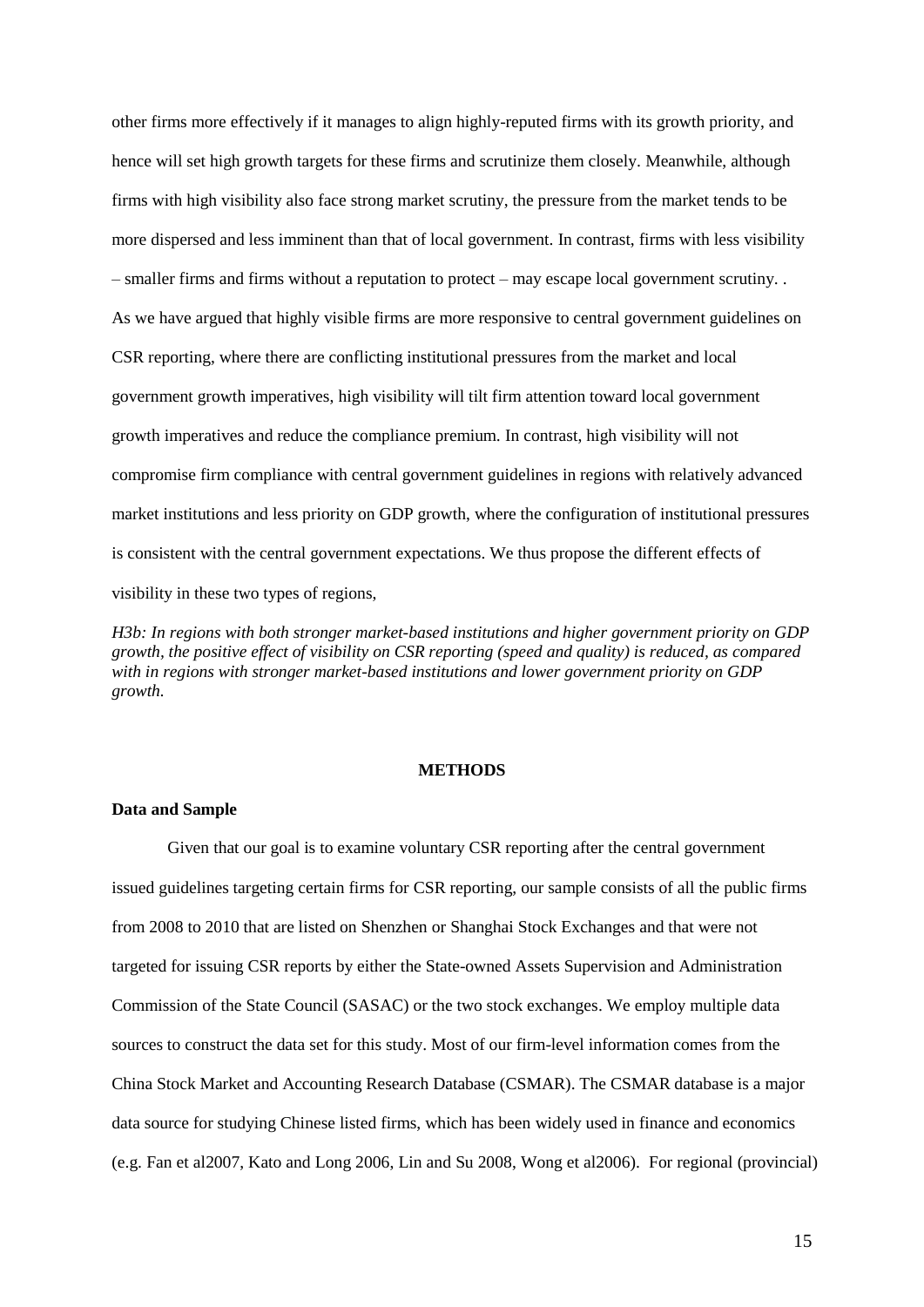level data, we used annual statistics yearbooks published by the Chinese Statistics Bureau. We also used the marketization index of provinces developed by the National Economic Research Institute (NERI) to measure regional market development since 1997 and until 2010 (Fan et al2011). The index has been used to examine regional differences in China in prior research (e.g., Li et al2006, Wang and Qian 2011).

In addition, we collected these firms" CSR reports, which were either appendices of the annual reports or independent reports. We manually coded information reflecting the quality of the report and also obtained external rating agency"s evaluations for the CSR reports.

## **Measurement**

*Dependent variables*. We examined how quickly the firms issued a CSR report after the central government put forth the guideline on CSR reporting, using event history analysis. The dependent variable is the hazard rate of issuance of a CSR report: at any given year, each firm in the risk set faces some underlying "risk" that it will issue a report. In our sample, 316 firms issued at least one report. Among them, 241 firms issued reports more than once. The other 1,064 firms did not issue any reports by the end of 2010, and were thus considered to be right-censored. We modelled issuance of CSR reports as repeated events. We measured the number of years from 2007, until the firm issued a report (if ever). Firms remained in the data set after issuing a report, since they were still "at risk" of issuing another.

In addition, for firms that issued a CSR report, we gauged the quality of their reports with two different measures. The first is the number of pages per item. For this measure, we manually counted the number of CSR items (such as corporate governance, employee welfare, product quality, contribution to the community, etc.) covered in the CSR report, and then divided the total number of pages of the report by the number of items. This measure reflects how substantive the report is in describing corporate engagement in CSR. The second measure was developed by a third-party agency called RKS (Rankins CSR Ratings). RKS created a rating system of CSR reports based on the Global Reporting Initiative (3.0) adapted to the Chinese context. All CSR reports were rated based on three dimensions: overall evaluation, content and techniques. In total, 70 aspects of the CSR report were evaluated, and the final score was a weighted average ranging from 0 to 100. The correlation between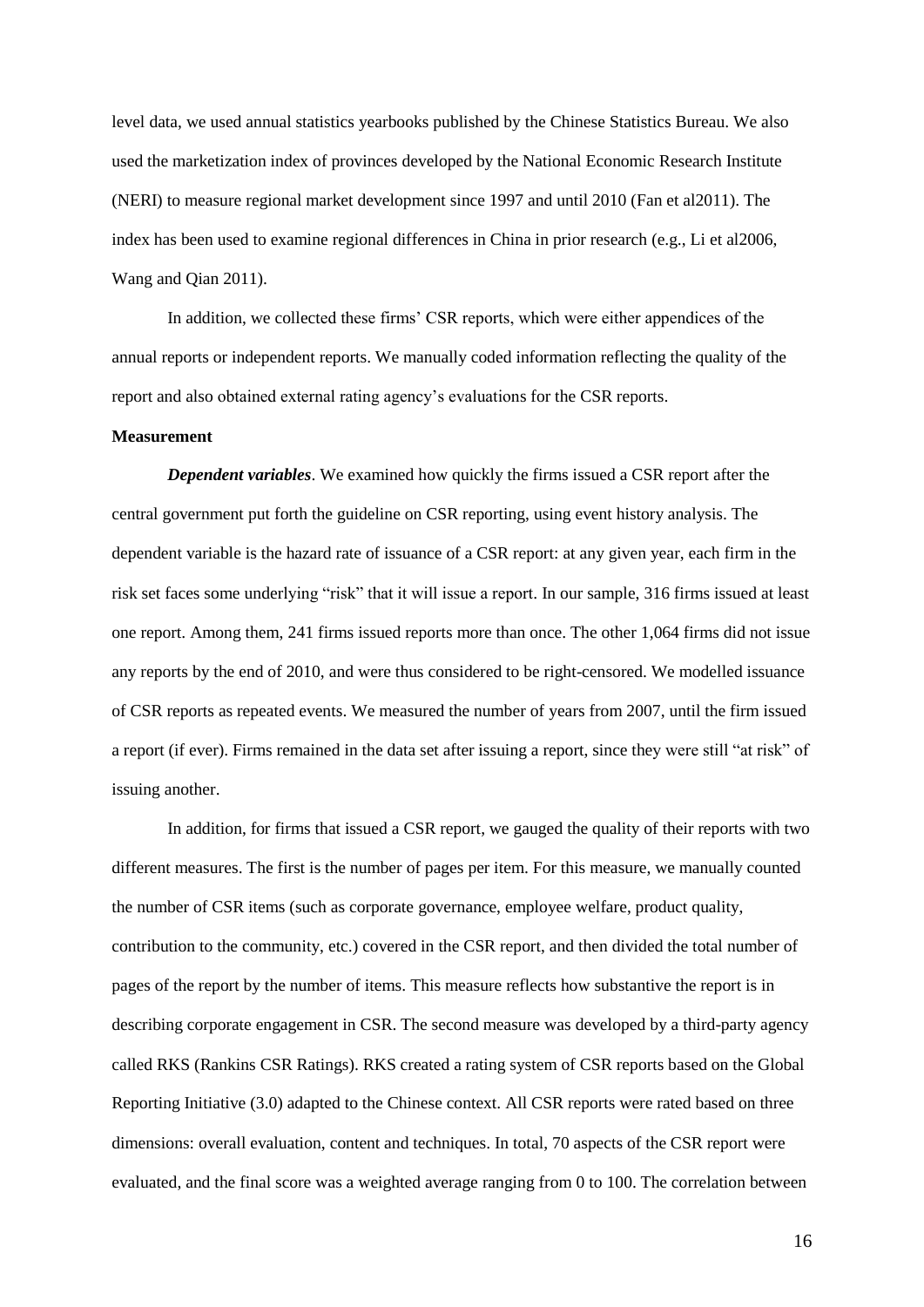this composite score and our measurement (pages per item) is 0.87, which suggests high reliability of the two measures of CSR report quality.

*Independent variables.* Institutional linkage to the state is measured by two variables. *National political appointment* is coded as 1 if the firm"s top executive (Chair or CEO) served as a delegate to the National People"s Congress or the National Chinese People"s Political Consultative Conference, and 0 otherwise. *State-controlled firms* are firms in which the *ultimate* controller is government or its agency (i.e., the largest shareholder). Firm visibility is also operationalized by two variables. *Firm size* is measured by the number of employees (natural logged). *Reputation* is coded as 1 if the firm had won any national award since 2005 (and till the year before the observation) and 0 otherwise. We chose eight nationally well-known reputation rankings following consultation with experts in corporate reputation in China. 6

Market-based institutional development is measured by the *Marketization Index* provided by NERI (Fan et al 2011). This index is a composite measure based on the following five dimensions reflecting the development of market institutions: the relationship between government and market, the development of the private sector, marketization of the product market, marketization of the factor market, and development of marker intermediaries and legal environment. The index varies from 0 to 10, and a high score represents a high level of market institutional development.

To measure local government priority on GDP growth, we used *annual GDP growth rate* (real rate) at the provincial level. It is calculated based on the increase in the GDP of each province at the given year compared with that of the previous year, adjusted for inflation. Studies suggest that the achieved GDP growth rate in China typically approximated the planned target because of the evaluation and planning processes in local governments (Wu 2010). We also checked the five-year plan of some provinces and municipalities and found the achieved GDP growth rate to be consistent

<sup>&</sup>lt;sup>6</sup> These reputation rankings are: the most respected companies (as selected by the Case Research Center at Peking University and the Economic Observer), the best employer award (by China's Central Television), China"s best corporate citizenship award (by the 21 Century Newspaper), the most praised companies (by Fortune magazine), firms with the highest sense of responsibility (by China Newsweek and China Red Cross), the Guangming CSR award (by Guangming Daily), companies with the best image (by the Research Center on Development of the State Council), and the CSR ranking issued by The Hurun Report.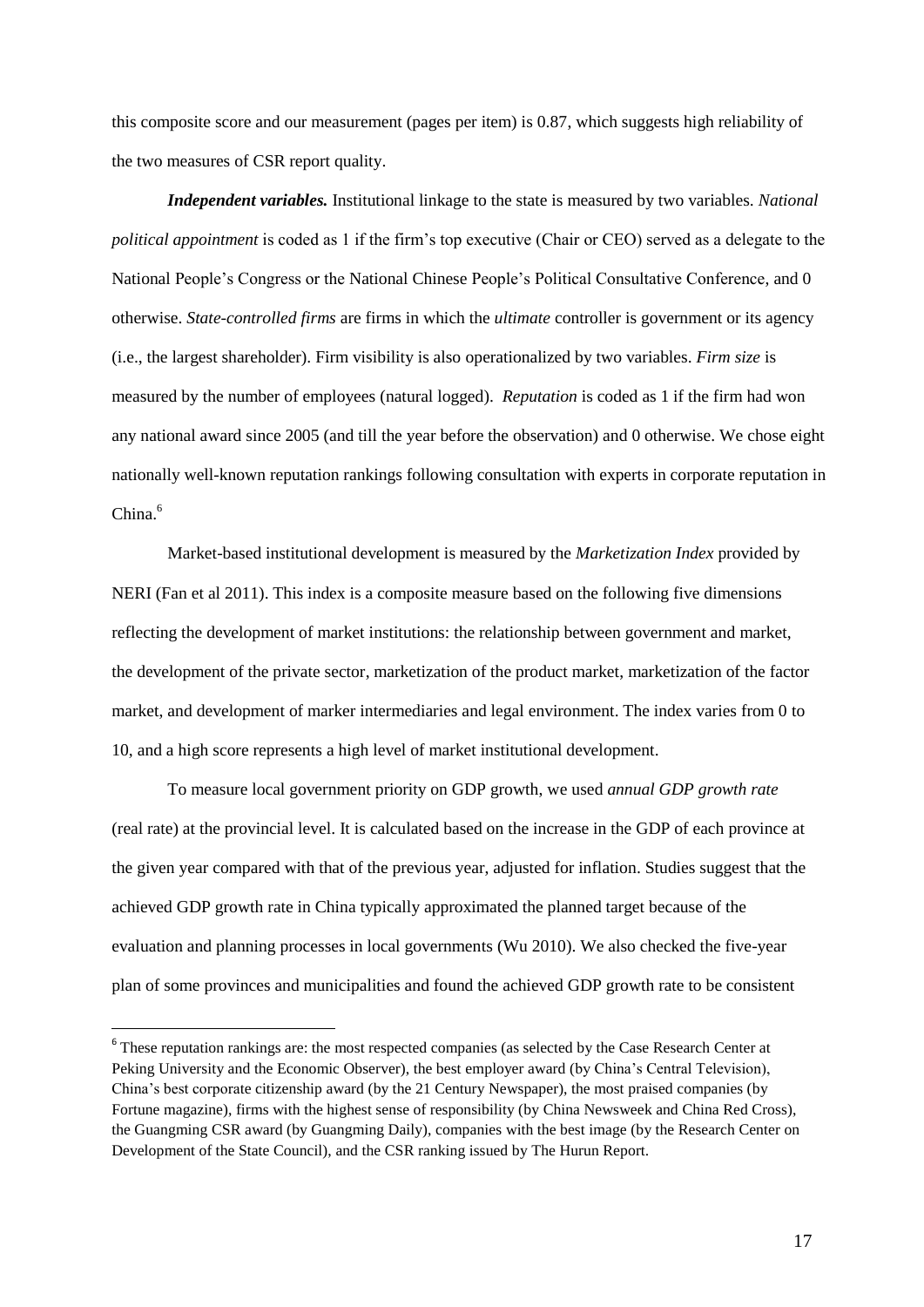with that in their plans. This measure thus captures to what extent the local government prioritized GDP growth. Although, given the huge growth potential of China"s market, GDP growth rates of the provinces were high during our observation period in comparison with the rest of the world, there was significant variation across provinces, ranging from 8.10% to 19.1%, reflecting major differences in local government priorities.

Given that provinces vary in the configuration of both types of institutional pressures (market and local government priority), we created a set of dummy variables to categorize different institutional configurations. In the first step, we created two dichotomous variables for high and low market institutional development and local government priority on GDP growth respectively, by comparing each province"s marketization index and annual GDP growth rate with their respective national means from 2008 to 2010. Provinces with relatively strong market institutions and high priority on GDP growth are those that demonstrated above-the-mean marketization level and GDP growth rate. In the second step, we created 4 mutually exclusive types of provinces: 1) provinces with strong market institutions and high local government priority on GDP growth (1 if both the marketization level and GDP growth rate of the province are above the mean, and 0 otherwise); 2) provinces with strong market institutions and low local government priority on GDP growth (1 if the marketization level is above the mean but the GDP growth rate is below the mean, and 0 otherwise); 3) provinces with weak market institutions and high local government priority on GDP growth (1 if the marketization level is below the mean but the GDP growth rate is above the mean, and 0 otherwise; 4) provinces with weak market institutions and low local government priority on GDP growth (1 if both the marketization level and GDP growth rate of the province are below the mean, and 0 otherwise).

To test our hypotheses H3a and H3b, we compare firms in Type 1 provinces with those in Type 2 provinces. Hence the dummy variable Type 1 is of focal interest for testing our arguments, and Type 2 is treated as the reference category (omitted category).

*Control variables.* We control for the potential economic incentives for voluntary CSR reporting - incentives that prior studies have shown to influence firms" engagement in CSR, as firms active in CSR may also engage more in CSR reporting. Firms can use CSR as a marketing tool to enhance their competitive positioning (e.g. McWilliams and Siegel 2000, Nakamura et al2001).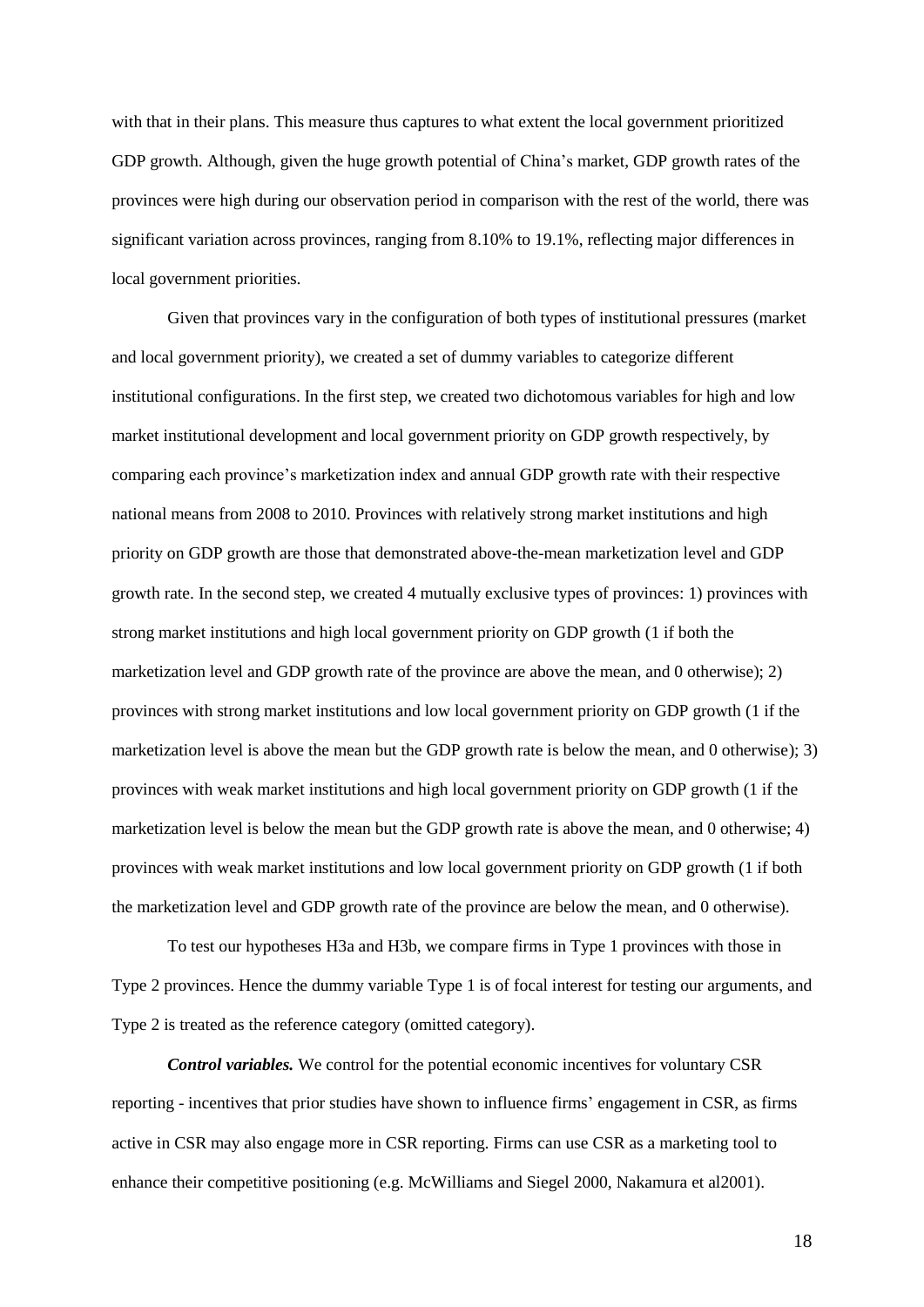Hence firms in *consumer-related* industries, where firms sell directly to individual consumers, may depend more on individual consumers and have a stronger motivation to be recognized, and therefore may engage more in CSR and CSR reporting (Fry et al1982). In contrast, firms in *monopoly industries* may have less incentive to engage in CSR reporting due to the lack of competition. In our sample, monopoly industries include power generation and oil production (Jin 2005). Similarly, firms that place a greater emphasis on their public image are found to engage more in CSR (Berman et al1999, McWilliams and Siegel 2000), and may be more motivated to report their CSR activities. We therefore control for *advertising intensity* (total expenditures on advertising or other sales-related activities divided by total assets).

In addition, we control for other potential institutional influences. To account for the potential transnational influence from the global norms on CSR reporting, we control for *foreign direct investment*, measured as the percentage of foreign shares in a firm (Chapple and Moon 2005). As disclosure practices of industry peers are found to impact the focal firm (Pfarrer et al. 2008), we control for the *total number of firms in the focal firm's industry that have issued* a CSR report in the prior year (excluding the focal firm) (DiMaggio and Powell 1983, Davis 1991).<sup>7</sup>

We also control for *firm profitability* measured as return on assets (ROA), which may affect the availability of slack resources devoted to CSR and CSR reporting. We control for *firm age* measured as years that have passed since the year the firm was listed, since older firms may be more inert and less responsive to new policies (Hannan and Freeman 1984). Stock market exchange is also controlled. *Listed on Shenzhen Stock Market* is coded as 1 and Shanghai Stock Market is coded as 0. We also control for provincial level real GDP volume. Whether *the firm has issued a report before* is also controlled, as the firm that has issued a report in the past is likely to issue a report again. Firms operating in *polluting industries* may perceive stronger pressure from public concerns about environmental sustainability, and therefore may engage more in CSR reporting. In our sample, polluting industries include chemicals, oil refineries, iron and steel, cement*.* Finally, we control for year dummies when examining the quality of CSR reports.

<u>.</u>

<sup>&</sup>lt;sup>7</sup> We also tried using the percentage of firms in the focal firm's industry that have issued a CSR report, and results did not differ substantively from those reported here.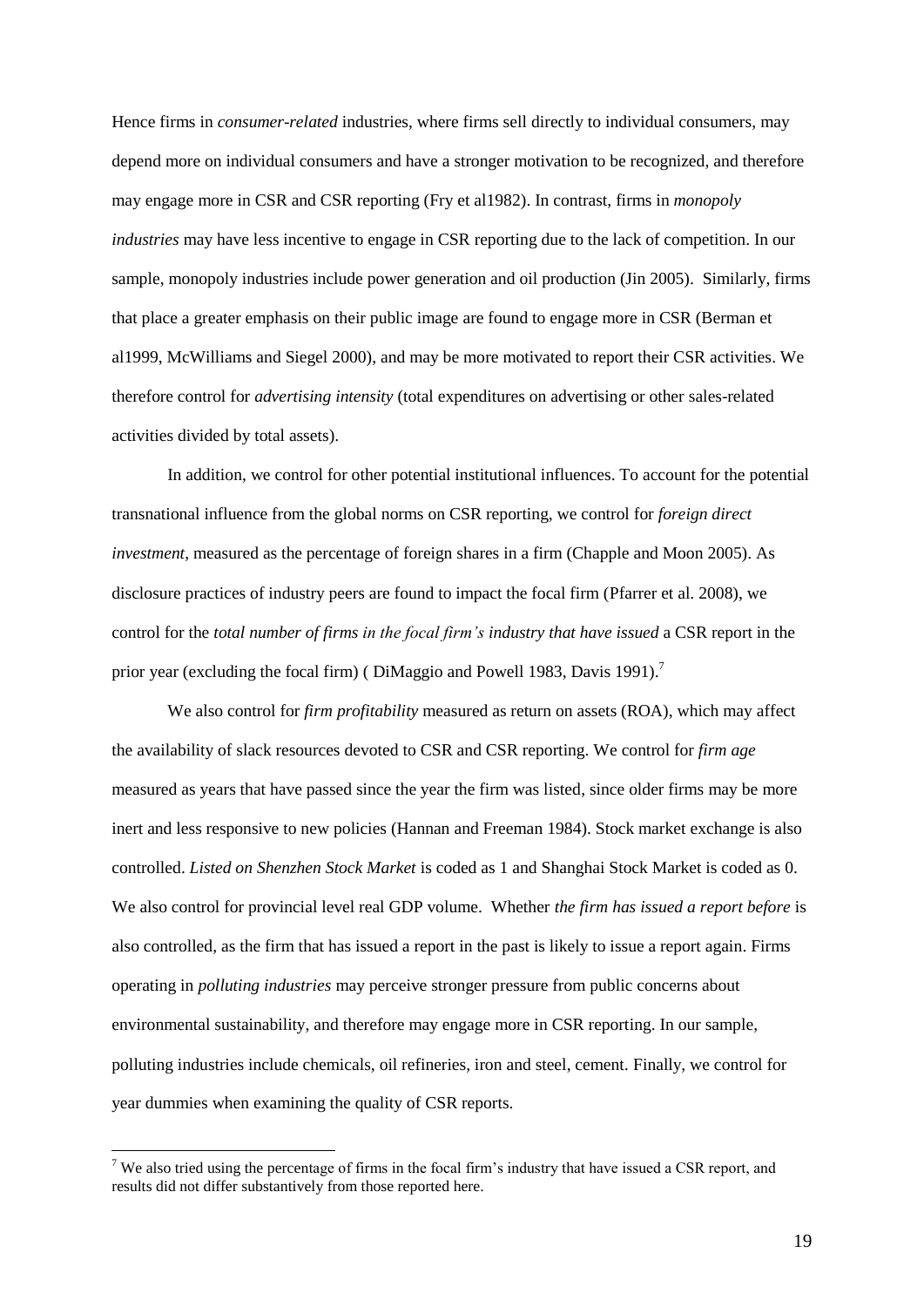### **Analysis**

<u>.</u>

We use event history analysis to examine how quickly non-targeted firms issued CSR reports after the central government announced the guidelines (Box-Steffensmeier and Jones 2004). The data structure for our event history analysis consists of yearly spells with both time-invariant and timevariant variables. We employ the constant rate model, which assumes that the baseline hazard rate is constant and the change in hazard rate over time can be explained by the covariates. For robustness check, we also estimated cox models and logit models and found consistent results.

For the quality of CSR reports, we conducted random-effects linear regression as several of our independent variables are time-invariant (e.g., measures on institutional linkage). Since only firms that issued CSR reports are included in the analysis and non-issuing firms were not randomly distributed, we performed a two-stage Heckman selection model (Heckman 1979). In the first stage, we employed a random-effects probit model to estimate the likelihood of issuing a CSR report, using the covariates that were found to be significant in the event history analysis described above. The instrument variable was whether a firm was listed on the Shengzhen or Shanghai Stock Exchange. Since many more firms listed on Shanghai Stock Exchange were targeted by central government guidelines to issue CSR reports than listed on Shengzhen Stock Exchange, non-targeted firms listed on Shanghai Stock Exchange may perceive more urgency to issue reports. But there is no theoretical reason that the listing place could affect the quality of the report.<sup>8</sup> The second-stage model predicting CSR report quality includes the estimated rate  $(\lambda)$ , which is the index function from the probit model transformed into a hazard rate using the inverse Mills ratio (Van De Ven and Van Praag 1981).

All variables that vary by year are lagged by one year to predict the rate of issuing a CSR report as well as report quality.

#### **RESULTS**

Table 1 presents descriptive statistics of the variables for Chinese listed firms that were not targeted by the central government"s guidelines on CSR reporting. Table 2 presents the event history

<sup>&</sup>lt;sup>8</sup> In the first-stage model, being listed on Shenzhen Stock Exchange is negatively associated with the likelihood of CSR reporting (p<.05). Furthermore, the correlation between being listed on Shenzhen stock exchange and the two quality measures were -0.0045 and -0.0179 and insignificant.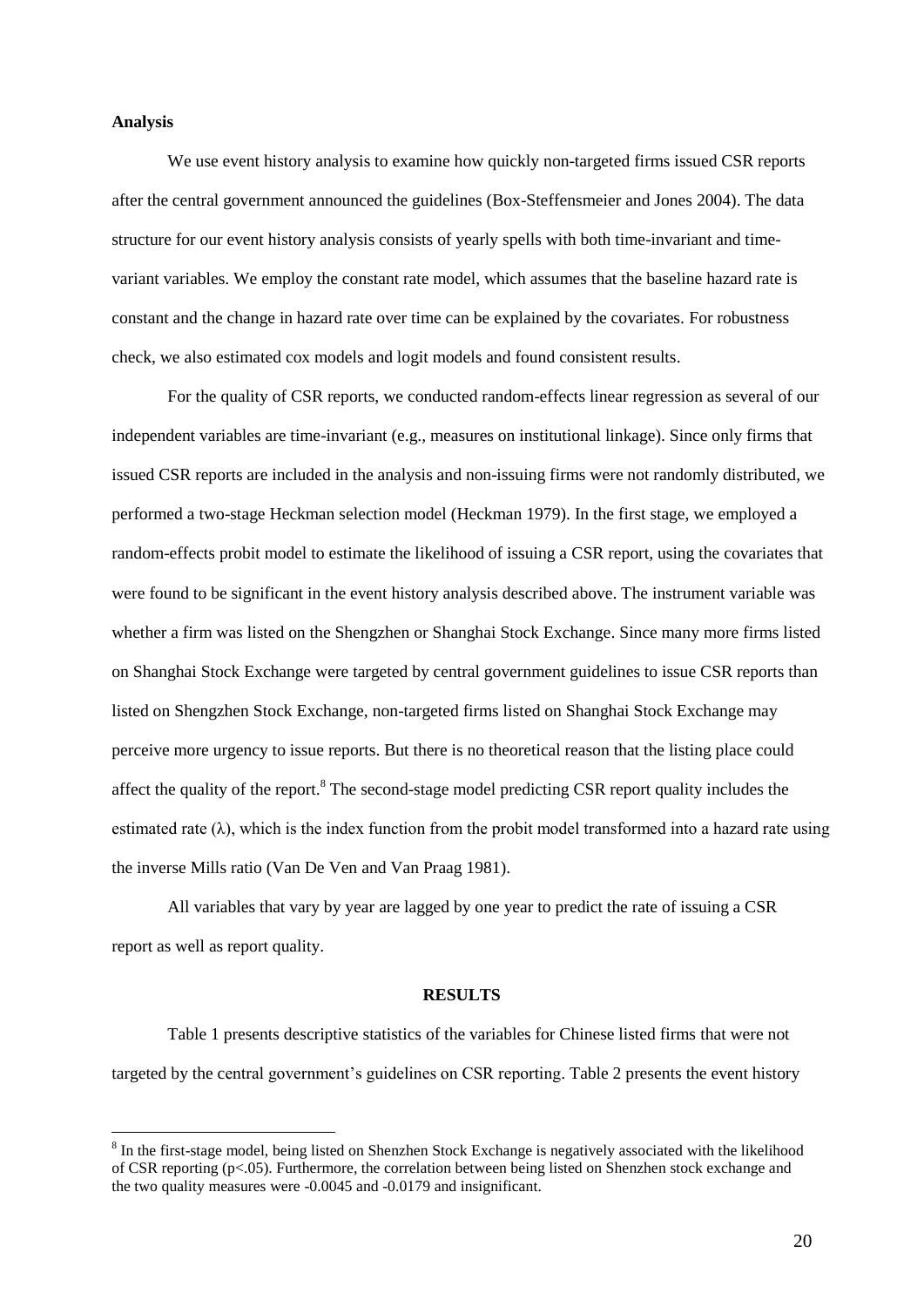models predicting a firm"s rate of issuing a CSR report. Tables 3a and 3b present the regression results on report quality measured by pages per item and RKS score respectively, and are second stage models after correcting for sample selection bias.

### **\*\*\* INSERT Table 1 about Here \*\*\***

In Table 2, Model 1 is the baseline with only control variables. Model 2 adds the independent variables for institutional linkage and visibility, improving the model fit over the baseline ( $p < .01$ ). Model 3 further adds the variables of local market institutional development and local GDP growth rate. In Model 4, instead of the two variables for local institutional contexts, we used three categorical variables to capture the different configurations of the two institutional dimensions (with the omitted category being Type 2 provinces, i.e., provinces with relatively advanced market-based institutions and low priority on GDP growth). In Models 5 to 8, interactions between categories and firms" institutional linkage and visibility are added respectively. <sup>9</sup> We followed the same order of models when estimating CSR report quality in Tables 3a and 3b.

## **\*\*\* INSERT Table 2 about Here \*\*\***

Hypothesis 1a posits that firms with institutional linkage to the state will issue CSR reports sooner and will issue higher quality reports. In Models 3 and 4 of Table 2, both state ownership control and political appointment are positive  $(p<0.01)$ . With respective to report quality, both variables are positive in Models 3 and 4 of Tables 3a where CSR report quality is measured by pages per item  $(p<0.1)$ . In Table 3b, where quality is measured by RKS score, both variables are positive in Models 3 and 4 ( $p<0.01$ ). These results suggest that the untargeted firms where the state is the controlling shareholder issue CSR reports sooner after the announcement of central government guidelines and issue higher quality reports, and that the non-targeted firms where the top executive holds national political appointment also issue reports sooner and of higher quality. Hence, Hypothesis 1a is supported.

**\*\*\* INSERT Tables 3a and 3b about Here \*\*\***

<u>.</u>

<sup>&</sup>lt;sup>9</sup> For both rate and quality, we also tried including all the interaction terms in one model, and most results remained substantively unchanged from including interactions separately. The only exception was reputation, whose significance level became reduced.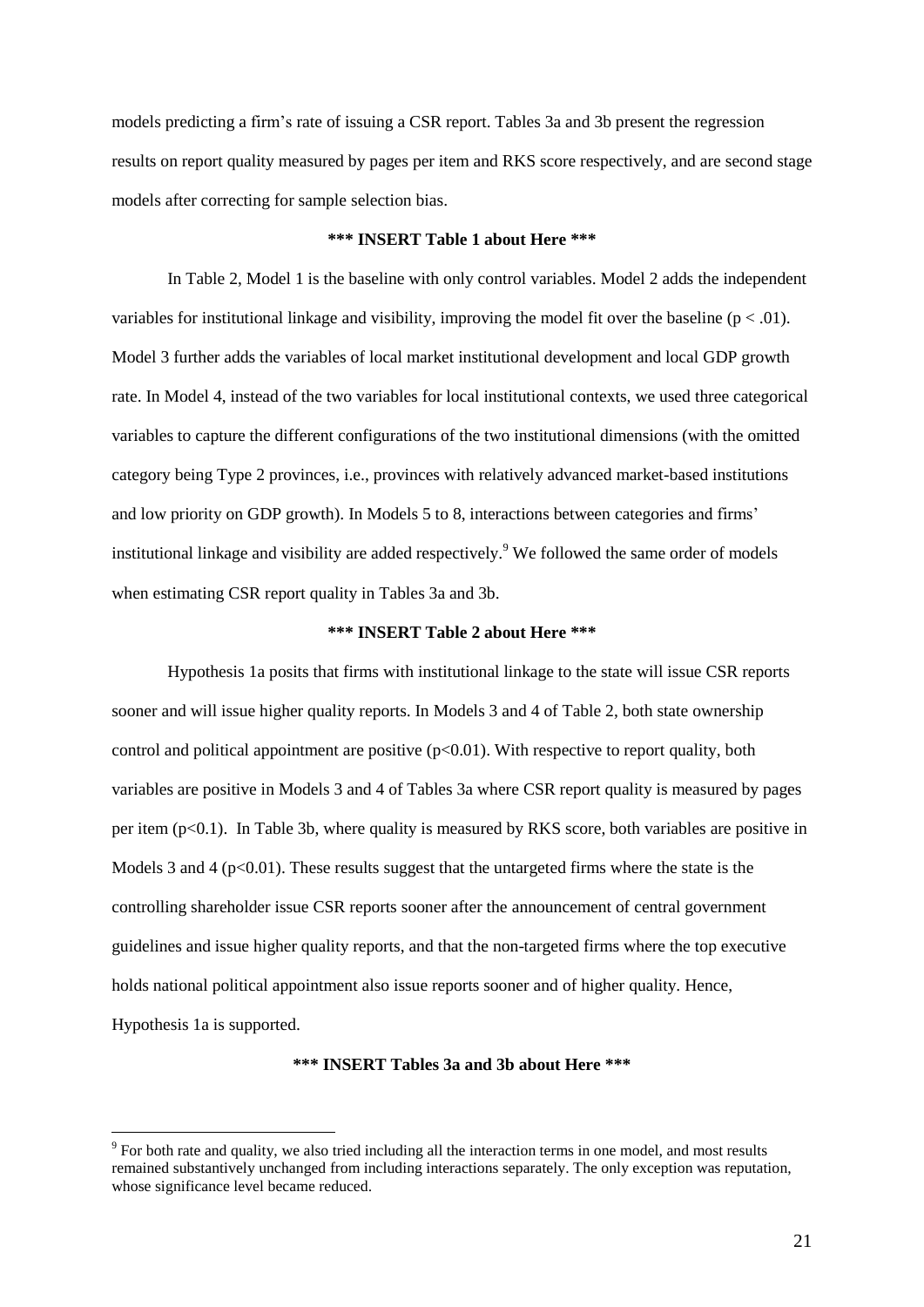Hypothesis 1b argues for the positive effect of firm visibility on CSR reporting. Firm size and reputation have a positive effect  $(p<0.01)$  in Models 3 and 4 in all three tables. Large and reputable firms issue CSR reports sooner and of higher quality. Hypothesis 1b receives strong support.

Hypotheses 2a and 2b concern the effects of local market-based institutions and local government priority on GDP growth. In Model 3 of Table 2, the marketization index has a positive  $(p<0.05)$  effect on the rate of issuing CSR reports. However, its effect on report quality is not significant at .1 level in Table 3a or Table 3b. Hence, Hypothesis 2a on the impact of market-based institutions receives partial support. In Model 3 of Table 2, local government's priority on GDP growth has a negative effect on the rate of CSR reporting, as hypothesized, but such an effect is not significant at .1 level. However, it has a negative and significant effect on report quality (Model 3, Tables 3a and 3b, p<0.01). Hypothesis 2b thus receives partial support. To summarize, non-targeted firms located in regions with more developed market-based institutions are quicker to issue CSR reports after the central government's announcement, while those located in regions with high local government priority on GDP growth tend to issue lower quality CSR reports.

Hypothesis 3a and 3b posit that the positive effects of institutional linkage to the state and firm visibility on CSR reporting are reduced in regions with conflicting institutional pressures from relatively strong market institutions and high local government priority on GDP growth (Type 1 provinces). To test these hypotheses, we examine the interaction effects between such firm characteristics and the categories for regions with different institutional configurations. Note that in Model 4, Table 2, the categories for Type 3 (weak market institutions and high priority on GDP growth) and Type 4 (weak market institutions and low priority on GDP growth) are associated with a lower rate of CSR reporting than Type 2 (reference category, strong market institutions and low priority on GDP growth). These results are consistent with our arguments on the effects of local market institutional development and government priority on GDP growth in Hypotheses 2a and 2b. However, the difference between Type 1 and Type 2 is not statistically significant. This suggests that when confronted with conflicting institutional pressures (in Type 1 regions), different firms may respond to different institutional pressures and thus exhibit different responses to CSR reporting, in? as far as the average responsiveness did not differ systematically from that in Type 2 region. Hence it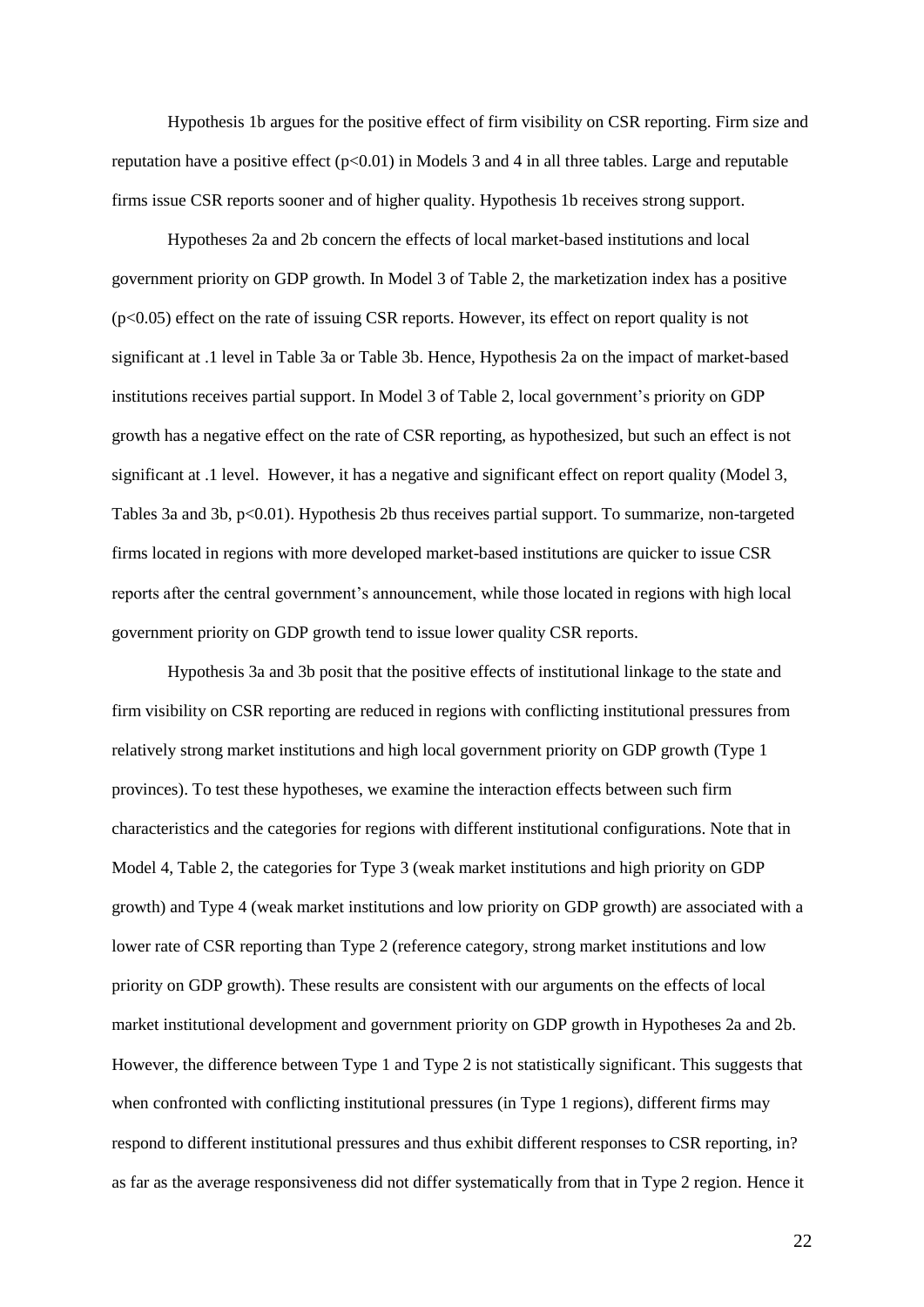is important to examine how firm attributes affect firm response in the midst of conflicting institutional pressures.

In Model 5 of Table 2, the interaction term between political appointment and Type 1 is negative but not significant. However, the interaction is negative and significant in Model 5, Table 3a (p<0.1) where the dependent variable is *report quality* measured by pages per item. In Model 5, Table 3b, the interaction term is negative as expected, but not significant.

Similarly, in Model 6 of Table 2, the interaction term between state ownership control and Type 1 is negative but not significant. However, for CSR report quality, the positive effect of state ownership control is significantly reduced in Type 1 regions compared with Type 2 regions (p<0.10 or p<.05) (Model 6 of Tables 3a and 3b). Furthermore, we find similar pattern in Models 7 and 8 regarding firm size and reputation. Both are negatively moderated by Type 1 regions with respect to CSR report quality (Tables 3a and 3b), but not in terms of the rate of issuing CSR reports.

To illustrate the interaction terms, we plot two graphs using the results on political appointments and firm size measuring institutional linkage to the state and firm visibility. In Figure 2a, being politically appointed in a Type 2 region (on the right) increases the number of pages per item from two to four. In contrast, such an increase is less than one page in Type 1 regions (on the left). Similarly, in Figure 2b, an increase in firm size leads to a much larger improvement in the quality of CSR reports in a Type 2 region than such an improvement in a Type 1 region. These comparisons suggest that political appointment and firm size serve to channel firm attention to the local government"s growth imperatives in Type 1 regions, and hence reduce these firms" otherwise high CSR report quality.

# **\*\*\* INSERT Figure 2a, 2b about Here \*\*\***

Taken together, our argument for the reduced impact of institutional linkage and visibility in regions with conflicting institutional pressures is supported with regard to the quality of CSR reports, but not for the rate of issuing CSR reports. H3a and H3b receive partial support.

## **DISCUSSION AND CONCLUSION**

We have proposed a framework in which voluntary corporate disclosure is viewed as organizational response to institutional complexity, and tested it in the context of Chinese publicly listed firms" CSR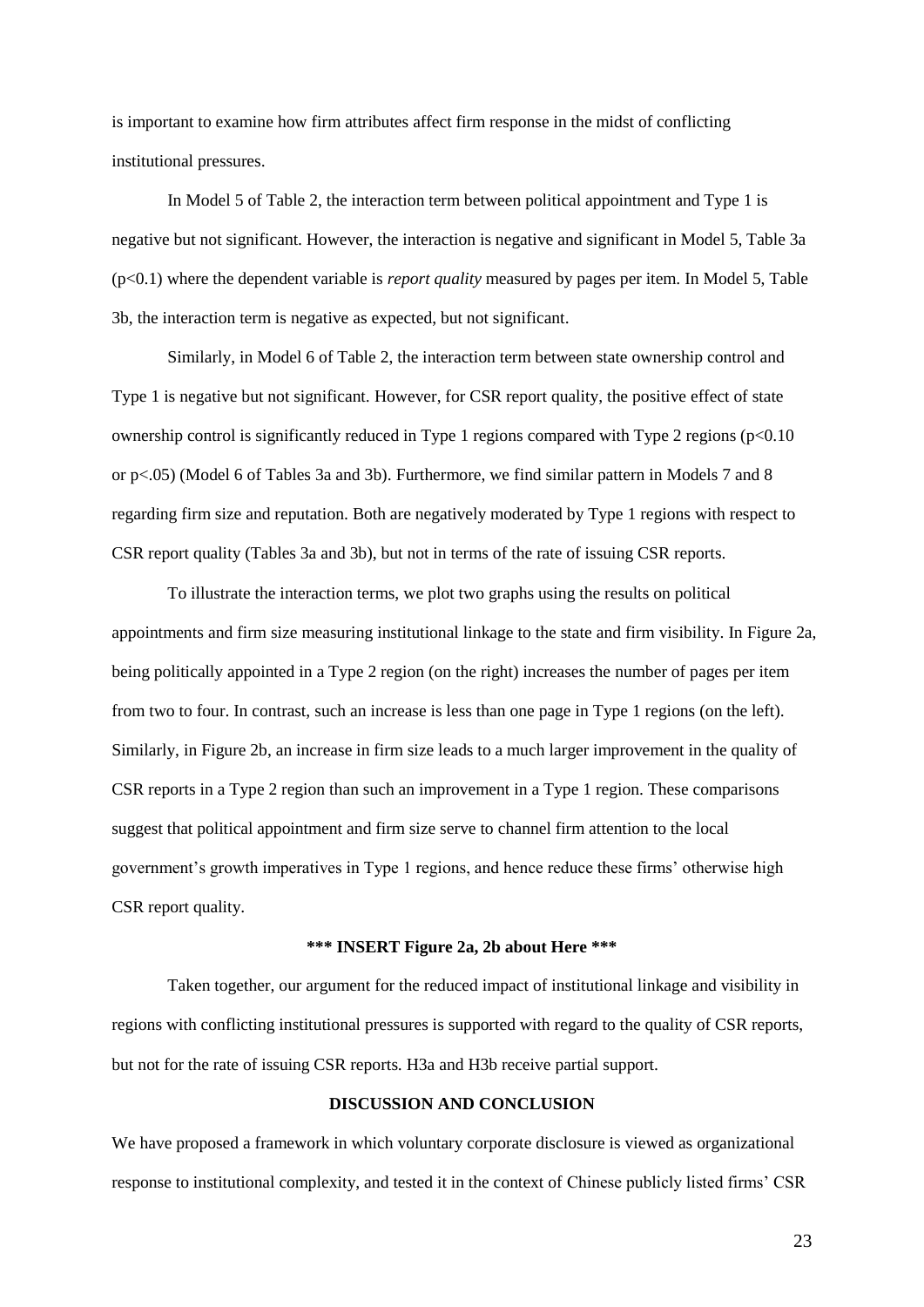reporting. Our results suggest that indeed voluntary CSR reporting was shaped by the intertwined institutional forces from central government, local government and market, and that organizational attributes such as state linkage and visibility affected how firms responded to such institutional complexity. Specifically, after the central government issued the guidelines on CSR reporting, nontargeted firms with institutional linkage to state and high visibility issued CSR reports more quickly and their reports were of higher quality. Firms located in provinces with relatively advanced market institutions issued reports more quickly, while those in provinces with high local government priority on GDP growth issued poorer quality reports. In regions with conflicting institutional pressures – relatively advanced market institutions and high local government priority on GDP growth – the CSR report quality premium for firms with state linkage and high visibility was significantly reduced compared with similar firms in regions with consistent institutional pressures (relatively advanced market institutions and low local government priority on GDP growth).

Our findings indicate that in the context of the central government initiative, institutional pressures from the market and local government influence different aspects of voluntary CSR reporting. Where market institutions are more developed, CSR reporting is adopted more quickly but is not of superior quality. This may indicate that market institutions in a transitional economy are not yet strong enough to pressure firms to substantively improve their CSR reporting. Consistent with the institutional void perspective that emphasizes the impact of weak market institutions (Khanna and Palepu 2000), the market transition may not have generated strong enough stakeholder pressure (pressure from consumers, employees, and social activists) on firms to shoulder social responsibilities. Meanwhile, a local government priority on GDP growth does not significantly reduce adoption of the new practice, but has a strong negative impact on the quality of the CSR reports issued. This suggests that given the simultaneously hierarchical and autonomous relationship between the central and local governments (Qian and Weingast 1997), firms in provinces where GDP growth is prioritized are no less driven to adopt CSR reporting, even if symbolically. A significantly lower incidence of adoption may threaten the legitimacy of the local government in the eyes of the central government.

Based on an interview with the CEO of Rankins (RKS), CSR report quality is directly influenced by firms' actual CSR performance, that is, if they have done a lot and have much to say,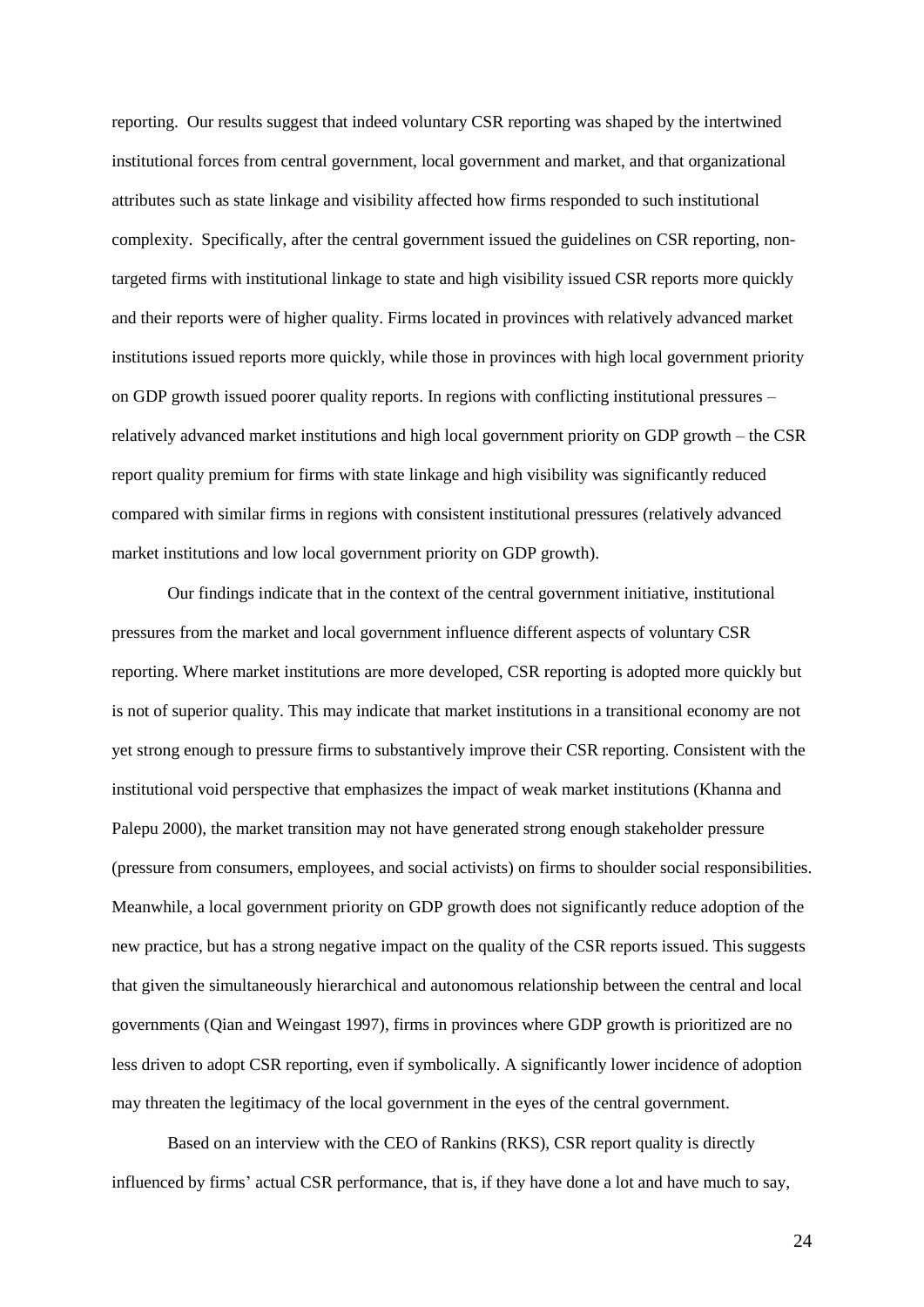they can issue a good report rather easily; otherwise, there is not enough content to produce a good report. Therefore, pressure from local government growth priorities may directly and substantially affect the investment in CSR, which diminishes firms" capacity to issue high-quality CSR reports, rather than hindering the symbolic adoption of CSR reporting encouraged by central government.

State linkage and visibility channel firm attention to the local governments' growth imperatives in regions with conflicting pressures from the market and local government, and as a result these attributes lower the quality of CSR reports rather than reduce the issuance of reports. Moreover, it is worth noting that these attributes expose firms simultaneously to both central and local government influences. Their not-so-different adoption rates but lower quality of CSR reporting also suggest a decoupling of adoption from substance in their response to conflicting government expectations.

This study has some limitations. First, while provincial GDP growth rates capture local governments" policy priorities, the use of government documents, government official evaluation/promotion criteria and budget data to measure policy orientation might better reflect government priorities. Second, given our emphasis on the institutional forces of state and domestic market, we have not paid sufficient attention to the potential influence of mature markets abroad where CSR reporting is widespread.

Nevertheless, our study contributes to research on voluntary disclosure by offering a framework to view such firm behavior as response to institutional complexity. This framework builds upon the recent development in the literature on firms" self regulation that has started to examine the influence from broader institutional pressures (Delmas and Toffel 2008, Reid and Toffel 2009), but extends it by considering the coexistence of conflicting institutional pressures. Our framework can better explain the variation in firms' voluntary disclosure by considering the multiple and conflicting institutional pressures facing firms and the firm attributes that filter these pressures. For instance, without considering the configuration of local institutional pressures, it would be difficult to explain the variation in CSR reporting of state-linked and highly visible firms.

More specifically, our framework enriches the current debate over the role of state regulation in firms" voluntary disclosure or self-regulatory behavior in general (King and Lenox 2000). While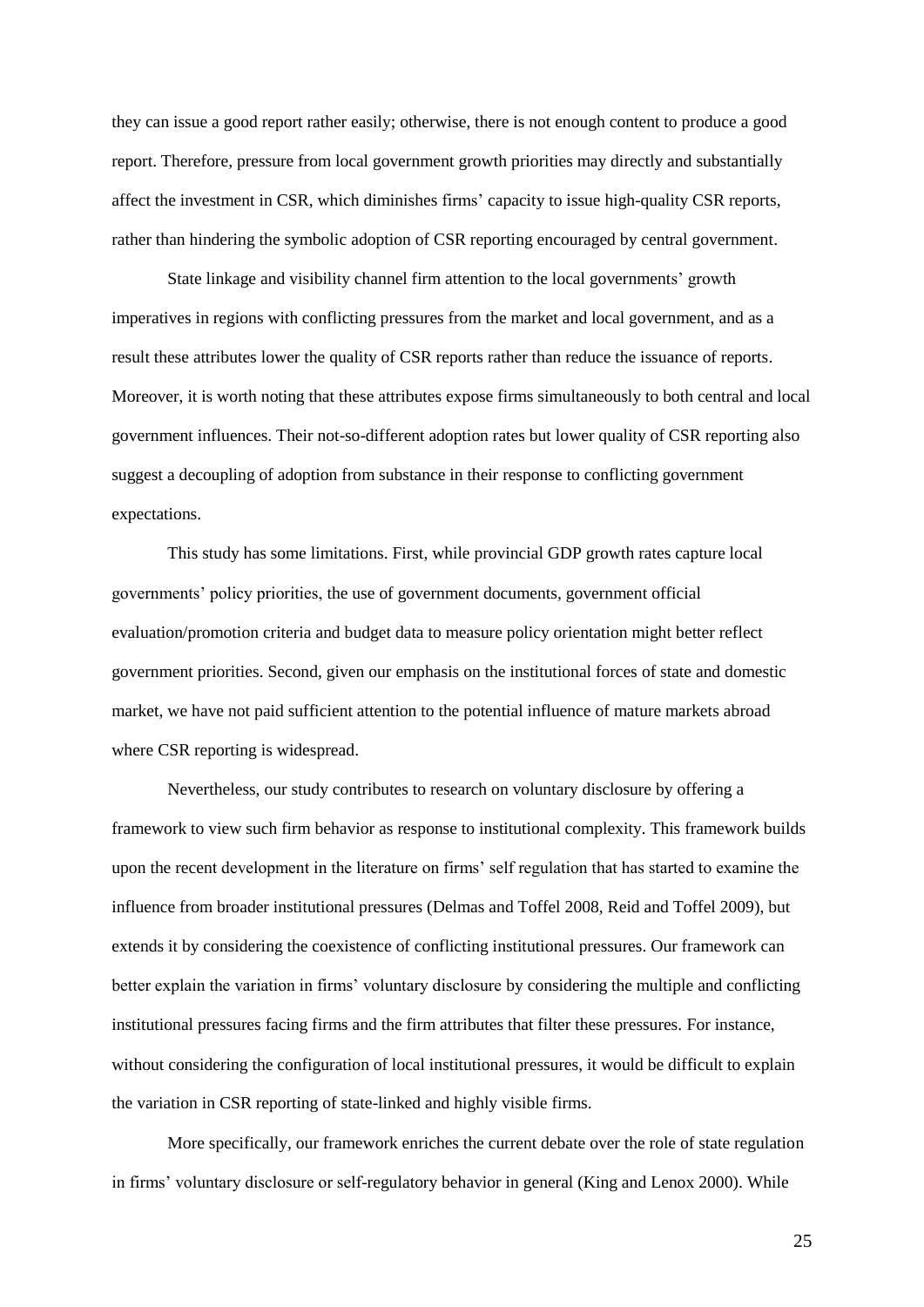some have suggested that state regulation can suppress the intrinsic motivation for voluntary disclosure (Praffer et al 2008), others have emphasized the importance of state involvement in encouraging voluntary behavior and ensuring substantive implementation (Short and Toffel 2010). What the two sides of the debate have in common is viewing state regulation primarily as coercive forces backed up with monitoring and penalty. We have presented a case where the state regulation exerts normative pressure. While prior research has noted that state mandates can create normative legitimacy for the practices mandated (such as the equal employment opportunity and affirmative action, Edelman 1992), less is examined about whether and how the normative pressure from state regulation can influence corporate voluntary behavior. Our study suggests while such normative pressure leads firms with state linkage and high visibility to respond quickly and substantively, it also allows opposing institutional forces from government to hinder firm response including these otherwise more susceptible firms.

Our framework is particularly useful in transitional markets where the deterrence from state regarding CSR reporting is typically weaker and market-based institutions are not uniformly well developed. Despite the lack of deterrence regarding CSR and CSR reporting, government is an important source of legitimacy and power. Government regulation on voluntary disclosure can exert a strong normative pressure on firms, particularly those with attributes such as state linkage and high visibility. Our study reveals that, given the relatively weak market forces, the central government guidelines have played a major role in the growth of voluntary CSR reporting. Furthermore, the response of firms to the central government guidelines depends on the configuration of local institutional pressures where firms are embedded, and the way the organizational attributes channel firm attention to/away from these pressures. Meanwhile, our findings on the importance of marketbased institutions may suggest that prior studies based on mature markets need to consider an important boundary condition: the strength of market-based institutions. The advantage of our framework of voluntary disclosure as organizational response to institutional complexity is that it allows us to consider more fully the impact of institutional variations.

By examining how organizational attributes affect firm response to multiple institutional pressures, our study also extends the recent research on organizational responses to multiple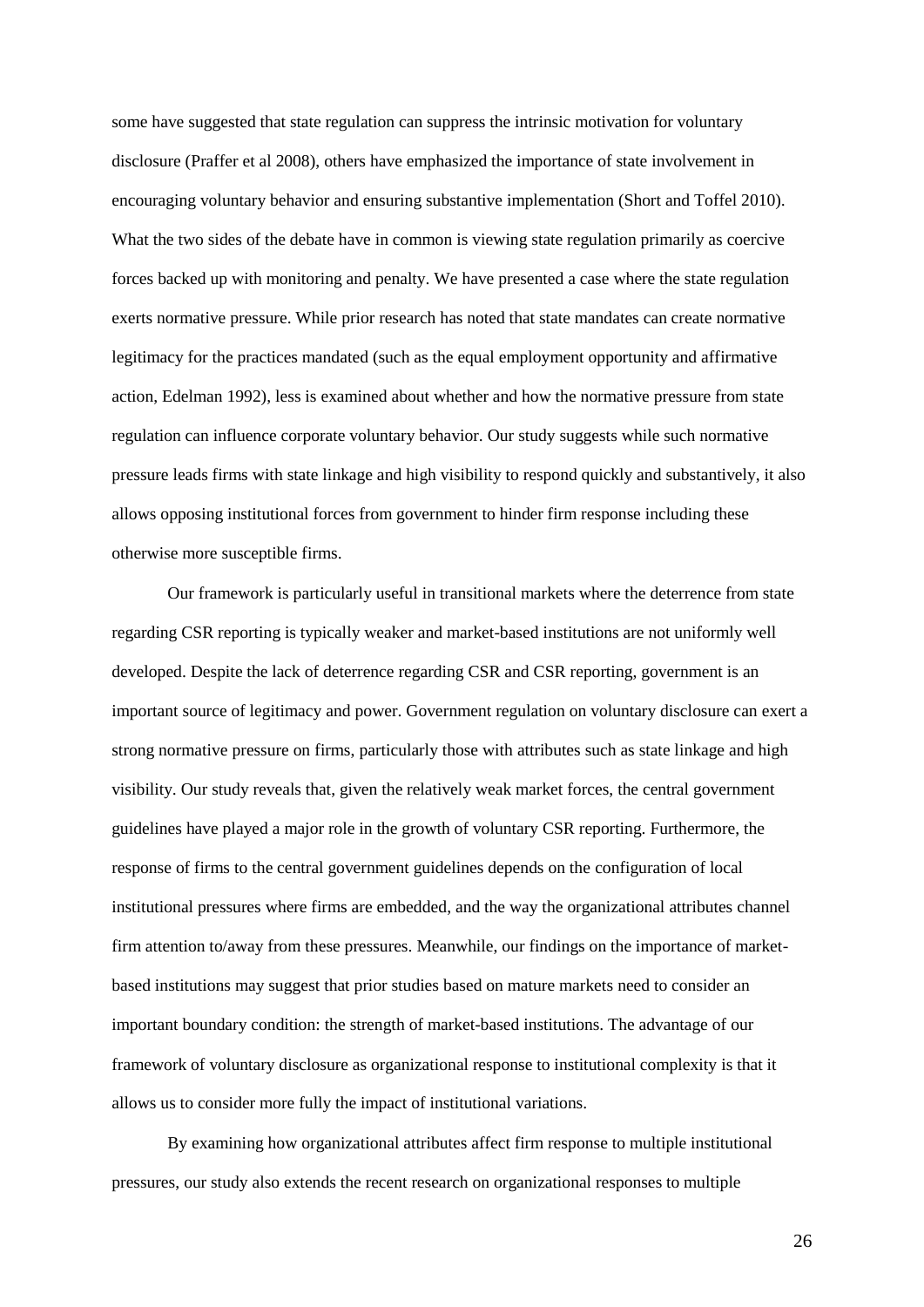institutional pressures and logics (Delmas and Toffel 2008, Greenwood et al. 2011). This literature has suggested that in the midst of conflicting pressures or logics, organizational attributes can channel managerial attention toward one type rather than the other. Our findings confirm this argument: organizational attributes such as state linkage and visibility channel firm attention towards local government growth imperatives – rather than market forces – in regions where these different institutional pressures result in conflicting guidance regarding CSR reporting. More importantly, we extend this argument by incorporating the magnifying and channelling roles of organizational attributes (e.g., Edelman 1992, Greenwood et al. 2011). Given the conflict between central government expectations and local government demands, these attributes thus serve to channel managerial attention to the tension between institutional pressures. In other words, instead of channelling firm attention to one type of institutional pressure and thus away from conflict, as the existent literature implies, we find some organizational attributes expose firms to even greater tension because of their combined channelling and magnifying roles. Consequently, firms with such attributes do not choose to conform to one pressure or the other, but instead they make a compromise. To a certain extent, state-linked and highly visible firms in regions with conflicting institutional pressures decouple the adoption of CSR reporting from CSR reporting quality, through lowering the quality premium of CSR reports. Future research can explore more systematically the conditions under which organizational attributes expose firms to heightened tension from conflicting institutional pressures and give rise to decoupling responses.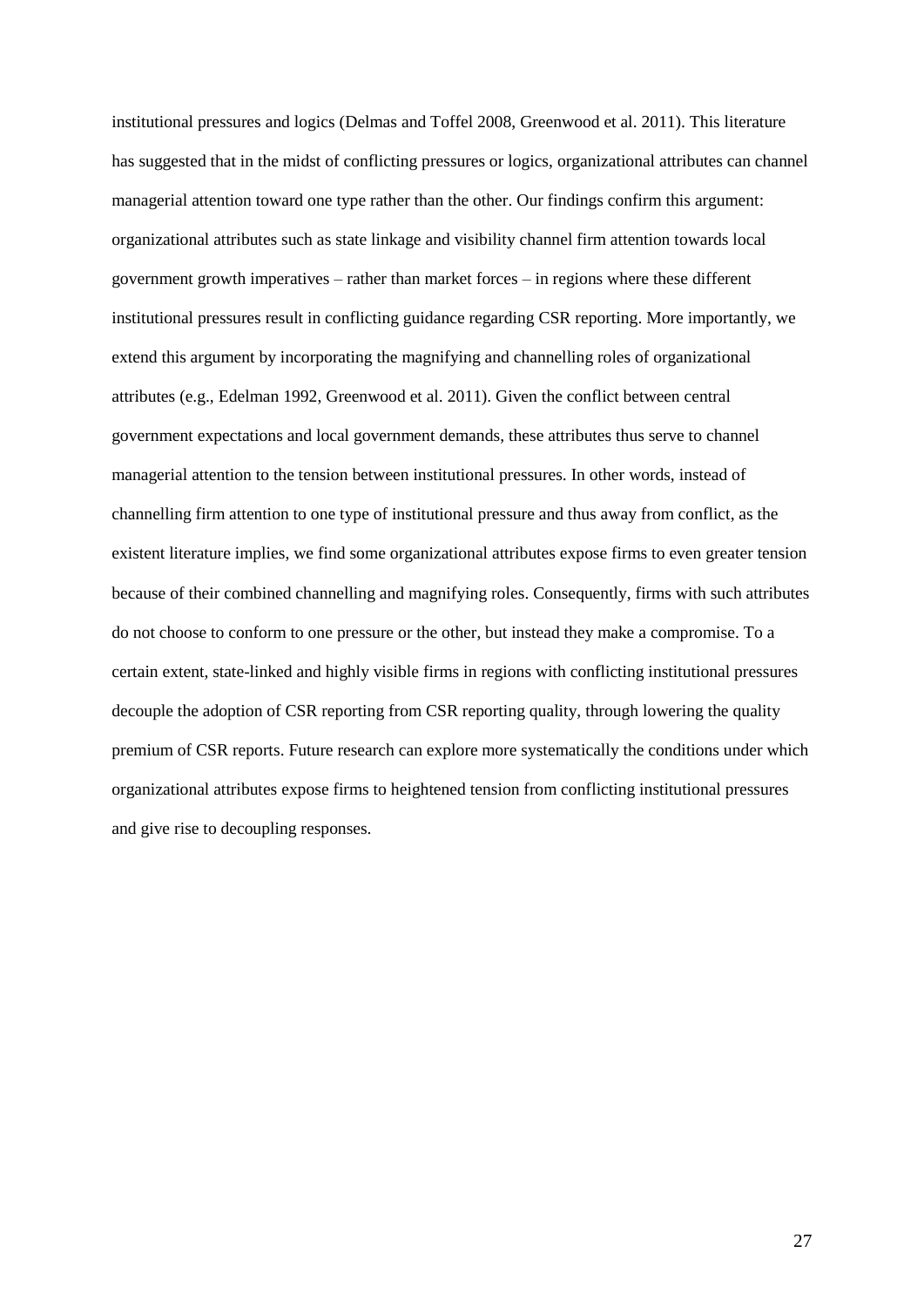#### References

- King, Andrew, Andrea Prado, Rivera Jorge. 2011. Industry Self-regulation. Bansal, P., A.J. Hoffman eds. *The Oxford Handbook of Business and the Natural Environment*. Oxford University Press.
- Barnett, M.L., A.A. King. 2008. Good fences make good neighbors: A longitudinal analysis of an industry self-regulatory institution. *Academy of Management Journal* 51(6) 1150-1170.
- Baum, J.A.C., C. Oliver. 1991. Institutional linkages and organizational mortality. *Adm. Sci. Q*. 187- 218.
- Berman, S.L., A.C. Wicks, S. Kotha, T.M. Jones. 1999. Does Stakeholder Orientation Matter? the Relationship between Stakeholder Management Models and Firm Financial Performance. *Academy of Management Journal* 42(5) 488-506.
- Boiral, O. 2007. Corporate greening through ISO 14001: a rational myth? *Organization Science* 18(1) 127-146.
- Box-Steffensmeier, J.M., B.S. Jones. 2004. *Event History Modeling: A Guide for Social Scientists*. Cambridge University Press, .
- Campbell, J.L. 2007. Why would Corporations Behave in Socially Responsible Ways? an Institutional Theory of Corporate Social Responsibility. *Academy of Management Review* 32(3) 946-967.
- Cao, J., M. Lemmon, X. Pan, G. Tian. Political Promotion, CEO Incentives, and the Relationship Between Pay and Performance. *SMU Working Paper*
- Chapple, W., J. Moon. 2005. Corporate Social Responsibility (CSR) in Asia A Seven-Country Study of CSR Web Site Reporting. *Bus. Soc*. 44(4) 415-441.
- Christmann, P., G. Taylor. 2001. Globalization and the environment: determinants of firm selfregulation in China. J*. Int. Bus. Stud*. 32(3) 439-458.
- Core, J.E. 2001. A review of the empirical disclosure literature: discussion. *J. Account. Econ*. 31(1) 441-456.
- Cuervo-Cazurra, A., L.A. Dau. 2009. Promarket reforms and firm profitability in developing countries. *Academy of Management Journal* 52(6) 1348-1368.
- Davis, G.F. 1991. Agents without principles? The spread of the poison pill through the intercorporate network. *Adm. Sci. Q*. 583-613.
- Delmas, M., M.W. Toffel. 2004. Stakeholders and environmental management practices: an institutional framework. *Business strategy and the Environment* 13(4) 209-222.
- Delmas, M.A. 2002. The diffusion of environmental management standards in Europe and in the United States: An institutional perspective. *Policy Sci*. 35(1) 91-119.
- Delmas, M.A., M.W. Toffel. 2008. Organizational responses to environmental demands: Opening the black box. *Strategic Manage. J*. 29(10) 1027-1055.
- Dickson, B.J. 2003. *Red Capitalists in China: The Party, Private Entrepreneurs, and Prospects for Political Change*. Cambridge Univ Pr, .
- DiMaggio, P.J., W.W. Powell. 1983. The iron cage revisited: Institutional isomorphism and collective rationality in organizational fields. *Am. Sociol. Rev*. 48(2) 147-160.
- Dobbin, F., J.R. Sutton, J.W. Meyer, R. Scott. 1993. Equal opportunity law and the construction of internal labor markets. *American Journal of Sociology* 396-427.
- Drori, G.S., S.Y. Jang, J.W. Meyer. 2006. Sources of rationalized governance: Cross-national longitudinal analyses, 1985–2002. *Adm. Sci. Q*. 51(2) 205-229.
- Edelman, L.B. 1992. Legal ambiguity and symbolic structures: Organizational mediation of civil rights law. *American journal of Sociology* 1531-1576.
- Elkington, J. 1998. *Cannibals with forks: The triple bottom line of 21st century business. Stony Creek*, CT: New Society Publishers.
- Fan, G., & X. Wang, & H. Zhu. 2011. *NERI INDEX of Marketization of China's Province 2011 Report*. Beijing: Economic Science Press.
- Fan, J.P.H., T.J. Wong, T. Zhang. 2007. Politically connected CEOs, corporate governance, and Post-IPO performance of China's newly partially privatized firms. *J. Financ. Econ*. 84(2) 330-357.
- Ferri, G., L.G. Liu. 2010. Honor Thy Creditors Beforan Thy Shareholders: Are the Profits of Chinese State-Owned Enterprises Real?. *Asian Economic Papers* 9(3) 50-71.
- Friedland, R., R.R. Alford. 1991. Bringing society back in: Symbols, practices and institutional contradictions. W.W.Powell & P.J.DiMaggio eds. *The new institutionalism in organizational analysis*: 232-266. Chicago: University of Chicago Press.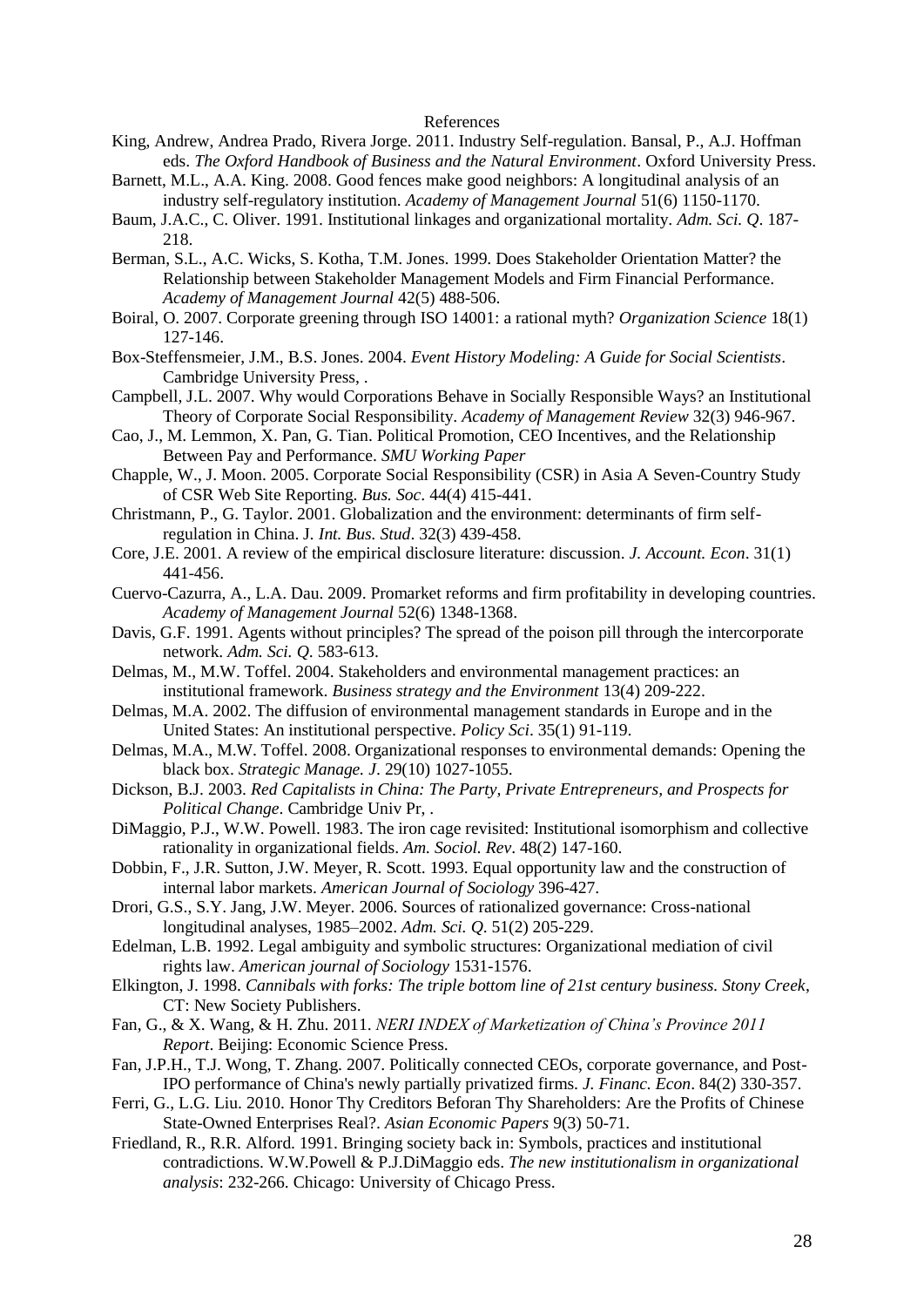- Fry, L.W., G.D. Keim, R.E. Meiners. 1982. Corporate contributions: altruistic or for-profit? *Academy of Management Journal* 25(1) 94-106.
- Galaskiewicz, J. 1997. An Urban Grants Economy Revisited: Corporate Charitable Contributions in the Twin Cities, 1979-81, 1987-89. *Adm. Sci. Q*. 42(3) 445-471.
- Greenwood, R., A.M. Díaz, S.X. Li, J.C. Lorente. 2010. The Multiplicity of Institutional Logics and the Heterogeneity of Organizational Responses. *Organization Science* 21(2) 521-539.
- Greenwood, R., M. Raynard, F. Kodeih, E.R. Micelotta, M. Lounsbury. 2011. Institutional Complexity and Organizational Responses. *The Academy of Management Annals* 5(1) 317-371.
- Hannan, M.T., J. Freeman. 1984. Structural inertia and organizational change. *Am. Sociol. Rev*. 49(2) 149-164.
- Heckman, J.J. 1979. Sample Selection Bias as a Specification Error. *Econometrica* 47(1) 153-161.
- Huang, Y. 1999. *Inflation and Investment Controls in China: The Political Economy of Central-Local Relations during the Reform Era*. Cambridge Univ Pr, .
- Jin, Y. 2005. Institutional interpretation of wage inequality across industries. *Statistical Research* 4: 10-15 (in Chinese).
- Kato, T., C. Long. 2006. CEO turnover, firm performance, and enterprise reform in China: Evidence from micro data. *Journal of Comparative Economics* 34(4) 796-817.
- Keister, L.A., Y. Zhang. 2009. 8 Organizations and Management in China. *The Academy of Management Annals* 3(1) 377-420.
- Khanna, T., K. Palepu. 2000. Is group affiliation profitable in emerging markets? An analysis of diversified Indian business groups. *The Journal of Finance* 55(2) 867-891.
- King, A., Lenox, M., & Barnett, M. 2001. Strategic responses to the reputation commons problem. A. Hoffman & M. Ventresca eds. *Organizations, policy and the natural environment: Institutional and strategic perspectives*: 393–406. Stanford, CA:Stanford University Press.
- King, A., M. Toffel. 2007. Self-regulatory institutions for solving environmental problems: perspectives and contributions from the management literature. *HBS Technology & Operations Mgt.Unit Research Paper* (07-089).
- King, A.A., M.J. Lenox. 2000. Industry self-regulation without sanctions: the chemical industry"s responsible care program. *Academy of management journal* 43(4) 698-716.
- King, A.A. & Prado, A. & Rivera, J. 2011. ["Industry Self-regulation and environmental protection."](http://mba.tuck.dartmouth.edu/pages/faculty/andrew.king/docs/CH%206%20King%20Prado%20Rivera_04_12_10.pdf) *[The Oxford Handbook of Business and the Natural Environment.](http://mba.tuck.dartmouth.edu/pages/faculty/andrew.king/docs/CH%206%20King%20Prado%20Rivera_04_12_10.pdf)* Oxford University Press, Oxford, UK (forthcoming), edited by A. Hoffman and P. Bansal.
- Kraatz, M.S., E.S. Block. 2008. Organizational implications of institutional pluralism. Greenwood, Royston, et al., eds. *The SAGE handbook of organizational institutionalism*. SAGE Publications Limited, 2008. Lardy, N. 2008. *Financial repression in China*. Peterson Institute for International Economics Policy Brief, No. PB08-8. .
- Lenox, M. 2006. The role of private decentralized institutions in sustaining industry self-regulation. *Org. Sci*. 17: 6: 677-690.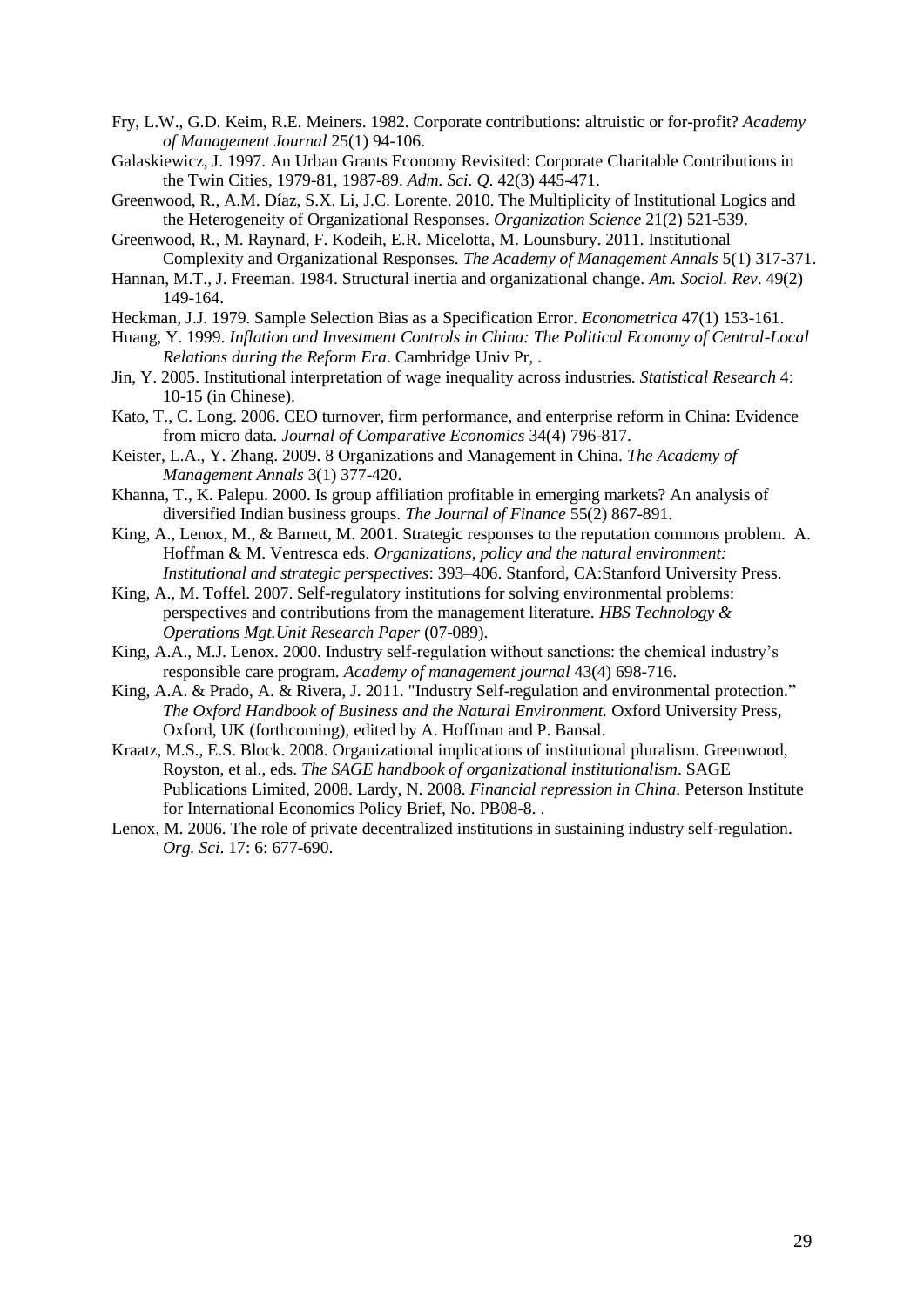- Li, H., L. Meng, J. Zhang. 2006. Why do Entrepreneurs Enter Politics? Evidence from China. *Econ. Inq*. 44(3) 559-578.
- Lin, C., D. Su. 2008. Industrial diversification, partial privatization and firm valuation: Evidence from publicly listed firms in China. *Journal of Corporate Finance* 14(4) 405-417.
- Lin, L.W. 2010. Corporate social responsibility in China: window dressing or structural change? Berkeley. *Journal of International Law.*28(1).
- Lin, N. 2011. Capitalism in China: A centrally managed capitalism (CMC) and its future. *Management and Organization Review.* 7(1) 63-96.
- Lounsbury, M. 2001. Institutional sources of practice variation: Staffing college and university recycling programs. *Adm. Sci. Q*. 29-56.
- Lounsbury, M. 2007. A tale of two cities: Competing logics and practice variation in the professionalizing of mutual funds. *The Academy of Management Journal*.50(2) 289-307.
- Ma, D., W.L. Parish. 2006. Tocquevillian Moments: Charitable Contributions by Chinese Private Entrepreneurs. *Social Forces*. 85(2) 943-964.
- Margolis, J.D., J.P. Walsh. 2003. Misery loves companies: Rethinking social initiatives by business. *Adm. Sci. Q*. 48(2) 268-305.
- Marquis, C., M.A. Glynn, G.F. Davis. 2007. Community isomorphism and corporate social action. *Academy of Management Review*. 32(3) 925.
- Marquis, C., D. Guthrie, J. Almandoz. 2012. State activism and the hidden incentives behind bank acquisitions. *Soc. Sci. Res*. 41(1) 130-145.
- Marquis, C., M. Lounsbury. 2007. Vive la résistance: Competing logics and the consolidation of US community banking. *The Academy of Management Journal*.50(4) 799-820.
- Marquis, C., J. Zhang, Y. Zhou. 2011. Regulatory Uncertainty and Corporate Response: How China"s Environmental Enforcement Is Catching Up to Regulation and How Business Can Keep Up. *California Management Review*. Forthcoming
- McWilliams, A., D. Siegel. 2000. Corporate social responsibility and financial performance: correlation or misspecification? *Strategic Manage. J*. 21(5) 603-609.
- Meyer, A.D., A.S. Tsui, C.R. Hinings. 1993. Configurational approaches to organizational analysis. *Academy of Management Journal*. 36(6) 1175-1195.
- Meyer, J.W., B. Rowan. 1977. Institutionalized organizations: Formal structure as myth and ceremony. *The American journal of sociology*. 83(2) 340-363.
- Montinola, G., Y. Qian, B.R. Weingast. 1995. Federalism, Chinese style: the political basis for economic success in China. *World Polit*. 48(01) 50-81.
- Moon, J., X. Shen. 2010. CSR in China research: Salience, focus and nature. *J. Bus. Ethics.* 94(4) 613-629.
- Nakamura, M., T. Takahashi, I. Vertinsky. 2001. Why Japanese firms choose to certify: a study of managerial responses to environmental issues. *J. Environ. Econ. Manage*. 42(1) 23-52.
- Naughton, B. 2007. *The Chinese Economy: Transitions and Growth*. Cambridge, MA: MIT Press.
- Nee, V. 1989. A theory of market transition: From redistribution to markets in state socialism. *Am. Sociol. Rev*. 663-681.
- O'BRIEN, K.J. 1994. Chinese People's Congresses and Legislative Embeddedness. *Comparative Political Studies.* 27(1) 80.
- Ocasio, W. 1997. Towards an attention‐based view of the firm. *Strategic Manage. J*. 18(S1) 187- 206.
- Oi, J.C. 1995. The role of the local state in China's transitional economy. *The China Quarterly.* 144(1) 1132-1149.
- Oliver, C. 1991. Strategic responses to institutional processes. *The Academy of Management Review*. 16(1) 145-179.
- Pache, A.C., F. Santos. 2010. When worlds collide: The internal dynamics of organizational responses to conflicting institutional demands. *The Academy of Management Review*.35(3) 455-476.
- Peng, M.W. 2003. Institutional transitions and strategic choices. *The Academy of Management Review*. 275-296.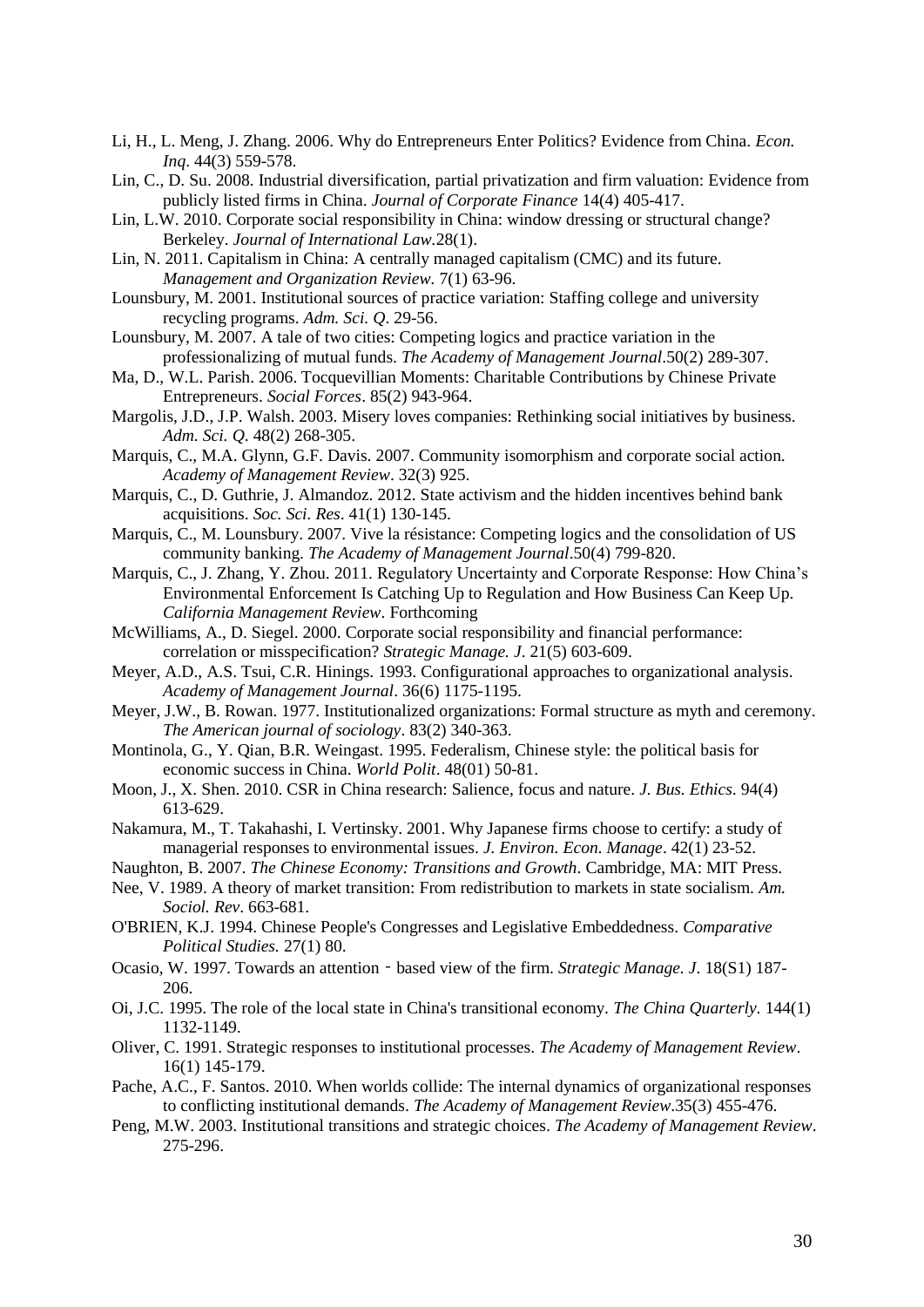- Pfarrer, M.D., K.G. Smith, K.M. Bartol, D.M. Khanin, X. Zhang. 2008. Coming forward: The effects of social and regulatory forces on the voluntary restatement of earnings subsequent to wrongdoing. *Organization Science*. 19(3) 386-403.
- Qian, Y., B.R. Weingast. 1997. Federalism as a commitment to perserving market incentives. *The Journal of Economic Perspectives*. 11(4) 83-92.
- Redding, S. 1978. Beneath the Western Veneer'. *Asian Business.* 14(7).
- Reid, E.M., M.W. Toffel. 2009. Responding to public and private politics: Corporate disclosure of climate change strategies. *Strategic Manage. J*. 30(11) 1157-1178.
- Seo, M.G., W.E.D. Creed. 2002. Institutional contradictions, praxis, and institutional change: A dialectical perspective. *Academy of Management Review*. 222-247.
- Short, J.L., M.W. Toffel. 2008. Coerced confessions: Self-policing in the shadow of the regulator. *Journal of Law, Economics, and Organization*. 24(1) 45-71.
- Short, J.L., M.W. Toffel. 2010. Making self-regulation more than merely symbolic: The critical role of the legal environment. *Adm. Sci. Q*. 55(3) 361.
- Stark, D. 1996. Recombinant property in East European capitalism. *American Journal of Sociology*. 101 (4) 993-1027.
- Tian, Z., H. Gao, M. Cone. 2008. A Study of the Ethical Issues of Private Entrepreneurs Participating in Politics in China. *J. Bus. Ethics.* 80(3) 627-642.
- Van de Ven, W., B.M.S. Van Praag. 1981. The demand for deductibles in private health insurance. *J. Econ*. 17(2) 229-252.
- Verrecchia, R.E. 2001. Essays on disclosure. *J. Account. Econ*. 32(1) 97-180.
- Walder, A.G. 2003. Elite opportunity in transitional economies. *Am. Sociol. Rev*. 68 (6) 899-916.
- Walder, A.G. 1995. Local governments as industrial firms: an organizational analysis of China's transitional economy. *American Journal of Sociology*. 101 (2) 263-301.
- Wang, B. F. 2006. Review of discussion on corporate social responsibility. *Econ. Theory and Econ. Management*. 12: 72-76.
- Wang, H., C. Qian. 2011. Corporate Philanthropy and Corporate Financial Performance: The Roles of Stakeholder Response and Political Access. *The Academy of Management Journal*. 54(6) 1159-1181.
- Wong, K.A., R.S.K. Tan, W. Liu. 2006. The cross-section of stock returns on the Shanghai Stock Exchange. *Rev. Quant. Finance Account*. 26(1) 23-39.
- Wu, C. 2010. *Speed Preference of China's Economic Growth: Phenomenon, Root and Governance*. Master thesis, Southwest University of Finance and Economis.
- Zhang, J. 2008. *Marketization and Democracy in China*. London: Routledge.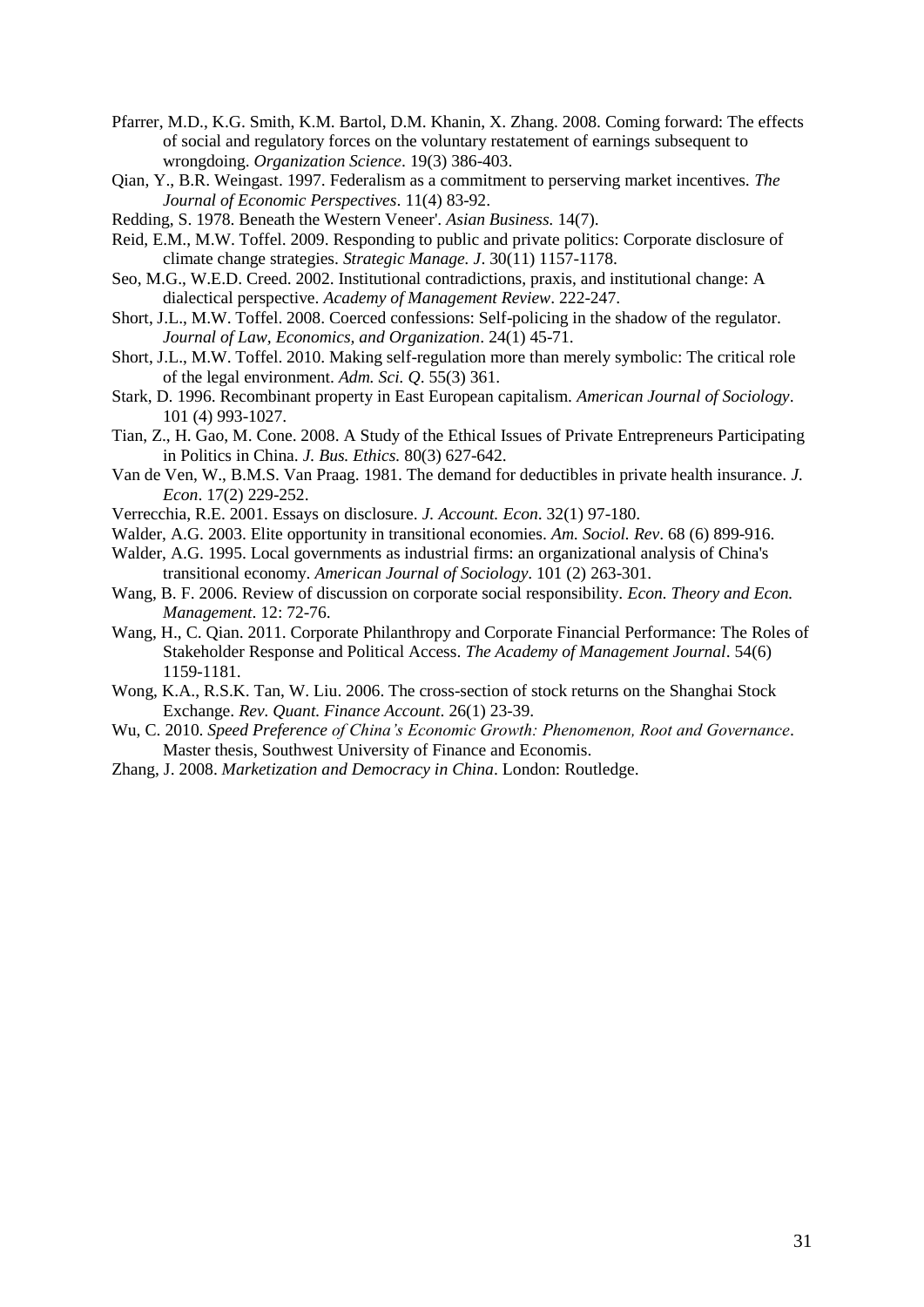| Variables                                                | Mean  | <b>SD</b> |          | 2        | 3        | 4        | 5.                       | 6        | 7        | 8        | 9        | 10                       | 11       | 12       |
|----------------------------------------------------------|-------|-----------|----------|----------|----------|----------|--------------------------|----------|----------|----------|----------|--------------------------|----------|----------|
| 1. Consumer industries                                   | 0.06  | 0.24      |          |          |          |          |                          |          |          |          |          |                          |          |          |
| 2. Monopoly industries                                   | 0.05  | 0.21      | $-0.06*$ |          |          |          |                          |          |          |          |          |                          |          |          |
| 3. Advertising intensity (%)                             | 0.04  | 0.06      | $0.05*$  | $-0.03$  |          |          |                          |          |          |          |          |                          |          |          |
| 4. FDI (%)                                               | 0.02  | 0.07      | $-0.01$  | $-0.03*$ | 0.03     |          |                          |          |          |          |          |                          |          |          |
| 5. Number of firms issuing reports in the focal industry | 13.28 | 11.69     | $0.07*$  | $0.06*$  | $-0.01$  | 0.02     |                          |          |          |          |          |                          |          |          |
| 6. ROA                                                   | 0.06  | 0.06      | $-0.05*$ | 0.00     | $0.13*$  | 0.01     | $0.03*$                  |          |          |          |          |                          |          |          |
| 7. Firm age                                              | 11.23 | 4.97      | $0.19*$  | $-0.08*$ | $-0.03*$ | $-0.16*$ | $-0.29*$                 | $-0.13*$ |          |          |          |                          |          |          |
| 8. Listed on Shenzhen stock exchange                     | 0.51  | 0.50      | $-0.27*$ | $-0.20*$ | 0.03     | $0.09*$  | $-0.18*$                 | $0.10*$  | $-0.24*$ |          |          |                          |          |          |
| 9. GDP                                                   | 1.71  | 1.10      | $-0.08*$ | $-0.04*$ | 0.01     | $0.12*$  | $-0.02$                  | $0.04*$  | $-0.15*$ | $0.21*$  |          |                          |          |          |
| 10. Having issued CSR reports already                    | 0.34  | 0.48      | $-0.01$  | $-0.01$  | 0.02     | $0.05*$  | $0.15*$                  | $0.08*$  | $-0.20*$ | $0.09*$  | $0.03*$  |                          |          |          |
| 11. Polluting industries                                 | 0.33  | 0.47      | $-0.18*$ | $-0.12*$ | $-0.02$  | 0.03     | $-0.09*$                 | $0.03*$  | $-0.10*$ | $0.64*$  | $0.04*$  | $-0.03$                  |          |          |
| 12. State-controlled firms                               | 0.52  | 0.50      | $0.09*$  | $0.04*$  | $-0.05*$ | $-0.14*$ | 0.02                     | $-0.16*$ | $0.23*$  | $-0.18*$ | $-0.21*$ | $-0.04*$                 | $-0.05*$ |          |
| 13. Political appointment                                | 0.06  | 0.24      | $-0.01$  | 0.00     | $0.11*$  | 0.01     | $-0.02$                  | $0.04*$  | $-0.04*$ | 0.03     | 0.01     | $0.03*$                  | 0.02     | $-0.01$  |
| 14. Firm size (In)                                       | 7.18  | 1.13      | $0.04*$  | 0.00     | $0.05*$  | 0.00     | $0.13*$                  | $-0.07*$ | $0.14*$  | $-0.12*$ | $-0.08*$ | 0.01                     | 0.02     | $0.24*$  |
| 15. Reputation                                           | 0.03  | 0.17      | $0.10*$  | 0.03     | $0.10*$  | $-0.02$  | $0.07*$                  | 0.01     | $0.04*$  | $-0.03*$ | 0.02     | $0.06*$                  | $-0.01$  | 0.03     |
| 16. Marketization                                        | 8.68  | 2.00      | 0.00     | $-0.05*$ | 0.00     | $0.10*$  | $-0.02$                  | $0.04*$  | $-0.08*$ | $0.05*$  | $0.69*$  | $0.05*$                  | $-0.03$  | $-0.18*$ |
| 17. GDP growth rate                                      | 12.39 | 2.22      | $-0.02$  | 0.01     | $-0.03$  | $-0.02$  | $-0.10*$                 | $-0.02$  | $0.07*$  | 0.00     | $-0.27*$ | $-0.07*$                 | $0.07*$  | $0.06*$  |
| 18. Type 1 provinces                                     | 0.19  | 0.39      | 0.02     | $-0.03$  | $-0.03*$ | $0.05*$  | $-0.11*$                 | 0.01     | $0.05*$  | $-0.03$  | $0.06*$  | 0.00                     | 0.00     | $-0.05*$ |
| 19. Type 2 provinces                                     | 0.35  | 0.48      | $-0.01$  | $-0.02$  | $0.04*$  | $0.07*$  | $0.07*$                  | 0.03     | $-0.10*$ | $0.05*$  | $0.62*$  | $0.08*$                  | $-0.05*$ | $-0.14*$ |
| 20. Type 3 provinces                                     | 0.32  | 0.46      | $-0.02$  | 0.03     | $-0.01$  | $-0.08*$ | 0.01                     | $-0.03*$ | $0.06*$  | 0.01     | $-0.44*$ | $-0.05*$                 | $0.06*$  | $0.10*$  |
| 21. Type 4 provinces                                     | 0.14  | 0.35      | 0.01     | 0.03     | 0.00     | $-0.05*$ | 0.02                     | $-0.01$  | 0.00     | $-0.05*$ | $-0.33*$ | $-0.03*$                 | $-0.01$  | $0.10*$  |
| 22. Pages per item                                       | 2.40  | 2.44      | $0.26*$  | $-0.05$  | 0.06     | $-0.04$  | $\overline{\phantom{a}}$ | $-0.05$  | $-0.01$  | 0.00     | 0.06     | $\overline{\phantom{a}}$ | 0.01     | $0.10*$  |
| 23. RKS score                                            | 31.57 | 11.45     | $0.24*$  | 0.00     | $0.07*$  | $-0.03$  |                          | $-0.04$  | $-0.10*$ | $-0.02$  | $0.10*$  |                          | 0.04     | $0.14*$  |

|  |  | Table 1: Means, Standard Deviations, and Correlations |  |
|--|--|-------------------------------------------------------|--|
|--|--|-------------------------------------------------------|--|

| <b>Table 1 Continued</b> |          |          |          |          |          |          |          |          |      |         |
|--------------------------|----------|----------|----------|----------|----------|----------|----------|----------|------|---------|
| Variables                | 13       | 14       | 15       | 16       | 17       | 18       | 19       | 20       | 21   | 22      |
| 14. Firm size (In)       | $0.05*$  |          |          |          |          |          |          |          |      |         |
| 15. Reputation           | $0.07*$  | $0.16*$  |          |          |          |          |          |          |      |         |
| 16. Marketization        | $-0.03*$ | $-0.09*$ | $0.05*$  |          |          |          |          |          |      |         |
| 17. GDP growth rate      | 0.02     | 0.02     | $-0.04*$ | $-0.31*$ |          |          |          |          |      |         |
| 18. Type 1 provinces     | $-0.04*$ | $-0.04*$ | 0.03     | $0.27*$  | $0.44*$  |          |          |          |      |         |
| 19. Type 2 provinces     | $-0.04*$ | $-0.08*$ | $0.05*$  | $0.66*$  | $-0.69*$ | $-0.36*$ |          |          |      |         |
| 20. Type 3 provinces     | $0.07*$  | $0.05*$  | $-0.06*$ | $-0.51*$ | $0.53*$  | $-0.33*$ | $-0.50*$ |          |      |         |
| 21. Type 4 provinces     | 0.01     | $0.08*$  | $-0.03$  | $-0.53*$ | $-0.24*$ | $-0.20*$ | $-0.30*$ | $-0.27*$ |      |         |
| 22. Pages per item       | $0.09*$  | $0.26*$  | $0.35*$  | $0.07*$  | $-0.17*$ | $-0.01$  | $0.12*$  | $-0.14*$ | 0.01 |         |
| 23. RKS score            | $0.11*$  | $0.30*$  | $0.37*$  | $0.10*$  | $-0.20*$ | $-0.07*$ | $0.17*$  | $-0.16*$ | 0.05 | $0.84*$ |

Note:  $*$  p<.05. Number of observations for event history analysis = 3,806 (number of firms =1,380). Descriptives for variable 22 are based on 753 observations (number of firms =316) and those for variable 23 are based on 706 observations (number of firms = 295).

Type 1 provinces: high marketization and high local government priority on GDP growth; Type 2 provinces: high marketization and low local government priority on GDP growth;

Type 3 provinces: low marketization and high local government priority on GDP growth; Type 4 provinces: low marketization and low local government priority on GDP growth.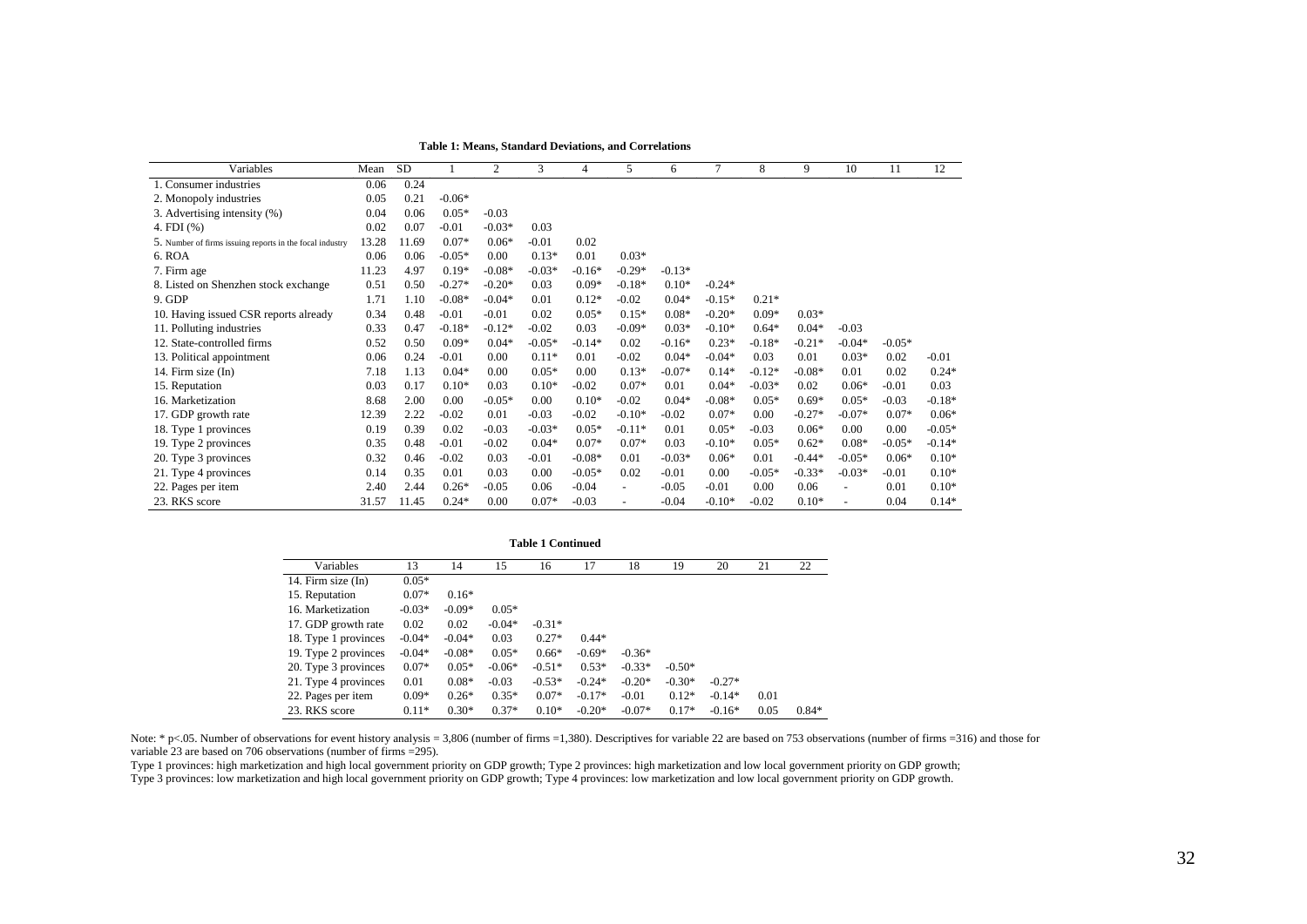| Table 2: Event History Models Predicting Non-targeted Chinese Publicly Listed Firms' Rate of Issuing CSR report, 2008-2010 |  |  |  |  |
|----------------------------------------------------------------------------------------------------------------------------|--|--|--|--|
|----------------------------------------------------------------------------------------------------------------------------|--|--|--|--|

| Consumer industries                                   | (1)<br>$-0.08$       | (2)<br>$-0.17$       | (3)<br>$-0.17$       | (4)<br>$-0.19$      | (5)<br>$-0.19$       | (6)<br>$-0.19$      | (7)<br>$-0.19$       | (8)<br>$-0.18$       |
|-------------------------------------------------------|----------------------|----------------------|----------------------|---------------------|----------------------|---------------------|----------------------|----------------------|
| Monopoly industries                                   | (0.20)<br>0.13       | (0.18)<br>0.02       | (0.18)<br>0.04       | (0.18)<br>0.03      | (0.18)<br>0.03       | (0.18)<br>0.04      | (0.18)<br>0.04       | (0.18)<br>0.02       |
| Advertising intensity (%)                             | (0.19)<br>0.28       | (0.21)<br>$-0.52$    | (0.22)<br>$-0.46$    | (0.22)<br>$-0.47$   | (0.22)<br>$-0.40$    | (0.22)<br>$-0.43$   | (0.21)<br>$-0.41$    | (0.22)<br>$-0.53$    |
|                                                       | (0.77)               | (0.84)               | (0.85)               | (0.86)              | (0.86)               | (0.85)              | (0.86)               | (0.86)               |
| $FDI$ (%)                                             | $-0.21$<br>(0.62)    | 0.24<br>(0.61)       | 0.21<br>(0.61)       | 0.14<br>(0.60)      | 0.15<br>(0.60)       | 0.12<br>(0.60)      | 0.13<br>(0.60)       | 0.15<br>(0.60)       |
| Number of firms issuing reports in the focal industry | 0.002<br>(0.004)     | $-0.003$<br>(0.004)  | $-0.004$<br>(0.004)  | $-0.004$<br>(0.004) | $-0.003$<br>(0.004)  | $-0.003$<br>(0.004) | $-0.003$<br>(0.004)  | $-0.003$<br>(0.004)  |
| <b>ROA</b>                                            | $0.98*$<br>(0.43)    | 1.28**<br>(0.48)     | $1.27**$<br>(0.47)   | $1.26**$<br>(0.47)  | $1.22*$<br>(0.48)    | $1.22**$<br>(0.47)  | $1.23**$<br>(0.47)   | $1.37**$<br>(0.45)   |
| Firm age                                              | 0.02<br>(0.01)       | 0.01<br>(0.01)       | 0.01<br>(0.01)       | 0.01<br>(0.01)      | 0.01<br>(0.01)       | 0.005<br>(0.01)     | 0.004<br>(0.01)      | 0.005<br>(0.01)      |
| Listed on Shenzhen Stock Exchange                     | $-0.74**$            | $-0.64**$            | $-0.61**$            | $-0.59**$           | $-0.59**$            | $-0.59**$           | $-0.59**$            | $-0.59**$            |
| <b>GDP</b>                                            | (0.15)<br>$-0.05$    | (0.15)<br>$-0.03$    | (0.15)<br>$-0.14*$   | (0.15)<br>$-0.17**$ | (0.15)<br>$-0.17**$  | (0.15)<br>$-0.17**$ | (0.15)<br>$-0.18**$  | (0.15)<br>$-0.16*$   |
| Having issued CSR reports already                     | (0.05)<br>$1.20**$   | (0.05)<br>$1.14**$   | (0.07)<br>$1.13**$   | (0.06)<br>$1.12**$  | (0.06)<br>$1.12**$   | (0.06)<br>$1.12**$  | (0.06)<br>$1.12**$   | (0.06)<br>$1.12**$   |
| Polluting industries                                  | (0.06)<br>$0.53**$   | (0.06)<br>$0.39**$   | (0.06)<br>$0.39**$   | (0.06)<br>$0.39**$  | (0.06)<br>$0.39**$   | (0.06)<br>$0.38**$  | (0.06)<br>$0.39**$   | (0.06)<br>$0.38**$   |
| Independent variables                                 | (0.14)               | (0.14)               | (0.14)               | (0.14)              | (0.14)               | (0.14)              | (0.14)               | (0.14)               |
| State-controlled firms                                |                      | $0.33**$             | $0.36**$             | $0.35**$            | $0.36**$             | $0.26+$             | $0.35**$             | $0.36**$             |
| Political appointment                                 |                      | (0.11)<br>$0.49**$   | (0.11)<br>$0.52**$   | (0.11)<br>$0.56**$  | (0.11)<br>$0.41+$    | (0.15)<br>$0.57**$  | (0.11)<br>$0.54**$   | (0.11)<br>$0.57**$   |
| Firm size                                             |                      | (0.14)<br>$0.12**$   | (0.14)<br>$0.12**$   | (0.14)<br>$0.12**$  | (0.22)<br>$0.12**$   | (0.14)<br>$0.12**$  | (0.14)<br>$0.10+$    | (0.14)<br>$0.12**$   |
| Reputation                                            |                      | (0.04)<br>$0.71**$   | (0.04)<br>$0.64**$   | (0.04)<br>$0.57**$  | (0.04)<br>$0.57**$   | (0.04)<br>$0.59**$  | (0.05)<br>$0.64**$   | (0.04)<br>$0.67**$   |
| Marketization                                         |                      | (0.15)               | (0.16)<br>$0.08*$    | (0.16)              | (0.17)               | (0.16)              | (0.16)               | (0.19)               |
|                                                       |                      |                      | (0.03)               |                     |                      |                     |                      |                      |
| GDP growth rate                                       |                      |                      | $-0.01$<br>(0.02)    |                     |                      |                     |                      |                      |
| Type 1 provinces (Type 2 omitted)                     |                      |                      |                      | $-0.04$<br>(0.07)   | $-0.04$<br>(0.08)    | 0.02<br>(0.12)      | 0.48<br>(0.34)       | $-0.02$<br>(0.08)    |
| Type 3 provinces                                      |                      |                      |                      | $-0.47**$<br>(0.13) | $-0.50**$<br>(0.14)  | $-0.72**$<br>(0.22) | $-1.43*$<br>(0.66)   | $-0.47**$<br>(0.14)  |
| Type 4 provinces                                      |                      |                      |                      | $-0.45**$<br>(0.16) | $-0.52**$<br>(0.17)  | $-0.61*$<br>(0.30)  | $-1.34$<br>(0.84)    | $-0.40*$<br>(0.17)   |
| State-controlled firms* Type 1 provinces              |                      |                      |                      |                     | $-0.09$<br>(0.15)    |                     |                      |                      |
| State-controlled firms* Type 3 provinces              |                      |                      |                      |                     | 0.35<br>(0.24)       |                     |                      |                      |
| State-controlled firms* Type 4 provinces              |                      |                      |                      |                     | 0.22<br>(0.32)       |                     |                      |                      |
| Political appointment* Type 1 provinces               |                      |                      |                      |                     |                      | $-0.04$<br>(0.24)   |                      |                      |
| Political appointment* Type 3 provinces               |                      |                      |                      |                     |                      | 0.20                |                      |                      |
| Political appointment* Type 4 provinces               |                      |                      |                      |                     |                      | (0.29)<br>0.56      |                      |                      |
| Size* Type 1 provinces                                |                      |                      |                      |                     |                      | (0.40)              | $-0.07$              |                      |
| Size* Type 3 provinces                                |                      |                      |                      |                     |                      |                     | (0.05)<br>0.13       |                      |
| Size* Type 4 provinces                                |                      |                      |                      |                     |                      |                     | (0.08)<br>0.12       |                      |
| Reputation* Type 1 provinces                          |                      |                      |                      |                     |                      |                     | (0.11)               | $-0.12$              |
| Reputation* Type 3 provinces                          |                      |                      |                      |                     |                      |                     |                      | (0.18)<br>0.07       |
| Reputation* Type 4 provinces                          |                      |                      |                      |                     |                      |                     |                      | (0.33)<br>$-1.67$    |
| Constant                                              | $-2.22**$            | $-3.13**$            | $-3.57**$            | $-2.73**$           | $-2.70**$            | $-2.71**$           | $-2.56**$            | (1.15)<br>$-2.74**$  |
| Log likelihood                                        | (0.22)<br>$-1436.36$ | (0.35)<br>$-1323.56$ | (0.48)<br>$-1318.09$ | (0.38)<br>-1311.98  | (0.38)<br>$-1310.50$ | (0.38)<br>-1309.56  | (0.45)<br>$-1308.53$ | (0.38)<br>$-1309.55$ |

Note: Robust standard errors in parentheses. Number of observations = 3,806 (number of firms =1,380). Number of events = 753.

\*\*  $p<0.01$ , \*  $p<0.05$ , +  $p<0.1$ , Two-tailed tests of significance.

Type 1: high marketization and high local government priority on GDP growth; Type 2: high marketization and low local government priority on GDP growth; Type 3: low marketization and high local government priority on GDP growth; Type 4: low marketization and low local government priority on GDP growth.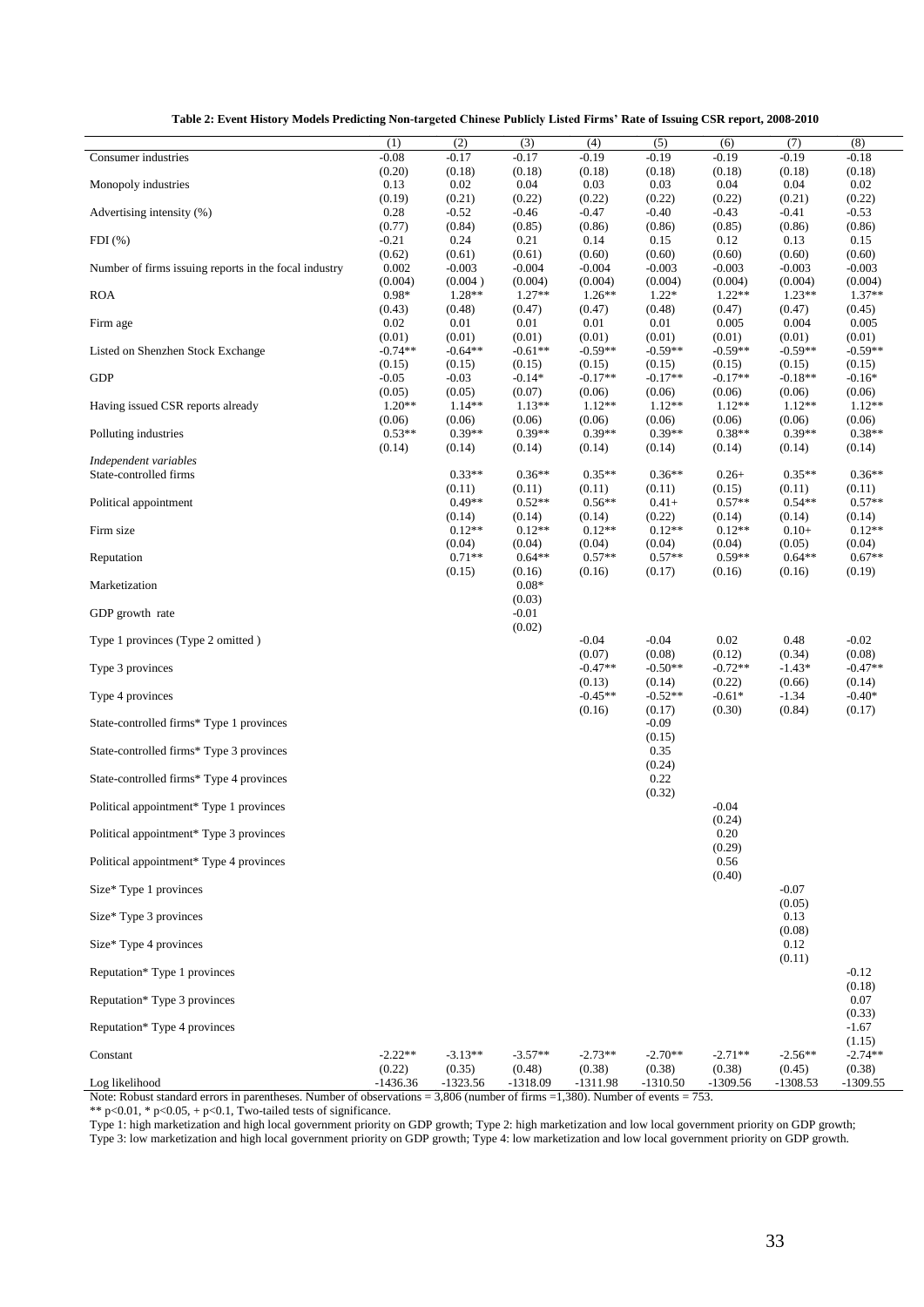| Table 3a: Random-Effects Models Predicting Non-targeted Chinese Publicly Listed Firms' CSR Report Quality (Pages Per Item), 2008-2010 |  |  |
|---------------------------------------------------------------------------------------------------------------------------------------|--|--|
|                                                                                                                                       |  |  |

| Consumer industries                      | (1)<br>1.84**       | (2)<br>$1.63**$    | (3)<br>1.59**       | (4)<br>$1.61**$    | (5)<br>1.58**      | (6)<br>$1.61**$     | (7)<br>$1.62**$     | (8)<br>$1.62**$    |
|------------------------------------------|---------------------|--------------------|---------------------|--------------------|--------------------|---------------------|---------------------|--------------------|
|                                          | (0.47)              | (0.46)             | (0.46)              | (0.46)             | (0.46)             | (0.46)              | (0.46)              | (0.45)             |
| Monopoly industries                      | $-0.52$<br>(0.48)   | $-0.45$<br>(0.47)  | $-0.43$<br>(0.47)   | $-0.42$<br>(0.47)  | $-0.42$<br>(0.47)  | $-0.46$<br>(0.47)   | $-0.48$<br>(0.47)   | $-0.48$<br>(0.46)  |
| Advertising intensity                    | $-0.49$             | $-1.01$            | $-0.97$             | $-0.93$            | $-1.05$            | $-0.67$             | $-0.74$             | $-0.69$            |
| $FDI$ $(\%)$                             | (1.81)<br>$-3.38*$  | (1.81)<br>$-3.50*$ | (1.80)<br>$-3.22*$  | (1.81)<br>$-3.40*$ | (1.80)<br>$-3.56*$ | (1.82)<br>$-3.70*$  | (1.80)<br>$-3.20*$  | (1.79)<br>$-3.41*$ |
|                                          | (1.50)              | (1.49)             | (1.49)              | (1.50)             | (1.49)             | (1.51)              | (1.49)              | (1.49)             |
| <b>ROA</b>                               | $-0.28$<br>(1.32)   | 0.62<br>(1.33)     | 0.52<br>(1.33)      | 0.57<br>(1.34)     | 0.65<br>(1.34)     | 0.61<br>(1.34)      | 0.65<br>(1.34)      | 0.50<br>(1.34)     |
| Firm age                                 | 0.01<br>(0.02)      | $-0.01$<br>(0.03)  | $-0.02$<br>(0.03)   | $-0.01$<br>(0.03)  | $-0.01$<br>(0.03)  | $-0.01$<br>(0.03)   | $-0.01$<br>(0.03)   | $-0.01$<br>(0.03)  |
| <b>GDP</b>                               | $0.28*$             | 0.16               | 0.09                | 0.08               | 0.07               | 0.08                | 0.12                | 0.12               |
| Polluting industries                     | (0.11)<br>0.05      | (0.11)<br>$-0.07$  | (0.16)<br>$-0.06$   | (0.14)<br>$-0.05$  | (0.13)<br>$-0.06$  | (0.14)<br>$-0.05$   | (0.14)<br>$-0.03$   | (0.14)<br>$-0.06$  |
|                                          | (0.24)              | (0.24)             | (0.24)              | (0.24)             | (0.24)             | (0.24)              | (0.24)              | (0.24)             |
| 2009                                     | 0.09<br>(0.13)      | $0.35*$<br>(0.14)  | 0.09<br>(0.18)      | 0.24<br>(0.18)     | 0.21<br>(0.18)     | 0.23<br>(0.18)      | 0.17<br>(0.18)      | 0.17<br>(0.18)     |
| 2010                                     | 0.07                | $0.53**$           | 0.27                | $0.42*$            | $0.39+$            | $0.41+$             | 0.33                | 0.32               |
| <b>Inverse Mills Ratio</b>               | (0.14)<br>$-0.36**$ | (0.18)<br>0.09     | (0.21)<br>0.13      | (0.21)<br>0.11     | (0.21)<br>0.09     | (0.22)<br>0.09      | (0.22)<br>0.03      | (0.22)<br>0.03     |
| Independent variables                    | (0.05)              | (0.13)             | (0.14)              | (0.13)             | (0.13)             | (0.13)              | (0.13)              | (0.13)             |
| State-controlled firms                   |                     | $0.44+$            | $0.51+$             | $0.47+$            | $0.42+$            | $0.69*$             | $0.42+$             | 0.39               |
| Political appointment                    |                     | (0.25)<br>0.52     | (0.26)<br>$0.58+$   | (0.25)<br>$0.58+$  | (0.25)<br>$1.19*$  | (0.30)<br>0.52      | (0.25)<br>0.53      | (0.25)<br>0.49     |
|                                          |                     | (0.33)             | (0.35)              | (0.34)             | (0.50)             | (0.34)              | (0.34)              | (0.34)             |
| Firm size                                |                     | $0.33**$<br>(0.11) | $0.34**$<br>(0.11)  | $0.34**$<br>(0.11) | $0.34**$<br>(0.11) | $0.33**$<br>(0.11)  | $0.45**$<br>(0.12)  | $0.30**$<br>(0.11) |
| Reputation                               |                     | $2.71**$<br>(0.80) | 2.89**<br>(0.84)    | $2.79**$<br>(0.81) | $2.65**$<br>(0.81) | $2.66**$            | $2.27**$<br>(0.83)  | $2.86**$<br>(0.81) |
| Marketization                            |                     |                    | 0.003<br>(0.09)     |                    |                    | (0.82)              |                     |                    |
| GDP growth rate                          |                     |                    | $-0.11**$<br>(0.04) |                    |                    |                     |                     |                    |
| Type 1 provinces (Type 2 omitted)        |                     |                    |                     | $-0.24$<br>(0.20)  | $-0.16$<br>(0.20)  | 0.05<br>(0.26)      | $1.79*$<br>(0.74)   | $-0.14$<br>(0.20)  |
| Type 3 provinces                         |                     |                    |                     | $-0.34$<br>(0.27)  | $-0.24$<br>(0.28)  | $-0.14$<br>(0.40)   | 1.60<br>(1.35)      | $-0.16$<br>(0.28)  |
| Type 4 provinces                         |                     |                    |                     | $-0.20$<br>(0.30)  | $-0.18$<br>(0.32)  | $-0.09$<br>(0.51)   | 2.38<br>(1.82)      | $-0.04$<br>(0.31)  |
| State-controlled firms* Type 1 provinces |                     |                    |                     |                    | $-0.49+$<br>(0.29) |                     |                     |                    |
| State-controlled firms* Type 3 provinces |                     |                    |                     |                    | $-0.33$<br>(0.43)  |                     |                     |                    |
| State-controlled firms* Type 4 provinces |                     |                    |                     |                    | $-0.23$<br>(0.57)  |                     |                     |                    |
| Political appointment* Type 1 provinces  |                     |                    |                     |                    |                    | $-0.94 +$<br>(0.50) |                     |                    |
| Political appointment* Type 3 provinces  |                     |                    |                     |                    |                    | $-0.93$<br>(0.58)   |                     |                    |
| Political appointment* Type 4 provinces  |                     |                    |                     |                    |                    | $-0.48$<br>(0.69)   |                     |                    |
| Size* Type 1 provinces                   |                     |                    |                     |                    |                    |                     | $-0.27**$<br>(0.10) |                    |
| Size* Type 3 provinces                   |                     |                    |                     |                    |                    |                     | $-0.25$<br>(0.17)   |                    |
| Size* Type 4 provinces                   |                     |                    |                     |                    |                    |                     | $-0.33$<br>(0.23)   |                    |
| Reputation* Type 1 provinces             |                     |                    |                     |                    |                    |                     |                     | $-0.71+$<br>(0.41) |
| Reputation* Type 3 provinces             |                     |                    |                     |                    |                    |                     |                     | $-2.00*$<br>(0.84) |
| Reputation* Type 4 provinces             |                     |                    |                     |                    |                    |                     |                     | $-1.60$<br>(1.65)  |
| Constant                                 | $3.66***$<br>(0.47) | $-1.67$<br>(1.43)  | $-0.45$<br>(1.98)   | $-1.52$<br>(1.44)  | $-1.37$<br>(1.44)  | $-1.42$<br>(1.45)   | $-1.94$<br>(1.45)   | $-0.81$<br>(1.46)  |
| R-squared                                | 0.19                | 0.23               | 0.24                | 0.23               | 0.24               | 0.23                | 0.24                | 0.25               |

Note: Robust standard errors in parentheses. Number of observations = 753 (number of firms = 316).

\*\* p<0.01, \* p<0.05, + p<0.1, Two-tailed tests of significance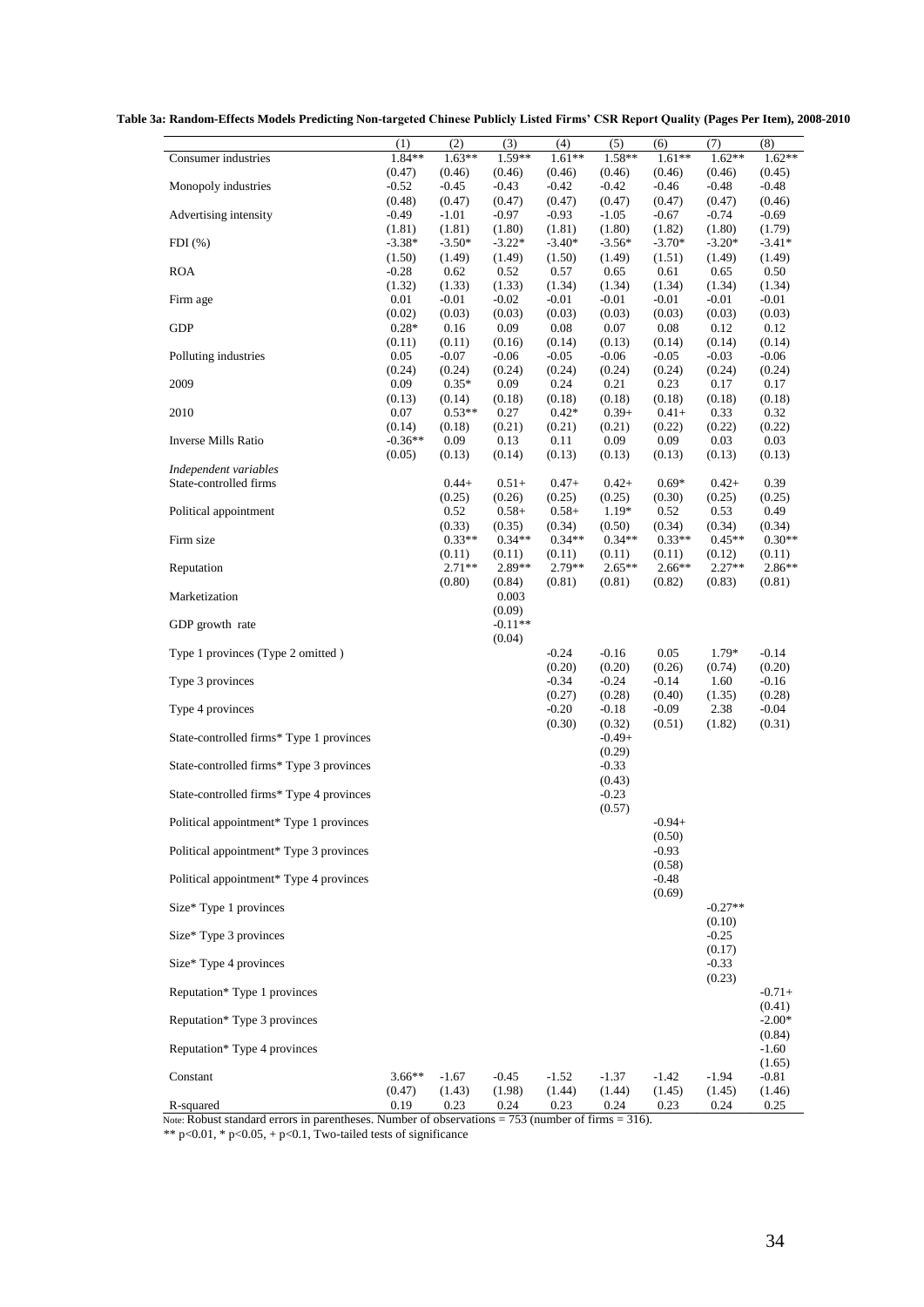**Table 3b: Random-Effects Models Predicting Non-targeted Chinese Publicly Listed Firms' CSR Report Quality (RKS Score), 2008-2010**

|                                          | (1)                 | (2)                 | (3)                 | (4)                         | (5)                         | (6)                      | (7)                         | (8)                         |
|------------------------------------------|---------------------|---------------------|---------------------|-----------------------------|-----------------------------|--------------------------|-----------------------------|-----------------------------|
| Consumer industry                        | $8.54**$<br>(2.33)  | $7.12**$<br>(2.31)  | $6.97**$<br>(2.30)  | $7.06**$<br>(2.30)          | $7.05**$<br>(2.30)          | $7.19**$<br>(2.29)       | $7.21**$<br>(2.28)          | $7.11**$                    |
| Monopoly industry                        | $-0.82$             | $-0.28$             | $-0.05$             | $-0.22$                     | $-0.23$                     | $-0.50$                  | $-0.42$                     | (2.29)<br>$-0.64$           |
| Advertising intensity                    | (2.39)<br>$-1.84$   | (2.35)<br>$-5.24$   | (2.36)<br>-4.49     | (2.35)<br>$-4.84$           | (2.34)<br>$-5.01$           | (2.34)<br>$-3.02$        | (2.33)<br>$-3.29$           | (2.33)<br>$-3.28$           |
| $FDI$ $(\%)$                             | (8.51)<br>$-14.37*$ | (8.53)<br>$-16.24*$ | (8.52)<br>$-15.22*$ | (8.54)<br>$-15.20*$         | (8.53)<br>$-15.29*$         | (8.52)<br>$-16.96*$      | (8.47)<br>$-14.19*$         | (8.48)<br>$-15.73*$         |
|                                          | (7.17)              | (7.08)              | (7.09)              | (7.11)                      | (7.12)                      | (7.13)                   | (7.07)                      | (7.06)                      |
| <b>ROA</b>                               | $-5.95$<br>(5.77)   | $-0.31$<br>(5.75)   | $-0.58$<br>(5.77)   | $-1.16$<br>(5.80)           | $-1.24$<br>(5.82)           | $-0.51$<br>(5.80)        | $-1.03$<br>(5.78)           | $-1.98$<br>(5.76)           |
| Firm age                                 | $-0.18$<br>(0.12)   | $-0.36**$<br>(0.12) | $-0.38**$<br>(0.12) | $-0.36**$<br>(0.12)         | $-0.36**$<br>(0.12)         | $-0.36**$<br>(0.12)      | $-0.35**$<br>(0.12)         | $-0.32**$<br>(0.12)         |
| <b>GDP</b>                               | $1.68**$            | $0.95+$             | 0.32                | 0.56                        | 0.57                        | 0.58                     | 0.75                        | 0.91                        |
| Polluting industry                       | (0.53)<br>1.76      | (0.55)<br>1.02      | (0.76)<br>1.16      | (0.65)<br>1.16              | (0.65)<br>1.13              | (0.64)<br>1.26           | (0.65)<br>1.22              | (0.65)<br>1.07              |
| 2009                                     | (1.20)<br>$1.13*$   | (1.19)<br>$2.77**$  | (1.19)<br>1.81*     | (1.19)<br>$2.01**$          | (1.19)<br>$1.96**$          | (1.19)<br>1.90*          | (1.18)<br>1.66*             | (1.18)<br>$1.46+$           |
|                                          | (0.55)              | (0.62)              | (0.78)              | (0.75)                      | (0.75)                      | (0.75)                   | (0.76)                      | (0.76)                      |
| 2010                                     | $2.27**$<br>(0.62)  | 5.09**<br>(0.81)    | $4.22**$<br>(0.94)  | 4.29**<br>(0.93)            | $4.21**$<br>(0.94)          | $4.16**$<br>(0.93)       | $3.84**$<br>(0.94)          | $3.53**$<br>(0.95)          |
| <b>Inverse Mills Ratio</b>               | $-1.76**$<br>(0.26) | $1.08+$<br>(0.58)   | $1.43*$<br>(0.64)   | $1.13+$<br>(0.59)           | $1.08+$<br>(0.60)           | $0.99+$<br>(0.60)        | 0.80<br>(0.60)              | 0.52<br>(0.62)              |
| Independent variables                    |                     |                     |                     |                             |                             |                          |                             |                             |
| State-controlled firms                   |                     | $3.69**$<br>(1.18)  | $4.21**$<br>(1.23)  | $3.81**$<br>(1.18)          | $3.70**$<br>(1.19)          | $5.33**$<br>(1.40)       | $3.55***$<br>(1.17)         | $3.17**$<br>(1.19)          |
| Political appointment                    |                     | $5.06**$<br>(1.56)  | $5.62**$<br>(1.61)  | 5.22**<br>(1.58)            | $6.40**$<br>(2.35)          | 4.86**<br>(1.58)         | 4.91**<br>(1.57)            | $4.62**$<br>(1.57)          |
| Firm size                                |                     | $1.70**$            | 1.81**              | $1.70**$                    | $1.69**$                    | $1.61**$                 | $2.04**$                    | $1.39**$                    |
| Reputation                               |                     | (0.52)<br>17.06**   | (0.53)<br>18.46**   | (0.52)<br>17.16**           | (0.52)<br>16.81**           | (0.52)<br>16.11**        | (0.55)<br>14.96**           | (0.52)<br>16.81**           |
| Marketization                            |                     | (3.67)              | (3.83)<br>0.25      | (3.68)                      | (3.72)                      | (3.71)                   | (3.77)                      | (3.68)                      |
| GDP growth rate                          |                     |                     | (0.40)<br>$-0.44*$  |                             |                             |                          |                             |                             |
| Type 1 provinces                         |                     |                     | (0.18)              | $-1.60+$                    | $-1.44+$                    | 0.09                     | 8.79**                      | $-1.00$                     |
| Type 3 provinces                         |                     |                     |                     | (0.82)<br>$-1.56$<br>(1.21) | (0.84)<br>$-1.45$<br>(1.24) | (1.11)<br>0.36<br>(1.76) | (3.19)<br>3.27<br>(6.10)    | (0.85)<br>$-0.41$<br>(1.24) |
| Type 4 provinces                         |                     |                     |                     | $-0.81$<br>(1.34)           | $-0.58$<br>(1.41)           | $-0.09$<br>(2.29)        | 5.95<br>(8.27)              | 0.25<br>(1.37)              |
| State-controlled firms* Type 1 provinces |                     |                     |                     |                             | $-2.82*$<br>(1.22)          |                          |                             |                             |
| State-controlled firms* Type 3 provinces |                     |                     |                     |                             | $-3.16$<br>(1.93)           |                          |                             |                             |
| State-controlled firms* Type 4 provinces |                     |                     |                     |                             | $-1.60$<br>(2.56)           |                          |                             |                             |
| Political appointment* Type 1 provinces  |                     |                     |                     |                             |                             | $-2.16$<br>(2.27)        |                             |                             |
| Political appointment* Type 3 provinces  |                     |                     |                     |                             |                             | $-1.19$<br>(2.61)        |                             |                             |
| Political appointment* Type 4 provinces  |                     |                     |                     |                             |                             | $-1.82$<br>(3.13)        |                             |                             |
| Size* Type 1 provinces                   |                     |                     |                     |                             |                             |                          | $-1.39**$                   |                             |
| Size* Type 3 provinces                   |                     |                     |                     |                             |                             |                          | (0.41)<br>$-0.62$           |                             |
| Size* Type 4 provinces                   |                     |                     |                     |                             |                             |                          | (0.79)<br>$-0.86$<br>(1.06) |                             |
| Reputation* Type 1 provinces             |                     |                     |                     |                             |                             |                          |                             | $-4.24*$<br>(1.68)          |
| Reputation* Type 3 provinces             |                     |                     |                     |                             |                             |                          |                             | $-11.71**$<br>(3.63)        |
| Reputation* Type 4 provinces             |                     |                     |                     |                             |                             |                          |                             | $-8.34$<br>(6.84)           |
| Constant                                 | 38.67**<br>(2.28)   | 7.26<br>(6.67)      | 9.07<br>(9.11)      | 8.93<br>(6.73)              | 9.33<br>(6.75)              | 9.73<br>(6.72)           | 8.27<br>(6.73)              | 14.31*<br>(6.86)            |
| R-squared                                | 0.22                | 0.27                | 0.28                | 0.28                        | 0.28                        | 0.28                     | 0.29                        | 0.29                        |

Note: Robust standard errors in parentheses. Number of observations = 706 (number of firms = 295).

\*\*  $p<0.01$ , \*  $p<0.05$ , +  $p<0.1$ , Two-tailed tests of significance.

Observations of RKS score are fewer than those for pages per item as some firms issued their CSR reports after RKS had finished evaluation.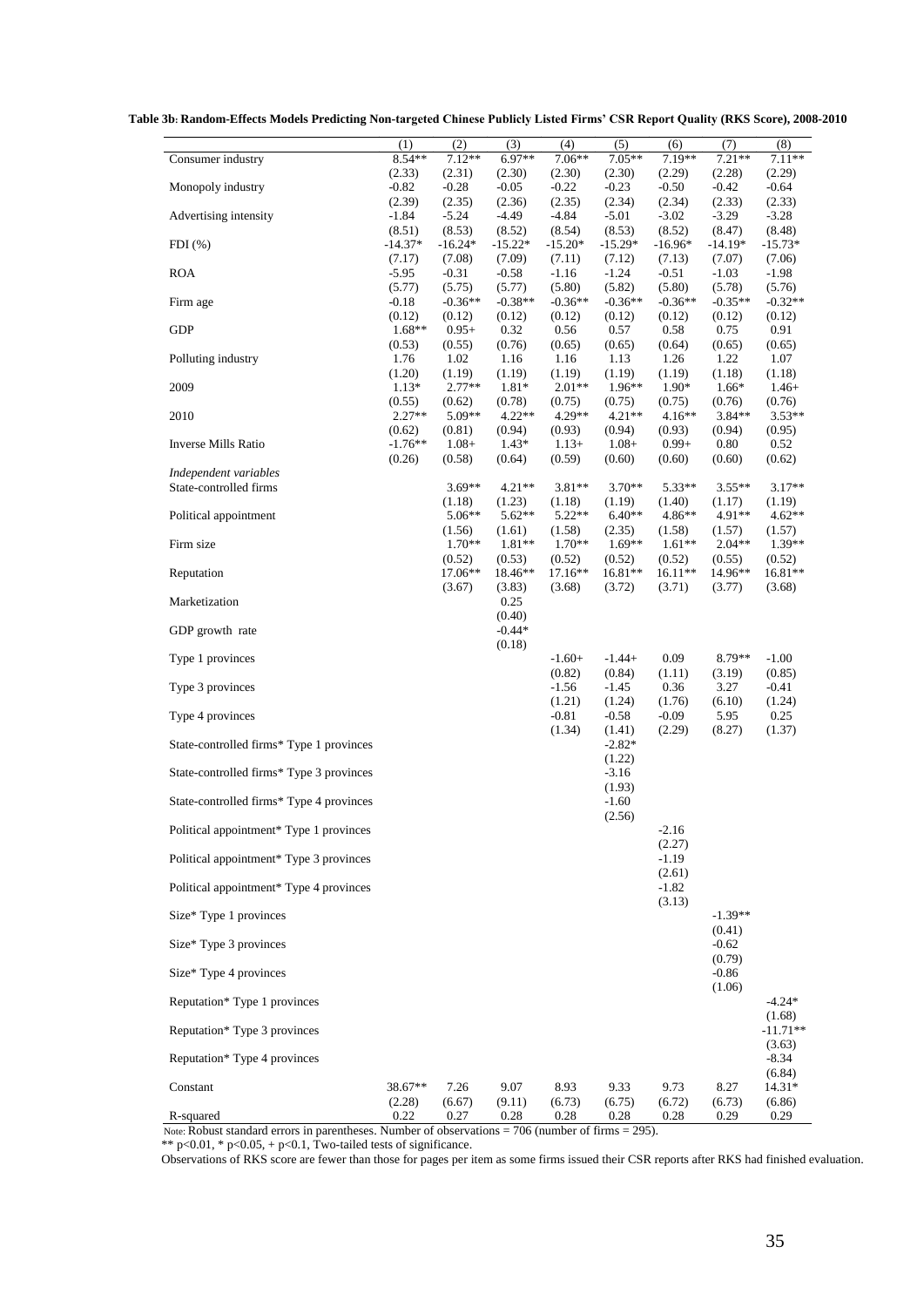

**Figure 1: Number of CSR Reports Issued by Non-targeted Firms**

**The central government issued its guidelines on CSR reporting at the end of 2007**